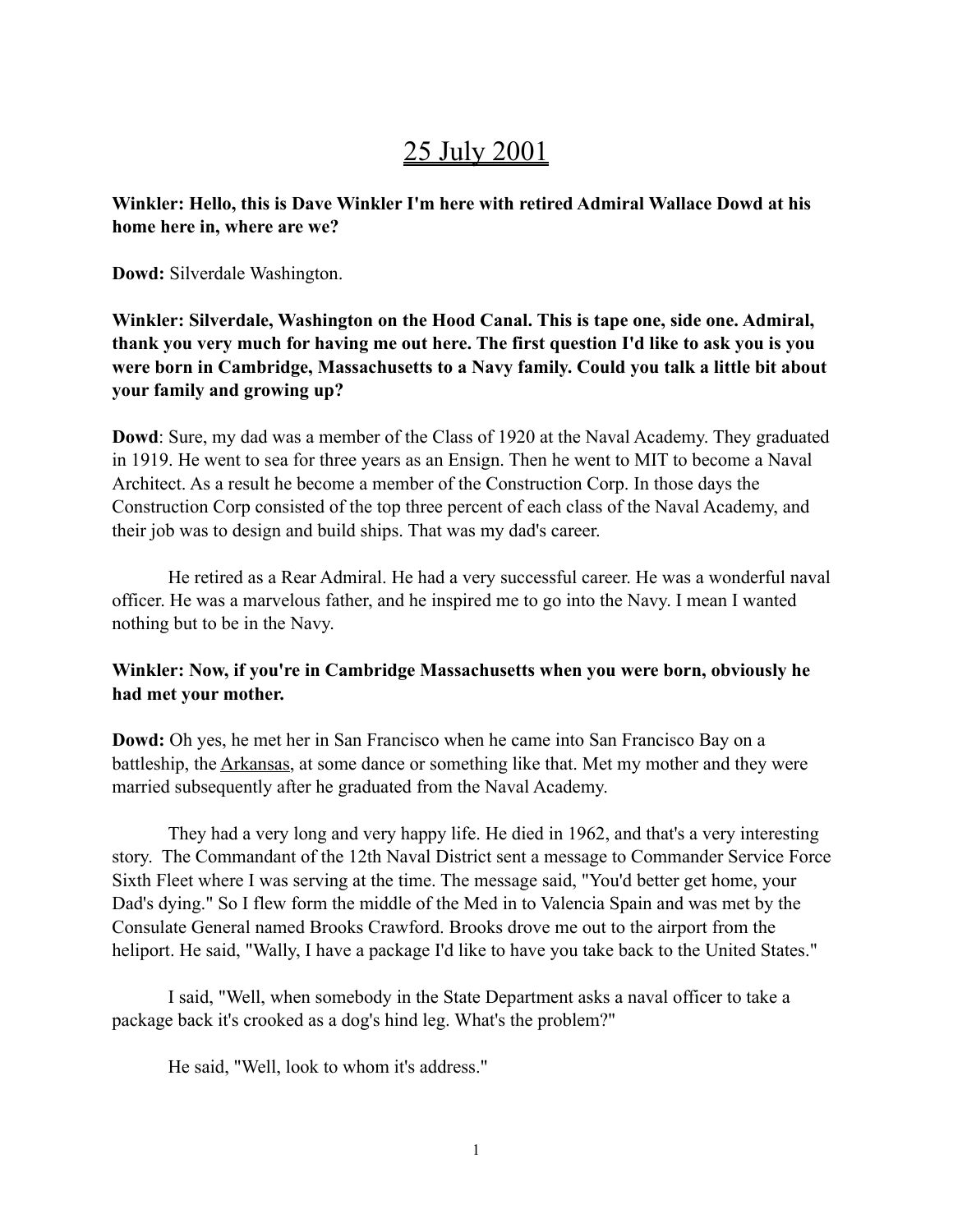It was addressed to the President of the United States, 1600 Pennsylvania Avenue. I opened the package and it was a Bible. It was a Bible printed in 1510. I said, "Why are you asking me to take this back?"

He said, "Well, it's owned by a very wealthy Spaniard who wants the President to have it, but if he sends it to the President via the authorities in Madrid, they'll steal it. If he sends it via the State Department channels then the rules say that the State Department has to give it to the Ambassador to make the presentation and he'll steal it. So please take it back."

So I took it back. Polly and I slept on it that night in Madrid, and I took it back to Charleston and walked into the Customs Office and said, "You've got a problem."

He said, "What's the problem?"

I said, "Well, here's a package. Just give me a receipt." He looked at the address and said, "Will you please get the hell out of here, Commander?" So I went out and put US postage on the package. Two dollars and fifty cents or three dollars; dropped it in a mailbag. Today that item is one of the number one artifacts listed in the Kennedy library. That's how it got back. Hard to believe.

#### **Winkler: Did you get back in time for your father?**

**Dowd:** Yes, we got back and I went into the old man's room and said, "What's going on?"

He said, "What are you doing back here?"

I said, "Well, I just heard you weren't feeling well."

He says, "You're a goddamn liar."

I said, "No, how do I get a drink in this place?"

He said, "Well, go over and open the closet." I went over and opened the closet and he had a case of scotch, a case of bourbon, and a case of gin. So we had a bottle of bourbon that we worked on that afternoon.

That night the doctor came in and he said "I want to talk to you." He said, "Did you hear the story about when they brought your old man into the hospital?"

I said, "No."

He said, " Well, they brought him in on a gurney, took him up to the fifth floor and wheeled him out of the elevator." This was a Catholic hospital. "A sister in charge of the floor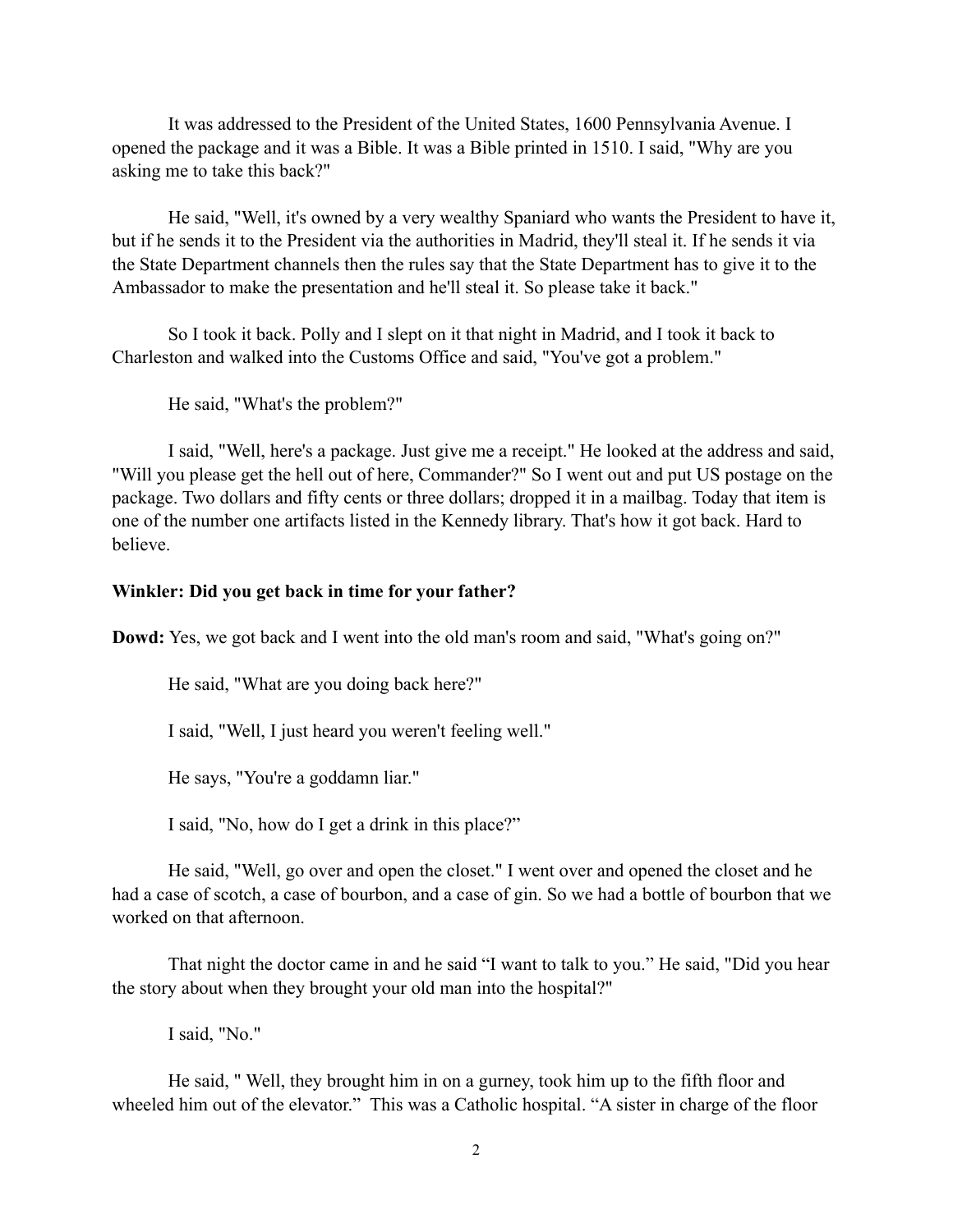named Marcianno, eighty-six years old at the time, shook her cane in his face and said, 'You may have been an admiral in the Navy, but right now, you're just another patient of mine. Get back in that bed and go to bed and go to sleep.'

The old man didn't say a word. The next morning, Sister Marcianno walks into the room. 'Well, did you have a nice evening last night, Admiral?'

He says, 'No.'

She says, 'Well, what's the problem?'

He said, 'For all my years of life, I've heard that you Catholics have the best looking women on earth, but never have I seen such a bunch of old crows that you've got in this hospital.'

Sister Marcianno didn't say a word. She walked out, about an hour later she came back. She marched in the six prettiest nurses in the hospital and lined them around the bed, shook her cane in his face and said, 'Take your choice. I don't want to hear another word out of you.'"

He took his choice and he died a happy man. Sister Marcianno died not very long thereafter. Interesting story.

# **Winkler: A little bit more about your father, the Construction Corps, what were some of the projects that he had responsibility for?**

**Dowd:** Well, his job in a navy yard was as construction superintendent of a ship, or hull superintendent of a ship, or shop superintendent or the planning officer of the shipyard, or the production officer of the shipyard, and since there were only about a hundred and eighty officers in the Navy who were in the Construction Corps, they were all very well known. This was a profession he loved, and he was damn good at it, too. As a matter of fact, he put me to work when I was fifteen, in the shipyard behind a huge pair of gate shears and I worked for a guy named Sweat, S-w-e-a-t. Sweat would put the steel through the shears and my job was to keep the back of the shears cleaned out.

Why did he put me there? He put me there to teach me how to work. What else can you ask for?

## **Winkler: During World War II what were some of his responsibilities?**

**Dowd:** During World War II, he was responsible for all of the ships built in the Great Lakes during a big part of the war, and as you may remember most of the LSTs were build in the Great Lakes and floated down the Chicago River and down the Mississippi to New Orleans where they were fitted out and then sent out to sea. So this was one of his jobs during World War II. He was also in the Bureau of Ships during World War II. He retired as having been the Shipyard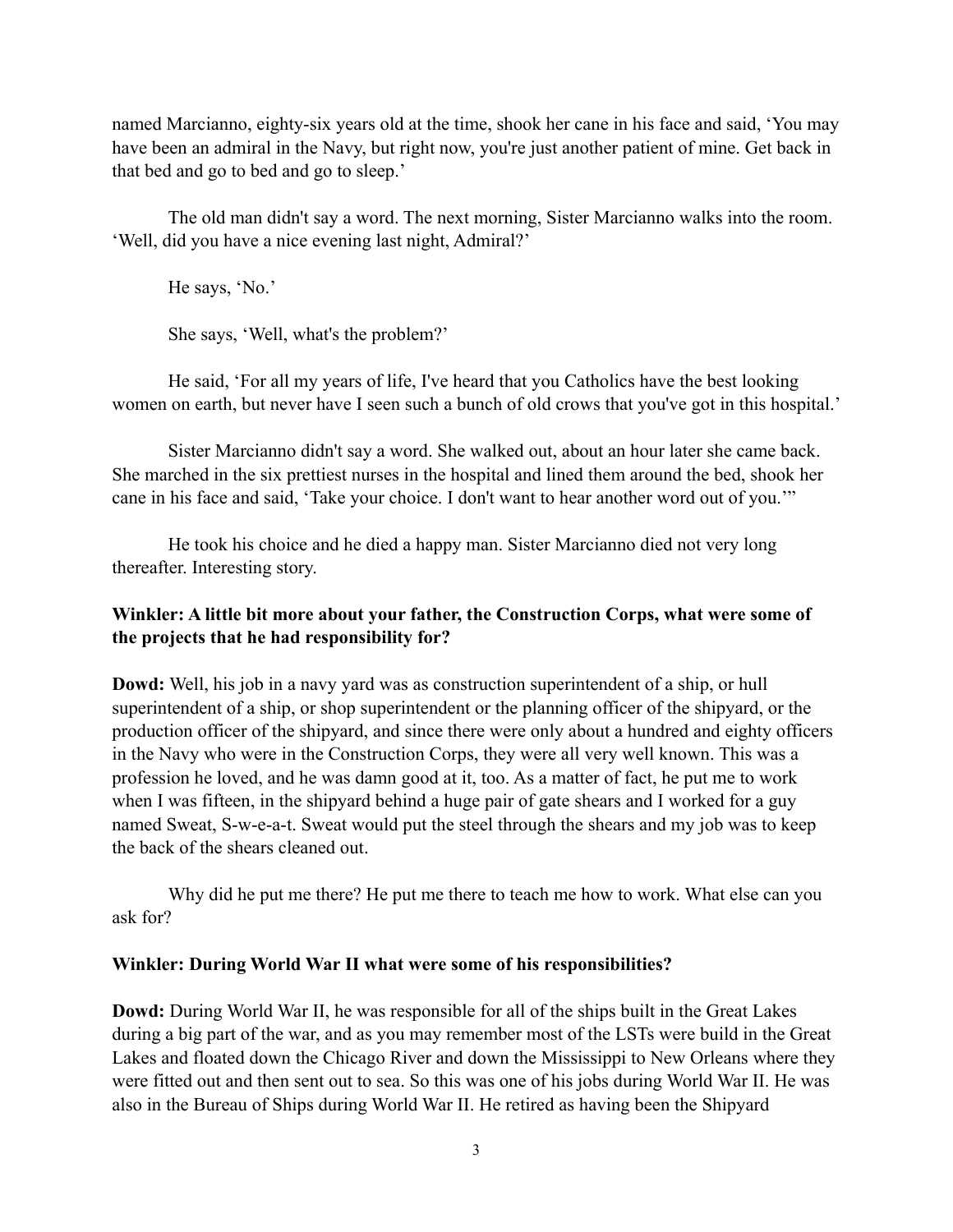Commander at Pearl Harbor, the Shipyard Commander at Mare Island and the Senior Member of Board of Inspection and Survey in Bureau of Ships.

As a matter of fact, he was in Chicago when he swore me into the Navy. After I'd held up my hand and taken the oath, he looked at me and he said, "Son," he said, "I'm going to give you some advice." He said, "If I ever hear you say to somebody that you can't do something because the Bureau of Supplies and Accounts Manual says so," he says, "I'm going to kick your ass from here to Sunday." I've never forgotten that. He meant what he said. Quite a guy. I'd like to have been half the naval officer he was.

#### **Winkler: So definitely a role model for you?**

**Dowd:** Oh yes. No question.

# **Winkler: Because of his different duty stations, as a young lad growing up, you got to see different locations around the country?**

**Dowd:** Yes, we lived in Norfolk, San Francisco, Pearl Harbor, and Charleston, South Carolina, among others. We moved, I would say every three years, three and a half years.

#### **Winkler: You the only son, or you have brothers and sisters?**

**Dowd:** Had a brother. I had a brother and he went to the Naval Academy. I couldn't go to the Naval Academy. When I was sixteen I had an appointment to the Naval Academy, but I couldn't pass the physical because I'd gone blind. As a result I lost out on that. Then the question was, well, how do I get a commission? The only answer in those days was you go to a naval ROTC unit, and there were only six of them in the country. One of them was at the University of Washington. Each of these six could offer one, sometimes two commissions in the regular Navy each year in the Supply Corps.

So that's the reason I went to the University of Washington. I went there with the sole objective of winning one of those commissions.

# **Winkler: Ok, well, you also got an education there. What did you study at the University of Washington?**

**Dowd:** Business and Political Science, a combination of the two.

# **Winkler: University of Washington, can you talk a little bit out the ROTC unit? Was it a tight-knit group?**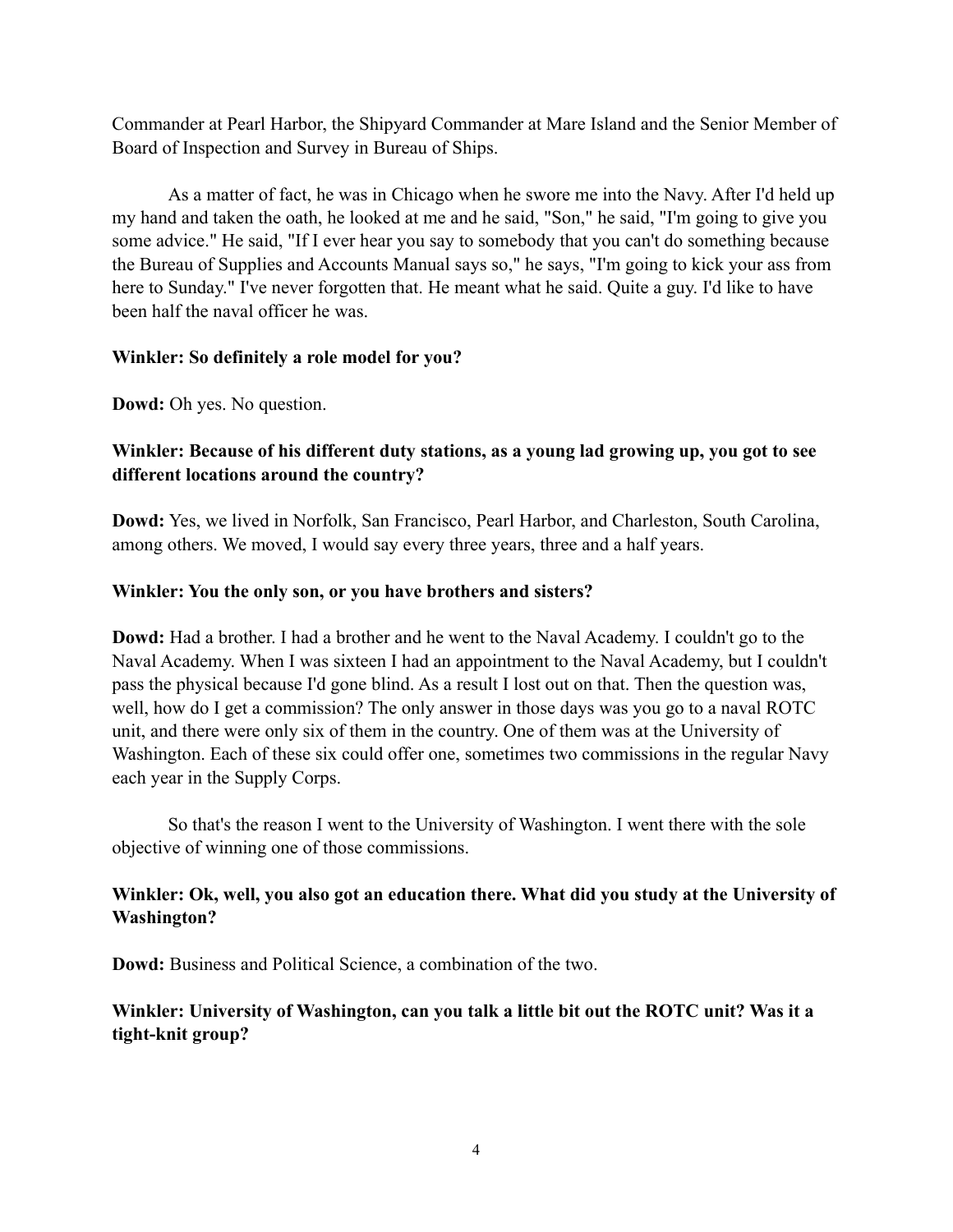**Dowd:** Oh it was one of the most unusual groups of young people I've ever seen in my life. You know, you talk about fraternities. University of Washington had, when I was going there, about 400 young men go in the unit. No women in those days.

## **Winkler: Right.**

**Dowd:** I would say eighty to ninety percent of those young men came from sea going families and most of them couldn't afford to send their sons to join a fraternity. So all of a sudden, the naval unit of the University of Washington became a fraternity for these young men. The name of the game was we beat the hell out of every fraternity that we could, in every sport we could, and as a result it became a very close-knit outfit. Here we are today, well 1942 to 2002, 60 some odd years, we're still the closest of friends, those of us that are still alive and came through World War II. We meet regularly and enjoy each other and the wives enjoy each other, too. It was a very unusual outfit. I don't think it will ever be repeated.

# **Winkler: You mentioned, as far as you were commissioned, well, you find out you were selected for Supply Corp. Well, let's see, where were you on December the 7th?**

**Dowd:** December 7th, University of Washington.

# **Winkler: OK, what were your thoughts that day?**

**Dowd:** How do I get the hell out of this place and get into the fleet?

## **Winkler: OK.**

**Dowd:** But you couldn't do it. We could get out and enlist, but the professor of Naval Science and Tactics wouldn't let you do it. He insisted that you finish your college education and get your regular commission the way you were supposed to. Which, in hindsight was the right way to go.

## **Winkler: Right. You're thinking the long term there, versus –**

**Dowd:** That's right, yes.

# **Winkler: And there was a large increase, influx as far as the Navy grew exponentially. You mentioned you were commissioned and your father actually commissioned you. What happened after you got commissioned?**

**Dowd:** Well, we went to Supply Corps School at Harvard University. We'd been there a month and we were told, "We need some of you guys at sea, so who wants to go?" A bunch of us volunteered, so we had about six weeks in Supply Corps School and we were kicked out of there and said, "Go to sea."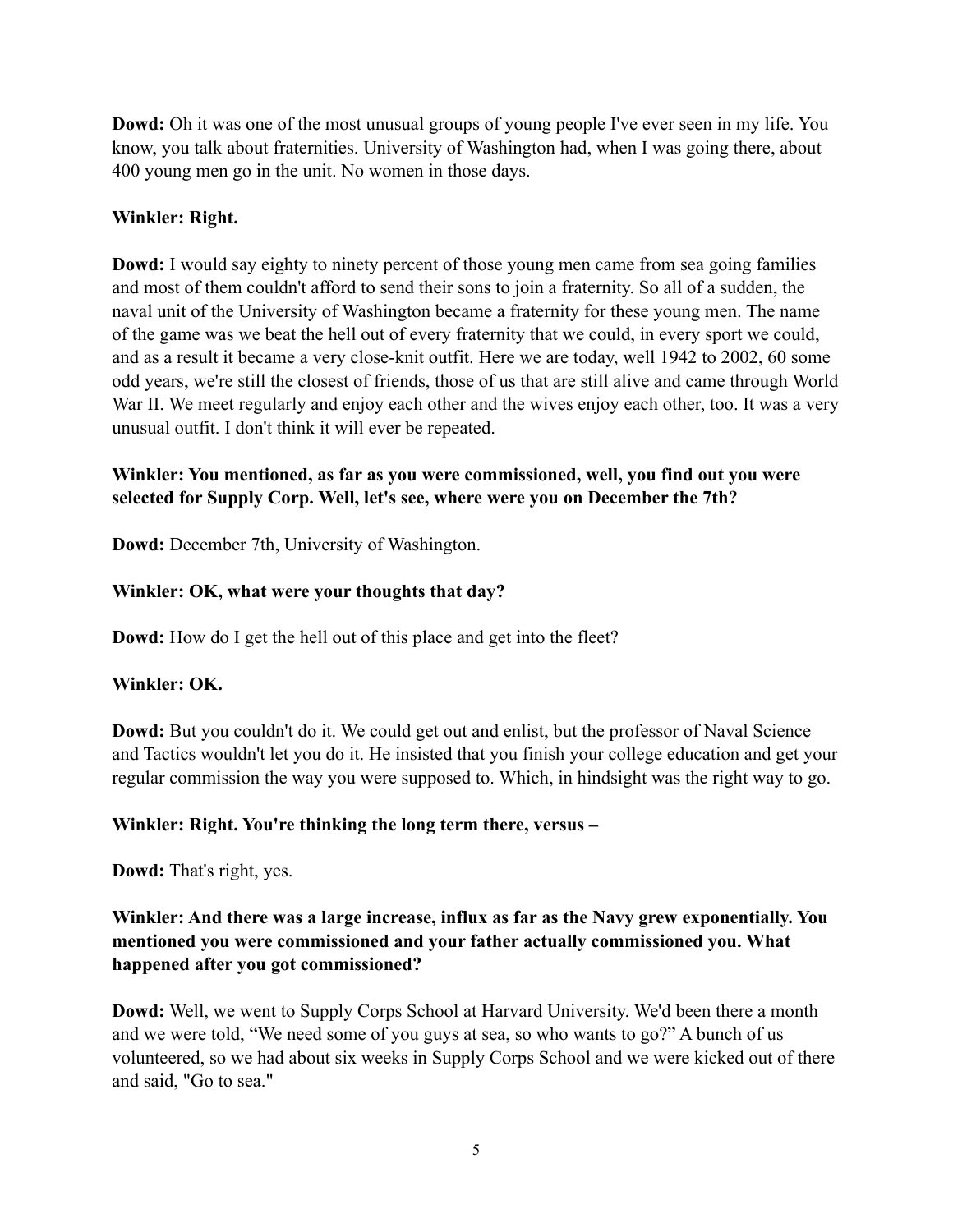We all went to sea right from there instead of a normal four-month course, we had about six weeks and then went to sea to do our job.

## **Winkler: Talk about reporting aboard your first ship.**

**Dowd:** First ship, four-stack destroyer, USS Alden DD211. She'd just escaped from Asiatic Fleet, came back to Pearl Harbor. We joined her in Pearl Harbor, then went on to some convoy south of the Western Pacific, and finally moved from the Pacific into the Atlantic with the submarine convoys from Trinadad on south. Stayed on that for a year, and then the ship was ordered up to Boston to be converted into an APD, and at that stage of the game I had a set of orders to get off her.

# **Winkler: Usually, you remember reporting aboard, what was it, well, first of all you got to Pearl Harbor. How'd you get out there?**

**Dowd:** That's interesting. I got out there on an Army APA. Sailed out of San Francisco, six days into Honolulu. Artie Shaw's band was on board. Polly knew that we were in Pearl Harbor when she heard Artie Shaw playing from the Royal Hawaiian. That's how she knew we were in Pearl Harbor. We weren't there very long.

# **Winkler: I guess, you bring up a good point is, Polly, your wife, where'd you meet her?**

**Dowd:** Well, met her the year before graduation from the University. After completing Supply Corps School and on route to Pearl Harbor I took the train into Seattle. Arrived on Thursday night and she had arranged the marriage for Saturday night. We left on Sunday for San Francisco, and on Tuesday I left Polly in San Francisco and went out to meet the ship.

## **Winkler: OK.**

**Dowd:** That answer your question?

# **Winkler: Yes, that answers the question. That connects the dots. When you reached Hawaii, you arrived at Pearl Harbor and you saw the results of the Japanese attack.**

**Dowd:** They were still very evident, yes.

# **Winkler: And then you report aboard your ship. Could you talk a little bit about your responsibilities as a Supply Corps Officer?**

**Dowd:** Yes, I was ordered aboard the ship as Disbursing Officer of a destroyer division. Alden, Pope, and Pillsbury were the names of the ships. As disbursing officer, that was the payment part of the job, but the other part of the profession was doing what the skipper wanted you to do. We had a marvelous skipper. He was a Lieutenant Commander and he was a Cherokee Indian. He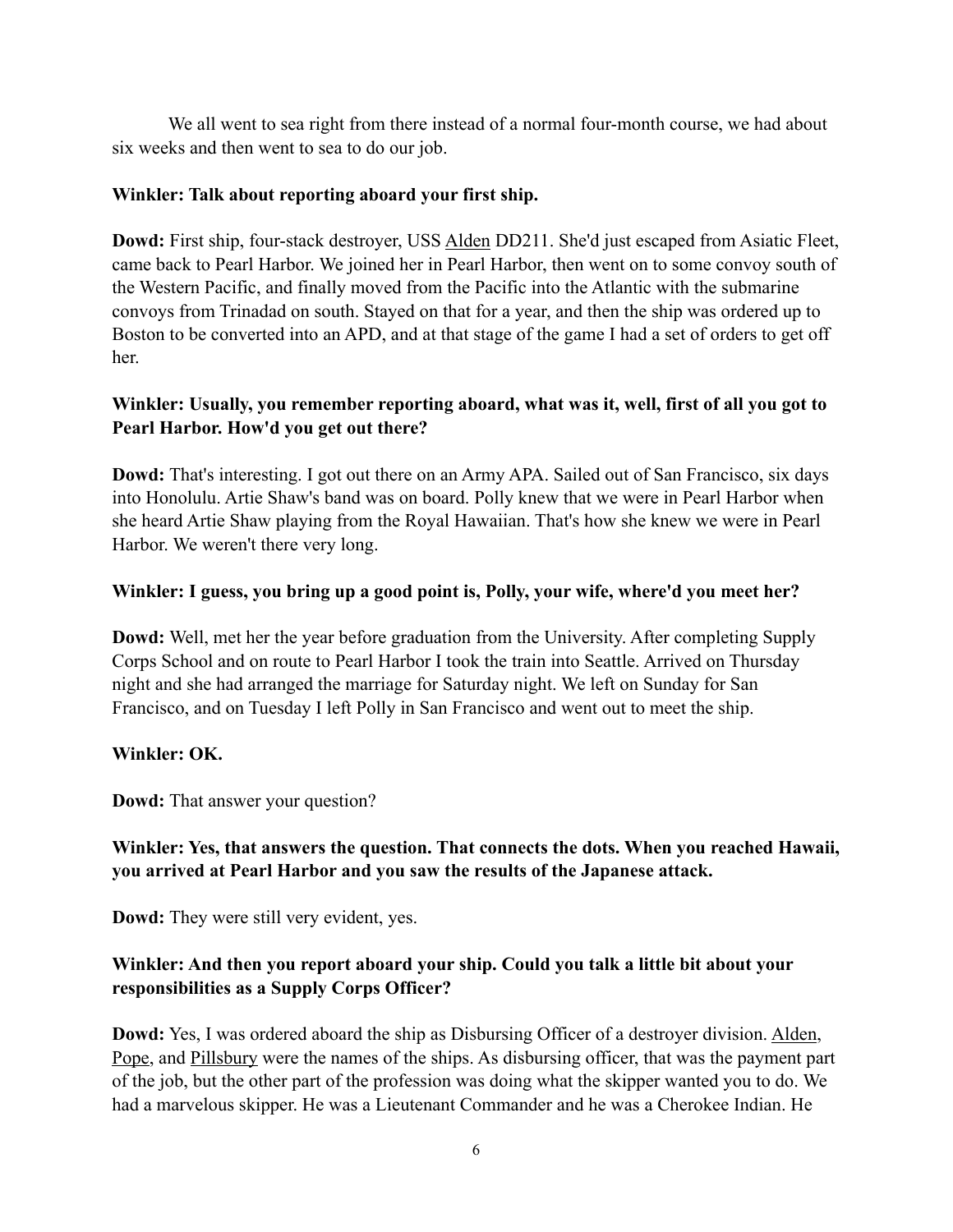name was Evans, Chief Evans is what they called him. Chief Evans was a marvelous ship handler and had lots of faith and trust in his officers onboard, and he had us all standing Officer of the Deck watches, underway and in maneuvers, and all the rest of it. He was just a wonderful teacher of ship handling.

Chief Evans had the ship all the way around to Boston when I left it. He, Chief Evans had orders at the same time to the USS Johnston as a prospective commanding officer, a new destroyer. Chief asked if I would want to go along with him. I said, "I'd love to go along with you." But at that stage of the game I was too senior to go along and they wouldn't let me go. Chief Evans took Johnston, and if you may remember Johnston was in the Battle off Samar in the Battle of Leyte Gulf which went down with heavy losses.

# **Winkler: Fending off, I guess, the Japanese battleship and cruiser attack. Very heroic action.**

**Dowd:** Very heroic and that's what you'd expect from somebody like Chief Evans.

# **Winkler: The other individuals on the ship, you indicated that you got to do some watch standing.**

**Dowd:** Oh, sure.

# **Winkler: OK, was that standard practice to have Supply Corp officers do some of that?**

**Dowd:** I can't answer your questions, except to say in order to live with your fellow shipmates, you had to share the duties as they did. I stood Officer of the Deck watches on destroyers and on subsequent ships and if anybody came down and tried to give me a bunch of claptrap about you and the Supply Corp don't do the same things we do, I could say that's a bunch of bologna. I've stood as many watches as you have, underway and in port. It's important as to how you live with your shipmates.

# **Winkler: As far as the ship itself, you're talking about a ship that at that time was about thirty years old.**

**Dowd:** You're talking about a ship that was three hundred and thirty-three feet long. She had a thirty-three foot beam, she could make 32 knots, and she was as uncomfortable as hell in any sea, but she did her job.

# **Winkler: You did escort duties. Did you ever come across, for example in the Atlantic, Uboats?**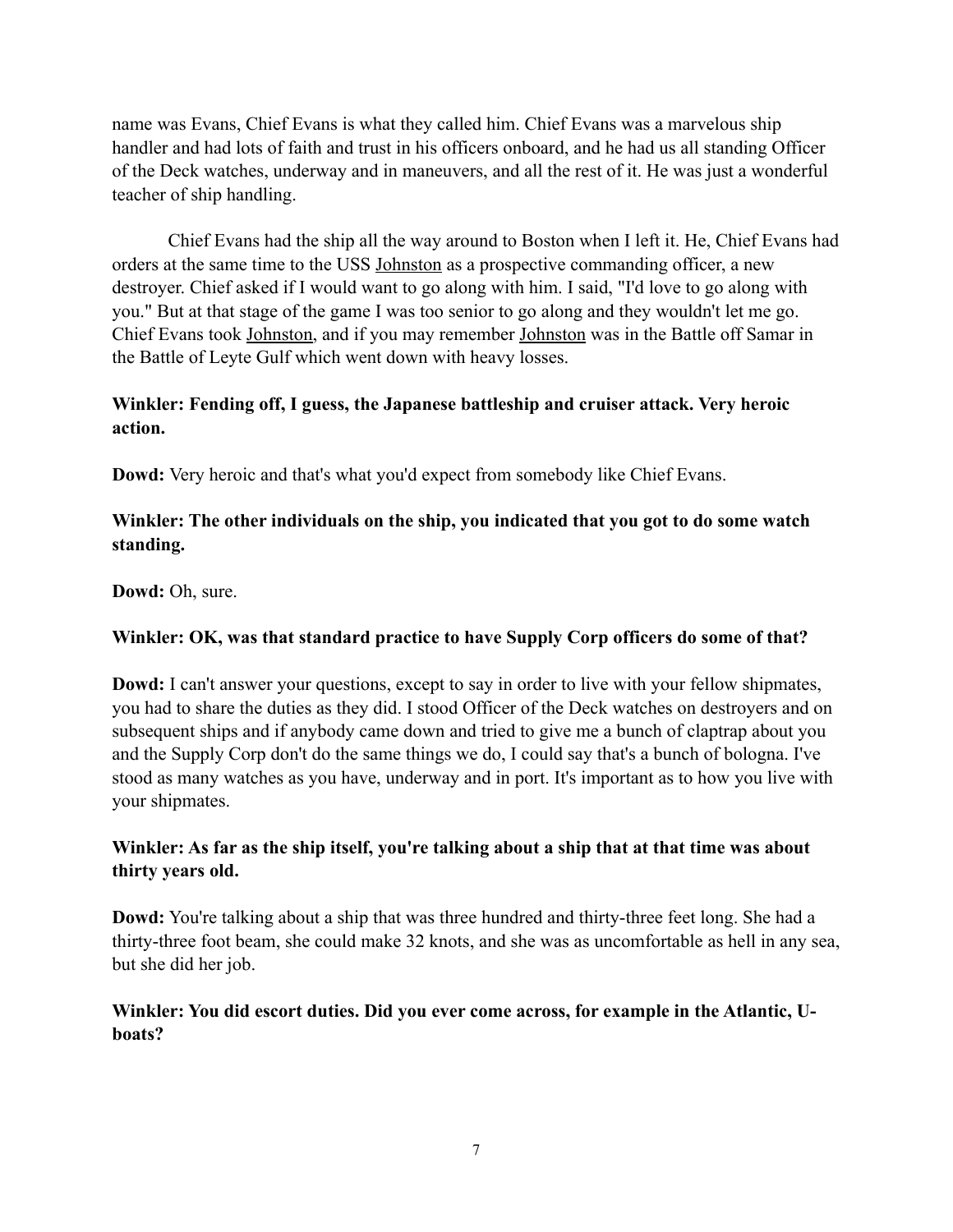**Dowd:** The answer to your question is yes, and that was the name of the game. On contact you would drop the depth charges all over the place. The answer to your question is yes. Did we sink any? No, not that we know of, but we dropped a hell of a lot of depth charges.

#### **Winkler: That in itself, you may have deterred, you know, attacks, so you just don't know.**

**Dowd:** You just don't know.

# **Winkler: I've heard lots of stories about how you have a chief on board who takes the junior officer, you know, one of the responsibilities of a senior enlisted is to work with the junior officers. Did you have any experiences with the senior enlisted or -?**

**Dowd:** Oh, yes, you bet, and in those days, the senior enlisted were Chief Petty Officers that had been in the Navy for twenty-five or thirty years. Been there a long time.

There was Chief Torpedoman's mate in Aldan named Ricktermeir and he was just one hell of a Chief Petty Officer. He had all the junior officers pretty much kowtowed as to what they should do and what they shouldn't do. He was a hell of a role model, too.

#### **Winkler: Can you elaborate a little bit?**

**Dowd:** Well, you know you're asking me to remember things. If you had a problem in a division with somebody, you'd go talk to the Chief, and say," How we going to handle this?" Well in those days the chief would say more often then not "Why don't you let me handle it?"

If you could solve the problem that way you avoid then, a hell of a lot of problems. Even during Vietnam days when I had a Master Chief working for me, and we went into one base and obviously it had been very poorly run and managed, I asked this Chief Petty Officer, Master Chief, "Can you handle it?"

He said, "Yes, Sir."

I said, "I'm not going to ask you any questions, just take care of it." I went back there a couple of months later; that place was straightened out from start to finish. He'd taken them behind the barn and he just beat the hell out of a few of them. But you can't admit to anything these days.

# **Winkler: Yes, any other aspects about that tour of duty with the Alden that, you know, good sea story?**

**Dowd:** Oh, you're going back a lot of years, David.

**Winkler: Yes.**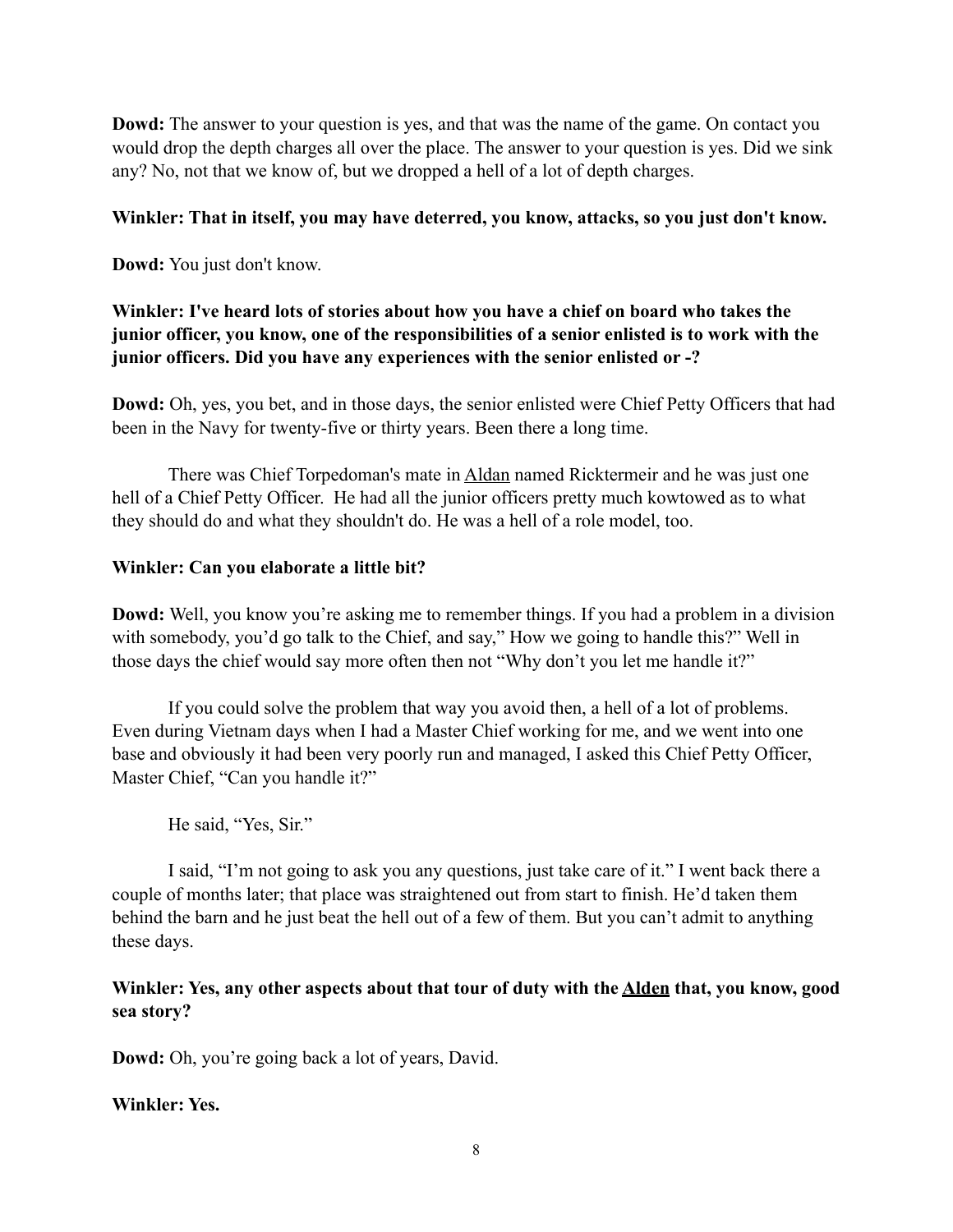**Dowd:** I think one of the, if you don't mind referring to the families for just a second. I wrote my Dad and said, "I think you ought to ask Polly to come stay with you and see you." The old man picked up on it rapidly and he got Polly and got her moving toward Chicago, and then when I got into New York, I called Chicago and said, "Where the hell are you, and why aren't you here?"

She got on the train and came in and she had one of these huge wicker baskets that telescopes, and all her belongings were in the wicker basket; tied up with a piece of line. I dragged that thing from the railroad station all the way over to the hotel. I'm trailing sugar all the way. In those days sugar was a rationed item.

#### **Winkler: OK.**

**Dowd:** Polly had brought five pounds of sugar from San Francisco and it just leaked out all the way into the Commodore Hotel.

Incidentally, did anybody ever tell you that the Commodore Hotel in World War II was a sanctuary for people who wore a uniform? They gave tremendous rates for anybody who stayed with them.

#### **Winkler: This was in New York?**

**Dowd:** New York City. They just took awfully good care of people who wore a uniform.

#### **Winkler: So that was a good opportunity, I guess to spend time with your recent new bride.**

**Dowd:** Oh yes, we went out and rented an apartment in New York City after she arrived. Stayed there three days, had to give that up, went to Boston and stayed there two weeks and then had to give up a place there, and had a set of orders down to Savannah, Georgia. That ship was a wonderful place to start a career in the Navy.

#### **Winkler: You mentioned you got new orders to –**

**Dowd:** From Alden?

#### **Winkler: Yes, then you got –**

**Dowd:** Orders to the Supervisor Shipbuilding, Savannah, Georgia. It was a new outfit that was building British minesweepers and minesweepers for the American Navy. Our job was to outfit them and get them to sea.

I went down there and there was a big old pier called Ocean Steamship Terminal; a support pier, four railroad tracks under it. This pier had been used for handling cotton being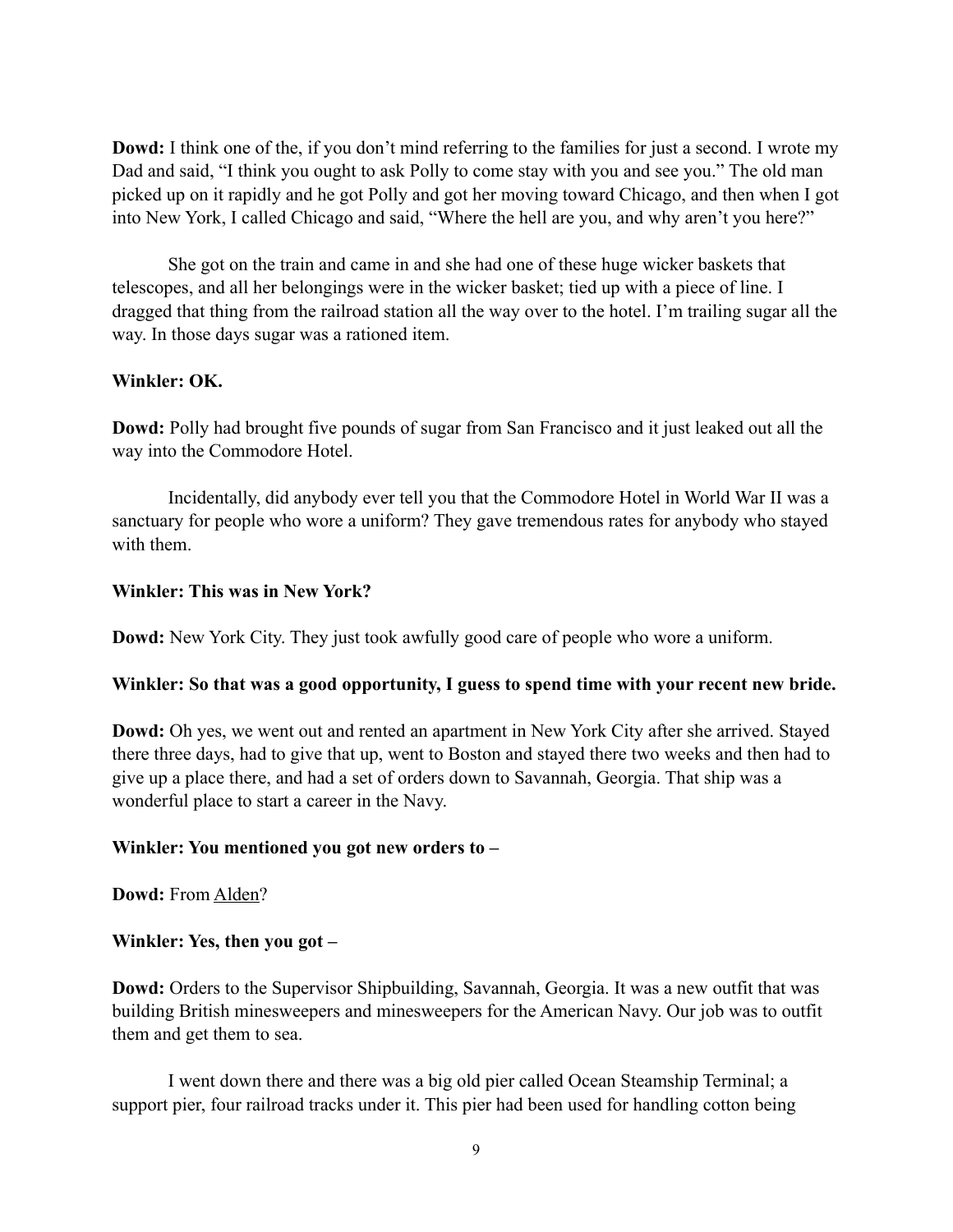exported from Savannah, and blacks were the stevedores. Blacks lived in these box cars in this terminal. They had showers rigged outside of the boxcars. We had to clean up that terminal and turn it into a naval station. Which we did.

The job went very well except for the fact that the main thing we had to look out for was the Brits stealing from each other and trying to get material for their ships from other ships that were coming along later.

But anyway it was an interesting tour. It was a very short tour. I met a bluejacket down there named Ben Yeoman. Ben Yeoman was a Storekeeper Second Class in those days and Ben died this year, still a very dear friend. We went to visit them many, many times. They visited with us many, many times. Ben got out of the Navy and became an optometrist in Calhoun, Georgia. He owned three optometry shops when he finally quit. He was a member of the Carter gang and that whole group that came from that neck of the woods. A marvelous man and a great shipmate. I miss him.

## **Winkler: I guess you were down south at the time, you mentioned the blacks. I guess they had the Jim Crow Law?**

Tape 1, side 1 stops. Tape 1 Side 2 begins.

**Dowd:** In those days there was still very, very much segregation. Everything was segregated, the heads, the schools, everything. It was a different world. You can't even describe it today. I think Polly has a good comment on that. There's a woman, a historian in Washington, DC, I am trying to think of her name, marvelous writer. Currently writing on the life of Lincoln. She wrote a marvelous book on the world of Franklin Delano Roosevelt.

## **Winkler: Is that Kerns Goodwin?**

**Dowd:** Yes, Doris Kerns Goodwin.

## **Winkler: Yes, a good one.**

**Dowd:** Doris remarked about the day that Eleanor went into Savannah and linked arms with the black women marching down the street, knocking the whites off the sidewalks and this kind of business. Polly was pulled into a store by a storeowner in order to avoid this. Doris Kerns Goodwin said she never had been able to verify that statement. Polly finally wrote her and said, "I'll verify it. I was there and I saw it." It's a different world. Life has changed.

## **Winkler: Your next duty station was a pre-commissioned ship, an aircraft carrier.**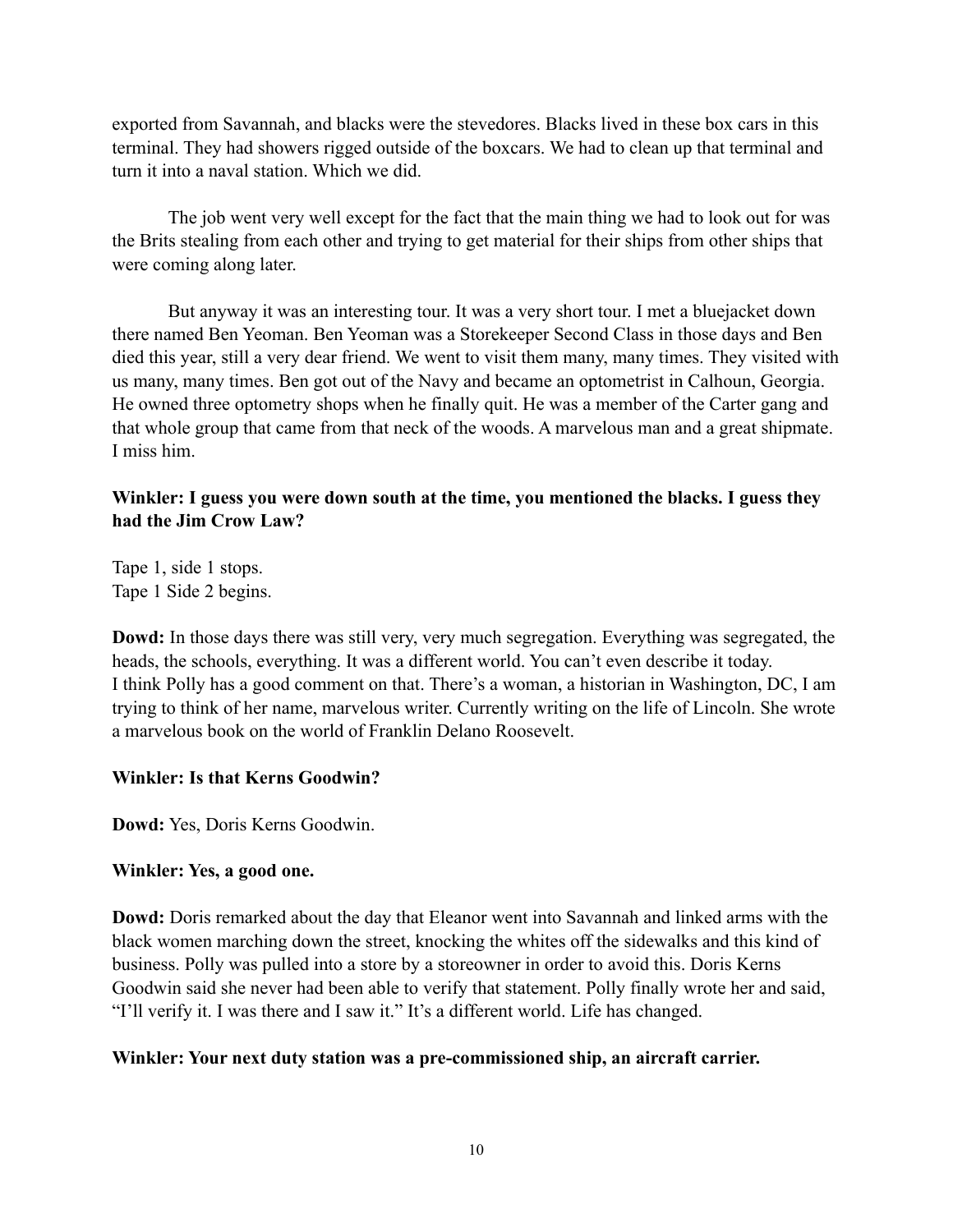**Dowd:** Antietam, being built and fitted out in Philadelphia. We were up there about six months. Ship went to sea in the middle of winter. We had to load her out in the middle of the winter and a miserable winter it was, but everything worked out. We got her to sea. Went down south, went to Norfolk, went down to Guantanamo, and then back through the canal and out to the Pacific. She was a beautiful ship, a lot of fun to be onboard.

## **Winkler: What were your responsibilities?**

**Dowd:** I was Stores Officer. I had responsibility for Aviation Stores and General Stores. So the storerooms were my responsibility. It was a fine ship. The skipper was a guy named Teague. Jimmy Teague was a classmate of my fathers. He used to give me hell. I enjoyed the old man. He was a lot of fun.

# **Winkler: Now you have an air wing onboard or an air group?**

**Dowd:** Yes, an air group.

# **Winkler: What was the relationship between the air group and the carrier?**

**Dowd:** Well, I think you know the answer to that. The CAG, Commander of the Air Group, he was responsible for the whole aviation organization while the skipper was responsible for the ship and being the hotel. I don't remember any conflicts, because the skipper was a naval aviator. CAG was a naval aviator named Pliney Holt. They were very close to each other. They talked all the time, and how do I know it? Well, I know it because my General Quarters station was a 40 millimeter quad mount just above the bridge. I'd be up there and I could watch what was going on, and they would just work together like a team.

# **Winkler: As far as your relationship, did you have a counterpart in the air group as far as supplies?**

**Dowd:** No. No, the air group didn't have any. They depended upon us for everything.

## **Winkler: OK.**

**Dowd:** Air group came aboard with what they had, which was minimal, but it was our responsibility to have on board what they needed.

# **Winkler: OK, so as far as all the aircraft spares and everything, that was your job to keep that in stock and to keep those birds flying.**

**Dowd:** That's affirmative.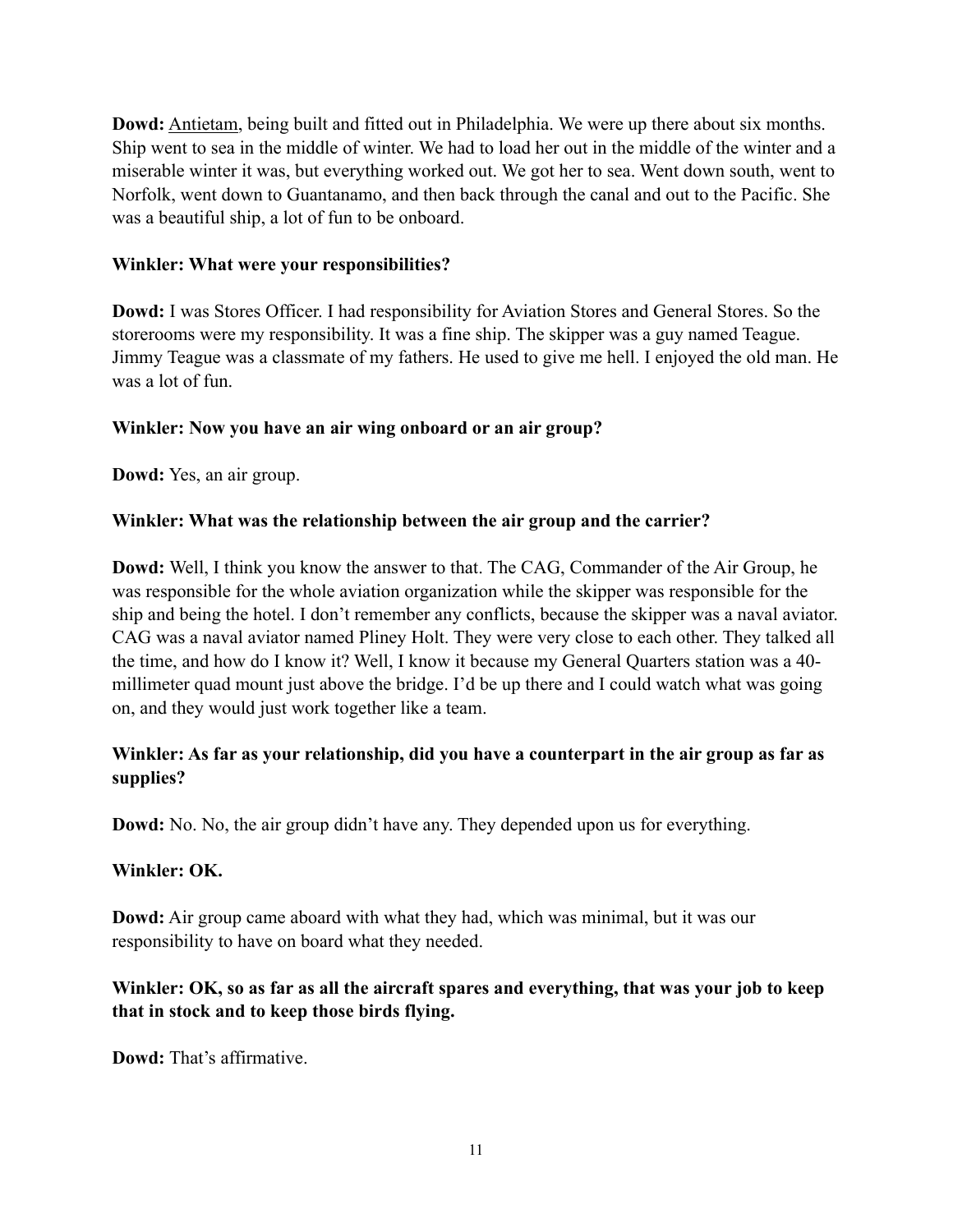# **Winkler: Ok, you just brought up an interesting point about your General Quarters Station. What'd you say was, as a Mount Officer?**

**Dowd:** A 40-millimeter quad mount, yes.

# **Winkler: OK, talk about the time period. This is 1944 and what campaigns did the Antietam deploy to?**

**Dowd:** In the Pacific, She was out there in Okinawa and everything thereafter.

## **Winkler: OK, early Iwo Jima?**

**Dowd:** Yes.

#### **Winkler: At this time you're dealing with Kamikazes?**

**Dowd:** Yes.

#### **Winkler: Discuss what it was like to be threatened by the –**

**Dowd:** We didn't have that experience. Other Ships did but none of them hit us. We were very fortunate.

## **Winkler: They Try?**

**Dowd:** I can't remember their even trying.

#### **Winkler: OK.**

**Dowd:** No, I think we escaped the whole thing.

## **Winkler: Individuals onboard the ship besides the Captain, worthy of note?**

**Dowd:** Worthy of Note. It's hard for me to go back and even remember names at this stage of the game. I can't think of any at the moment.

#### **Winkler: OK.**

**Dowd:** I hope this is worthwhile. You want to keep this going, do you want to quit?

# **Winkler: You're doing great. Continuing on, the end of the war, do you remember what that was like?**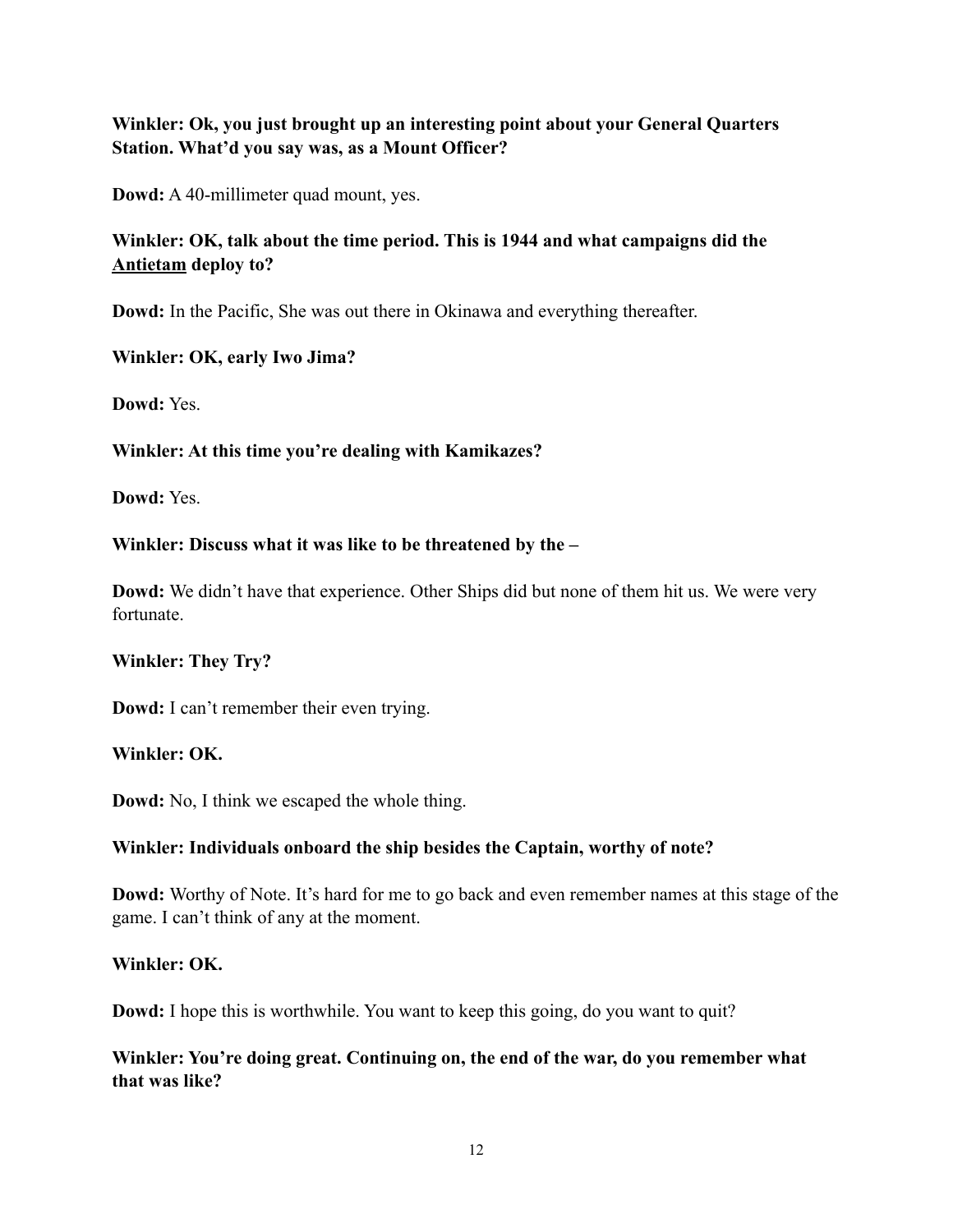**Dowd:** Yes, I was in a jeep carrier, called **Badoing Straits**. I'd just left **Antietam**. I had orders back to Washington, DC when the word came through that the bomb had been dropped on Hiroshima. I stayed aboard **Badoing Straits** until they dumped me off in San Francisco, and then went back to Washington DC.

#### **Winkler: Polly was in Washington, or did she meet you –**

**Dowd:** Oh, yes, Polly was there. You bet your boots.

## **Winkler: OK, says here you went to the Bureau of Supply and Accounts in Washington, DC.**

**Dowd:** That's right. Bureau of Supplies and Accounts is one of six or seven technical bureaus at that time. My orders were to go to the Office of Personnel Division of that organization. I had the Sea and Overseas desk. This was right during the period of demobilization. The Supply Corps was coming down from roughly eighteen thousand officers to about six thousand. My boss gave me a set of orders to go out into the Pacific and return the detailing of Supply Corps officers from area commanders back to Washington DC. I had the privilege of coming out into the Pacific and going to Pearl Harbor, Kwai, Eniwetok, Guam, the Philippines, Shanghai, and Tsingtao talking to all these people about bringing the detailing of officers back to Washington, DC. We did that. It took a long time, but we got it done. It was a marvelous experience for me. To be able to go around and visit all these places and meet all these officers.

# **Winkler: Which brings up a question. During the war the local commanders had a lot of prerogative as far as where people were detailed to?**

**Dowd:** That's right, that's right. For example, if groups of officers were ordered to Commander Cruisers Destroyers Pacific, then Commander Cruises Destroyers Pacific decided which ship they would go on. The same thing for ComNavAirPac. Same thing ComSubPac. Each of these kingdoms had their own control.

# **Winkler: OK, in your case though being assigned to the Antietam was that decision made from Washington, or in theater?**

**Dowd:** That was made from Washington. That was made from Washington. But if the Antietam had been in the Pacific Fleet then I'd have been ordered to ComNavAirPac and he in turn would have to order me to the ship.

**Winkler: OK, that follows in line for example with replacement pilots I've interviewed, where they'd be assigned out to Pearl and Pearl would determine which squadron they would be reassigned to**.

**Dowd:** Same situation.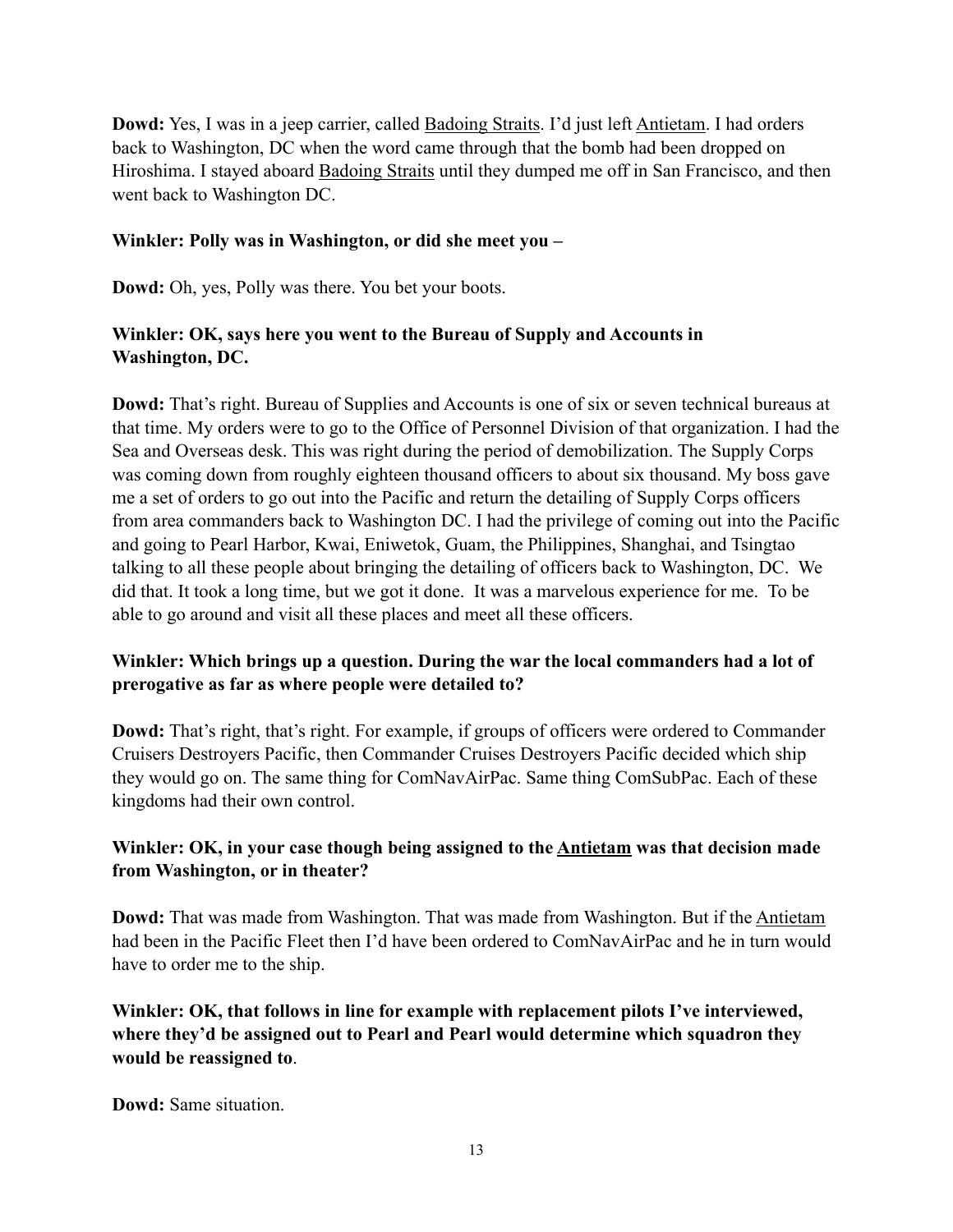# **Winkler: Some of the other duties at the Bureau of Supply and Accounts, at that time were you still in the Pentagon or you still in the old Navy.**

**Dowd:** Old Navy. Old Navy, 18th and Constitution.

#### **Winkler: That's because the Pentagon was just recently opened during World War II.**

**Dowd:** That's right. That's right.

## **Winkler: So, you were assigned out of there. Some of the other duties that you may have had at that time?**

**Dowd:** Taking care of officers, officer detail.

#### **Winkler: OK.**

**Dowd:** That was the whole job.

#### **Winkler: All right, now at this time, you're a Lieutenant.**

**Dowd:** That's right. Made Lieutenant Commander there, I think.

#### **Winkler: OK, you've pretty much determined to stick with this as a career at the time?**

**Dowd:** Oh, there's never been any doubt of my sticking to it as a career. Either sticking to it as a career or getting kicked out, one of the two.

## **Winkler: Had you done anything worthy of getting kicked out, ruffle any feathers?**

**Dowd:** The answer to your question there is, I've been recommended for a General Court-Martial twice. One of them was in Charleston, South Carolina, because while we were outfitting ships in Savannah, we were not getting very responsive answers out of the Supply department in Charleston. This same storekeeper I was talking about earlier, he and I took a truck one night and drove from Savannah to Charleston and fortunately I knew what the stuff was that was in the shipyard. We took a pair of master keys along with us called "bolt cutters." We broke into the warehouse and got what we needed and drove back to Savannah. This wasn't exactly appreciated by the officer in charge, so that was one recommendation.

The other recommendation for a General Court came out in Okinawa in 1949, I'll get the year in just a second. Anyway my job was to reestablish the naval air facility at Naha, Okinawa. We were riding back to the ship, back to our quarters one night in a jeep and as we pulled alongside the Generals headquarters, colors sounded. There were four naval officers in the jeep.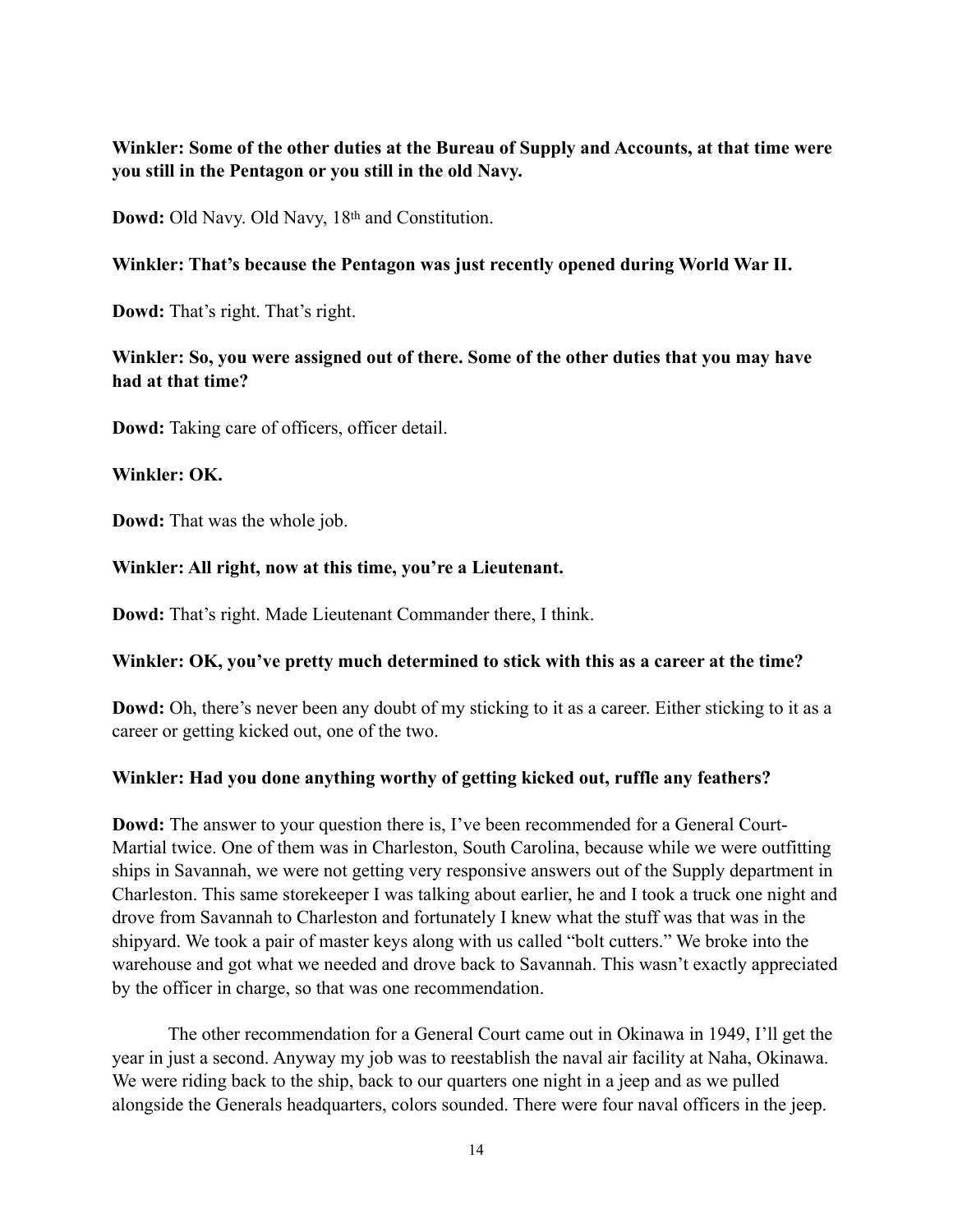We stopped, sat at attention until colors was over. Then we started to proceed and this great big MP comes out, holds his arm up, and says, came to me, I was driving, and said, "You're violating Army regulations."

I said, "What are you talking about?'

He said, "Well, you're suppose to dismount and salute."

I said, "Look soldier, I don't give a damn what the Army regulations say, I work by the Navy regulation, and they say that you're going to sit at attention until colors is over and then proceed," and I said, 'If you'll get the hell out of my way, I'm going home. Here's where I live."

We went home and were having a drink at the bar that night, five or six of us. I was fortunate to live with a whole bunch of pretty big men. In walks this MP with his supervisor, a Sergeant, and they proceed to tell us why the Army regulations, and what they were there for, had to write us up as criminals or whatever you called them. We decided we'd had enough so all of us got off the barstools and picked up two of them and threw them out of the quarters. The Army General didn't appreciate that.

That went all the way back to CincPacFlt where it was finally decided that the naval officers were observing naval regulations when they sat at attention, and that was the end of that.

So your answer to your question, two recommendations for General Court-Martial.

# **Winkler: OK, follow-up questions are very good. It mentions that you go to Graduate School at Stanford University. That probably was an enjoyable tour.**

**Dowd:** That's one of the toughest tours I had in the Navy. We were in the first class to go to Stanford after World War II, and there were fifteen of us. We were as acceptable to the staff of that school, as a skunk at a lawn party, because they, the staff had, all during the war had had people coming right out of undergraduate and into graduate school.

## **Winkler: Right.**

**Dowd:** Now here we were after World War II coming into this atmosphere, where really we didn't give a damn what happened during undergraduate school. We were there to learn something and we were not going to be treated like a bunch of young undergraduates. So this set up a conflict between the naval officers and the staff. Well, it was fascinating to me, when we finally got out of that place, number one man, number two man, number three man in the class were naval officers. All the rest were in the top ten or fifteen percent.

We were finally able to turn those professors around a little to say, "Hey we ought to think about those guys." It was tough work, because you had to overcome that, "What are these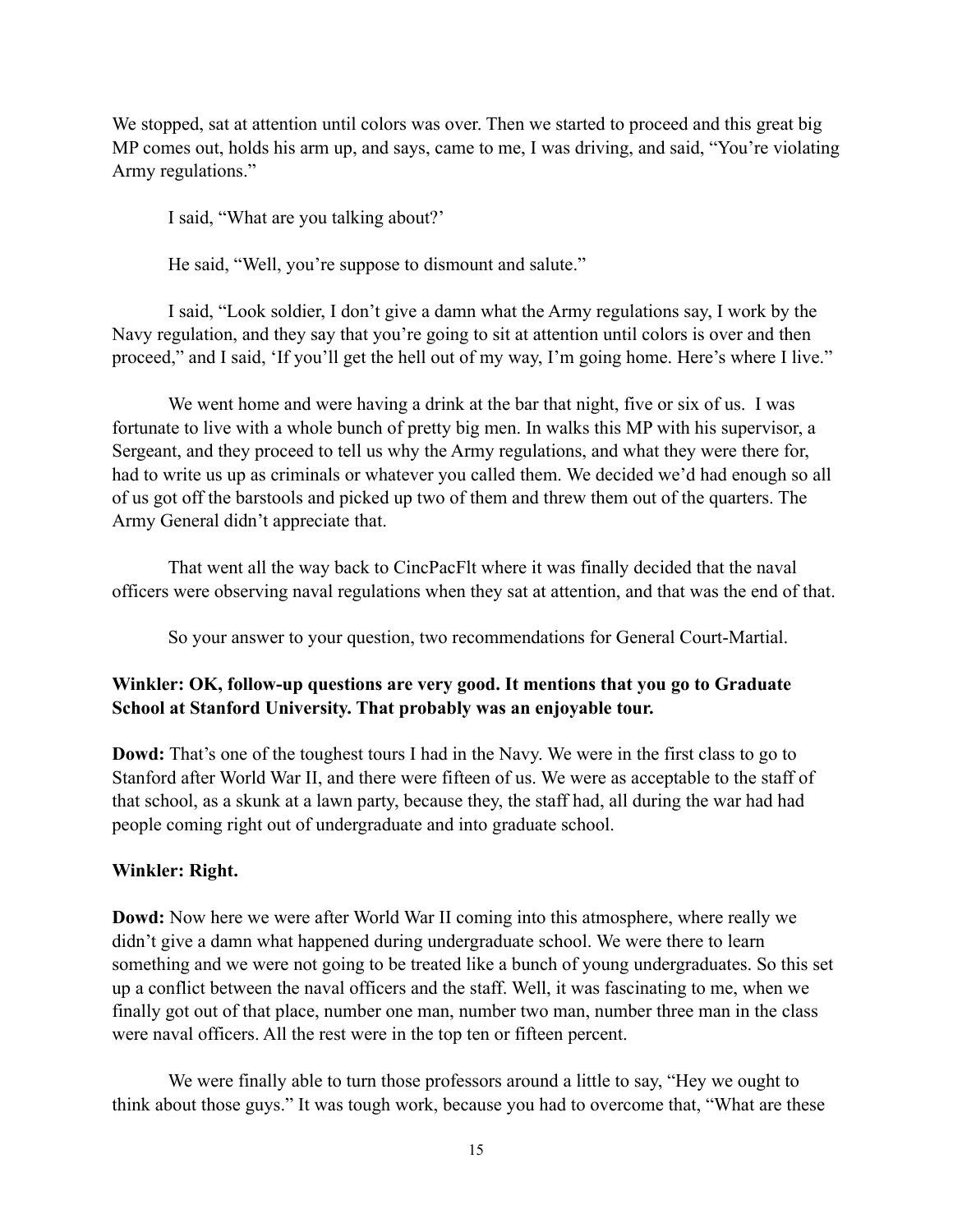guys doing here? What's this guy doing questioning me, what I'm saying?" Interesting time of our lives, but we worked our butts off.

#### **Winkler: You know, that conflict with academia, I think continues today.**

**Dowd:** Oh, does it?

**Winkler: Oh yes, that's an experience I felt going to graduate school, because –**

**Dowd:** Did you really?

**Winkler: Yes, somebody with ten years of work experience behind them, having traveled the world, and then you have these kids come right out of undergraduate school into the graduate program and, you know, a lot of them wanted to become professors.**

**Dowd:** Sure, and that was not our objective at all.

#### **Winkler: Yes.**

**Dowd:** But, it was a marvelous thing for the Navy. It trained us, it gave us some education that we couldn't have gotten anyplace else on earth, and it did us good stead for the rest of our naval careers.

#### **Winkler: At the time, that was shore duty for you and Polly in a very nice location.**

**Dowd:** Well, we lived in half a Quonset hut in San Bruno, and that was thirty miles south of Stanford. We had to drive that thirty miles back and forth each day, while the wives raised the kids in the Quonset huts.

The way the wives handled this was each night the wives would go with the children to another Quonset hut. All the wives and the kids were together in one Quonset and the husbands had complete quit and peacefulness so they could study. The only night that that didn't happen was Saturday night. Those gals did a lot to help us get through.

#### **Winkler: You mention kids, at that time.**

**Dowd:** We had two at that time. We had two girls and a boxer dog and all of us lived in that half a Quonset hut. Not much. Had to bore a hole in the deck for the icebox so it would drain completely. The ice would come every other day, twenty-five pounds.

## **Winkler: You then head up here to Whidbey Island.**

**Dowd:** Whidbey Island, yes.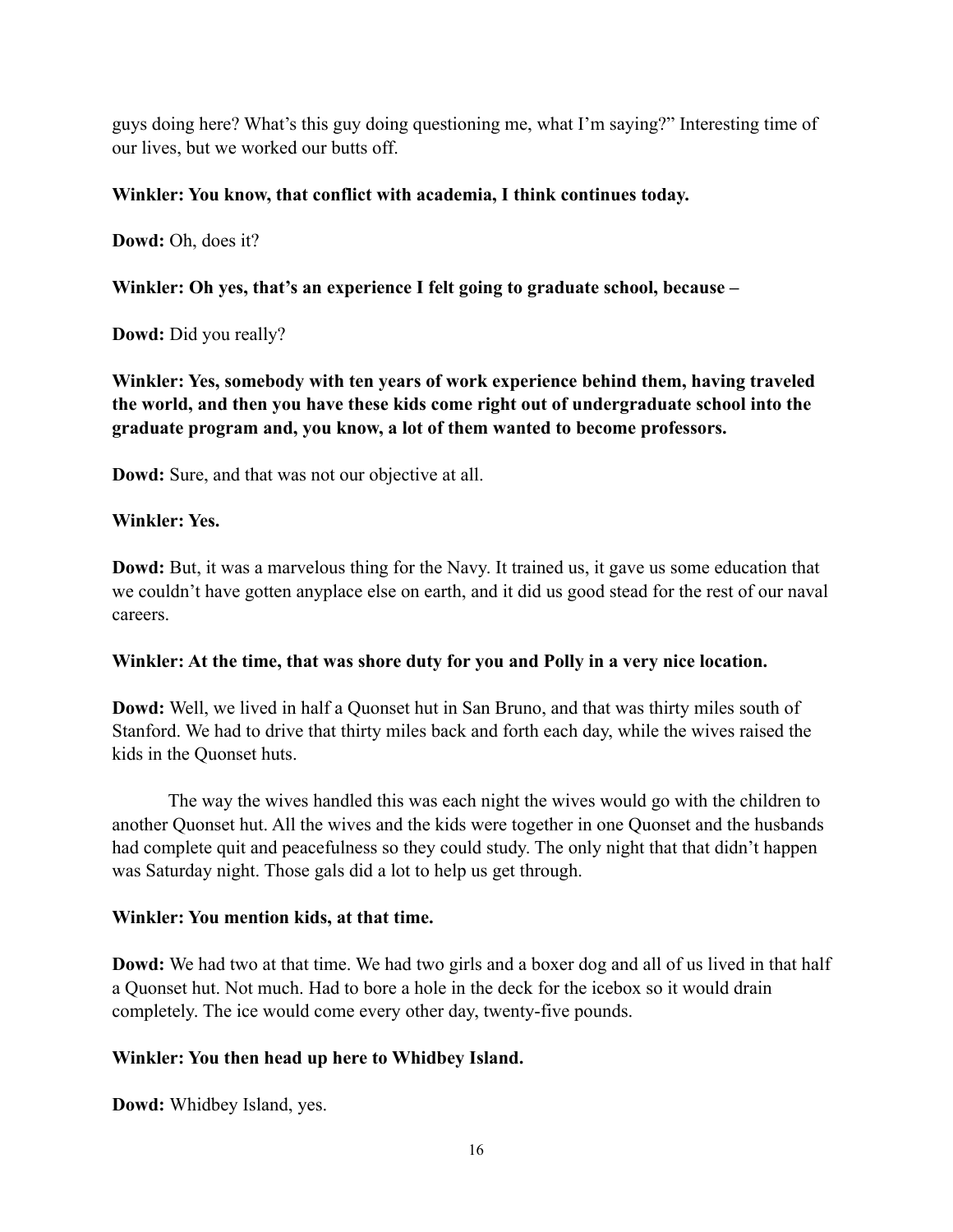# **Winkler: Now just out of curiosity, the University of Washington was one of six ROTC units. Is there any other reason why you came to the Pacific Northwest?**

**Dowd:** At that time?

#### **Winkler: Yes.**

**Dowd:** Yes, my wife has rheumatoid arthritis and I asked the Bureau, I said, "Please send me up here," where they had a rheumatoid arthritis expert. "I'd like very much to have at least six months where she could be under full treatment." And they were very kind and said yes.

#### **Winkler: OK.**

**Dowd:** In those days for rheumatoid arthritis they injected her with gold, gold solutions.

#### **Winkler: OK.**

**Dowd:** And that was a very interesting drill on her. We came up to Puget Sound and stayed until I had orders out of here. Whidbey was a great place to live. Have you ever been there?

#### **Winkler: I'll be there next week.**

**Dowd:** Well, you're going to be amazed. I was on the staff of Commander Fleet Air Wing Four, and he had PBM squadrons, PB4Y2 squadrons and then he got P2V squadrons. PB4Ys were phased out. And Commander Fleet Air Wing Four was responsible for naval aviation patrolling from Seattle, north out through the Aleutians and down through Midway into Honolulu.

Our first summer was taking two tenders out of Seattle and two squadrons of land planes and two squadrons of seaplanes. The planes would leapfrog a ship all the way up and out through the Aleutians, and down to Midway. We had a wonderful time.

#### **Winkler: Is that on the Salisbury Sound?**

**Dowd:** On the Salisbury Sound and Pine Island. Yes, and I was on the same ships later out in the Western Pacific.

## **Winkler: And your specific responsibilities was the parts support?**

**Dowd:** It was logistics support, working for the air wing commander. It was a good job.

#### **Winkler: You also got to see some beautiful country.**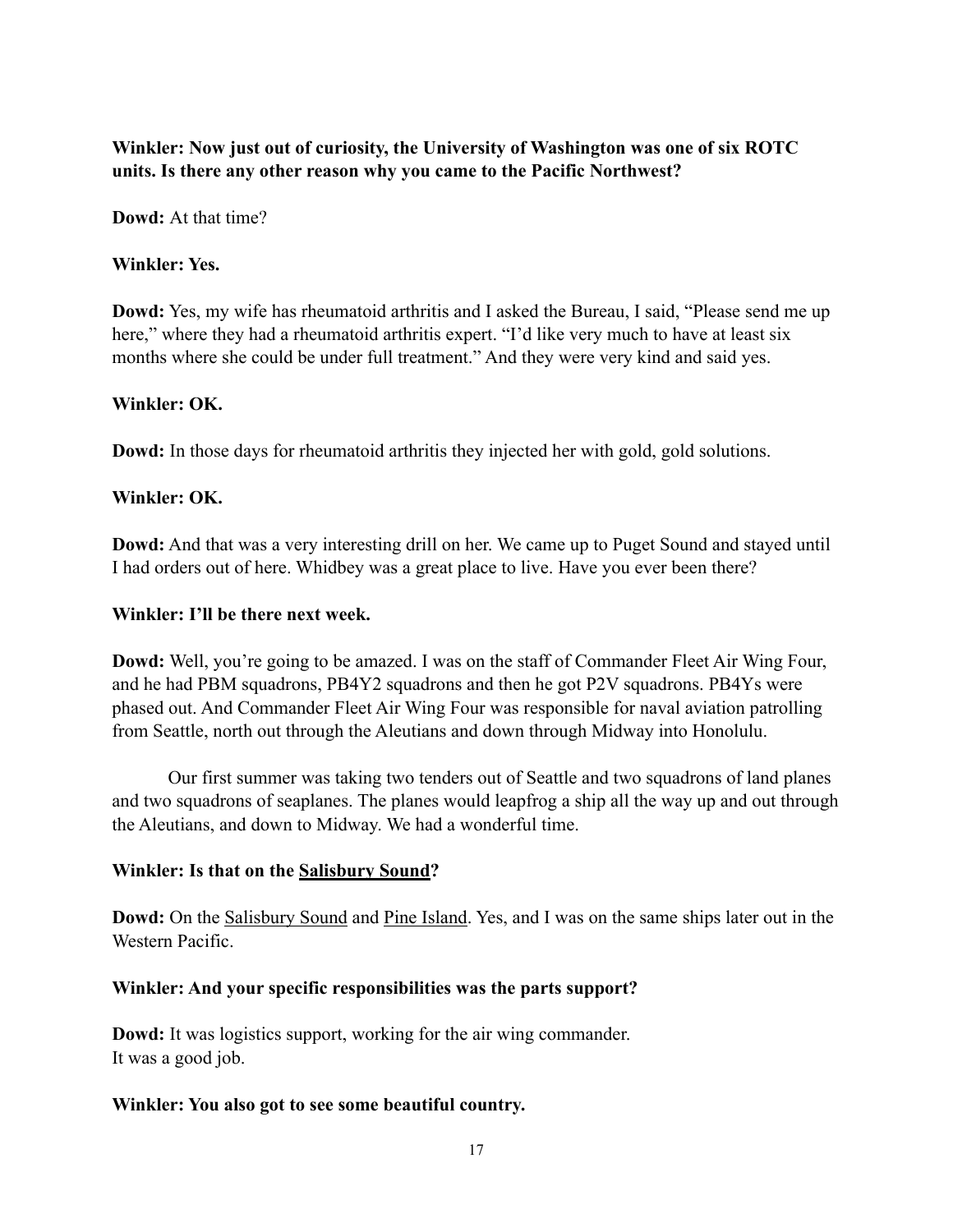**Dowd:** Just to go aside for a second, one night the boss was a Rear Admiral named Jack Perry. He was known as one of the meanest east end of a horse going west, in the Pacific Fleet. One evening his Marine orderly came down and said, "The Admiral wants to see you." I went up to his cabin and walked in and the Admiral said, 'Dowd, do you fish?"

I said, 'Yes, sir."

He says, "Well go in and get me the rod out of my room, out of my cabin, get me a rod."

I went in a brought him a rod and he says, "Where's the tackle box?"

I said, "You didn't ask me to get the tackle box, Admiral, you asked me to get a rod."

He said, 'Well go back and get a tackle box."

So, I did. "Rig it."

So I did, I kept rigging it, and he said, "Ok, break it down." So I broke it down.

He said, "Be ready to go fishing in fifteen minutes."

I said, "Admiral, I don't have any gear."

He said, "What the hell do you think you've been playing with for the last half hour?"

So from then on in, starting from Ketchican going all the way out to the Aleutians, every night at about five o'clock, I'd crawl in that helicopter with Admiral Perry, and go inland about fifty or sixty miles, find a stream and bring back sacks full of trout. Unbelievable fishing in those days. So that was one real remembrance of that trip.

#### **Winkler: Were you a fisherman before then?**

**Dowd:** Yes.

## **Winkler: So, you appreciated the opportunity.**

**Dowd:** Oh, you bet. Anybody who didn't appreciate it was an idiot.

#### **Winkler: While you were attached to the air wing, the Korea War breaks out.**

**Dowd:** That's right.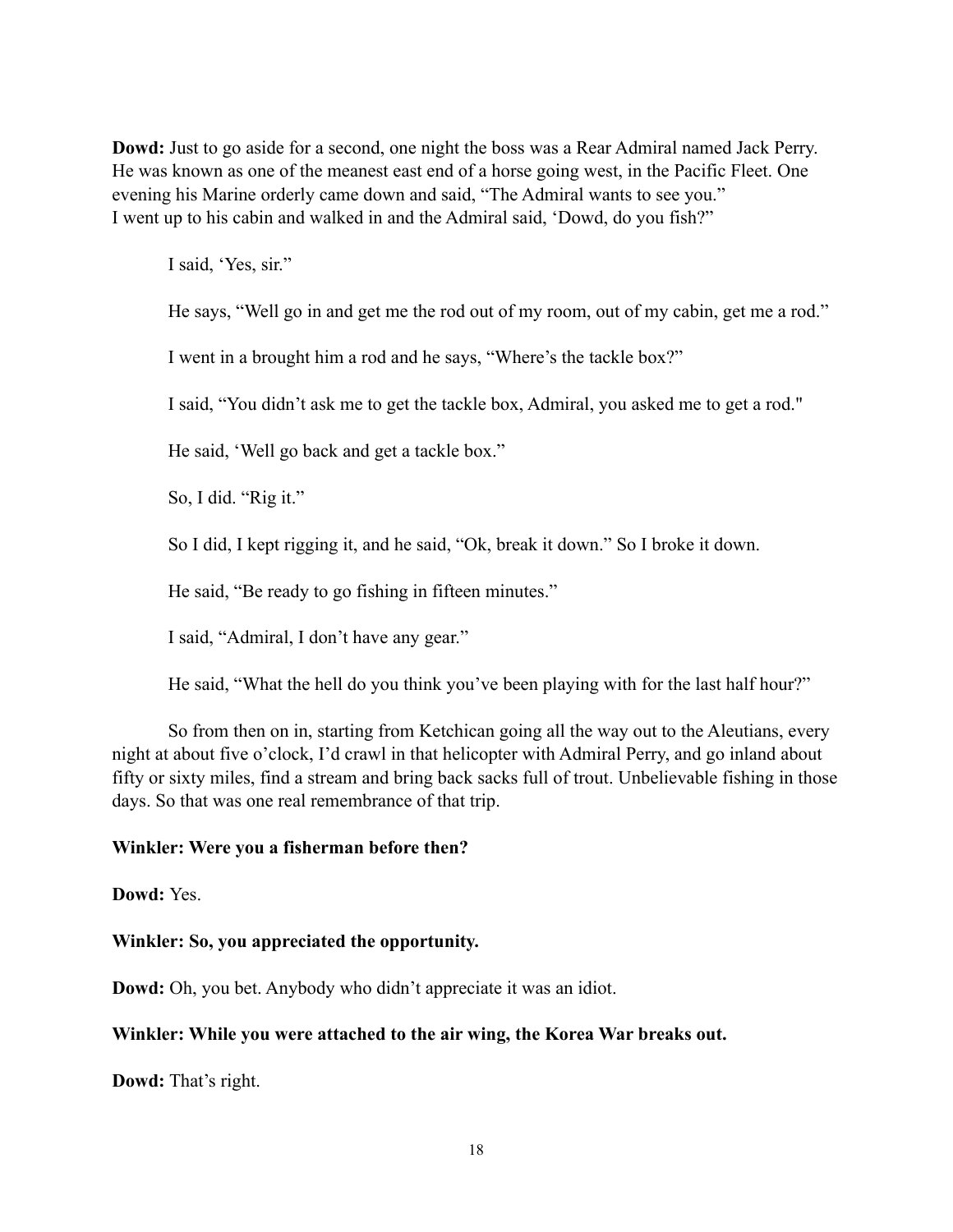#### **Winkler: Do you recall your reaction when that happened?**

**Dowd:** Reaction?

#### **Winkler: Yeah, what were your thoughts?**

**Dowd:** I don't think thoughts had anything to do with it. We were, all of us on the staff knew what the war plans were for Fleet Air Wing Four and we just kept modifying those plans and bringing them up to date as much as we could. The Korean War didn't really hit me until I got a set of orders out of Fleet Air Wing Four to Fleet Air Wing One.

In the initial set of orders, Fleet Air Wing One was home ported in Guam. Polly and the kids would be able to come along and live in Guam. But those hopes were dashed in a real big hurry when the word came out that Fleet Air Wing One had left for the Western Pacific in the area of Korea. The families will not be permitted to go out to Guam. That was a twenty, twenty-four month period that Polly stayed here in Seattle and I was out there.

We had seaplanes and land planes out there.

#### **Winkler: What were some of your duties?**

**Dowd:** Again as Supply Officer for Fleet Air Wing One, went on board the ship, on the staff and as such your job was to insure that the patrol planes had the material and the kind of support that they needed.

But one of the jobs was to, a couple of very interesting jobs. During one stint, we were sent to the Pescadores. You know where they are? The Pescadores are just off the coast of China right where Matsu is and Quemoy. Well the Pescadores is just a little bit to the east of those islands. Owned by the Chinese.

Well they sent us in there to support aircraft that were on patrol and nobody had ever been in the place before. Nobody from the US. We had to support the aircraft from the ship with damn little support from anything else. Every thing we had right there.

But an interesting part of it was we were asked to establish an Officer's Club on the beach. We had to clean out a Chinese whorehouse to do it.

If you've ever had the experience of cleaning out a Chinese whorehouse, you haven't been educated very well.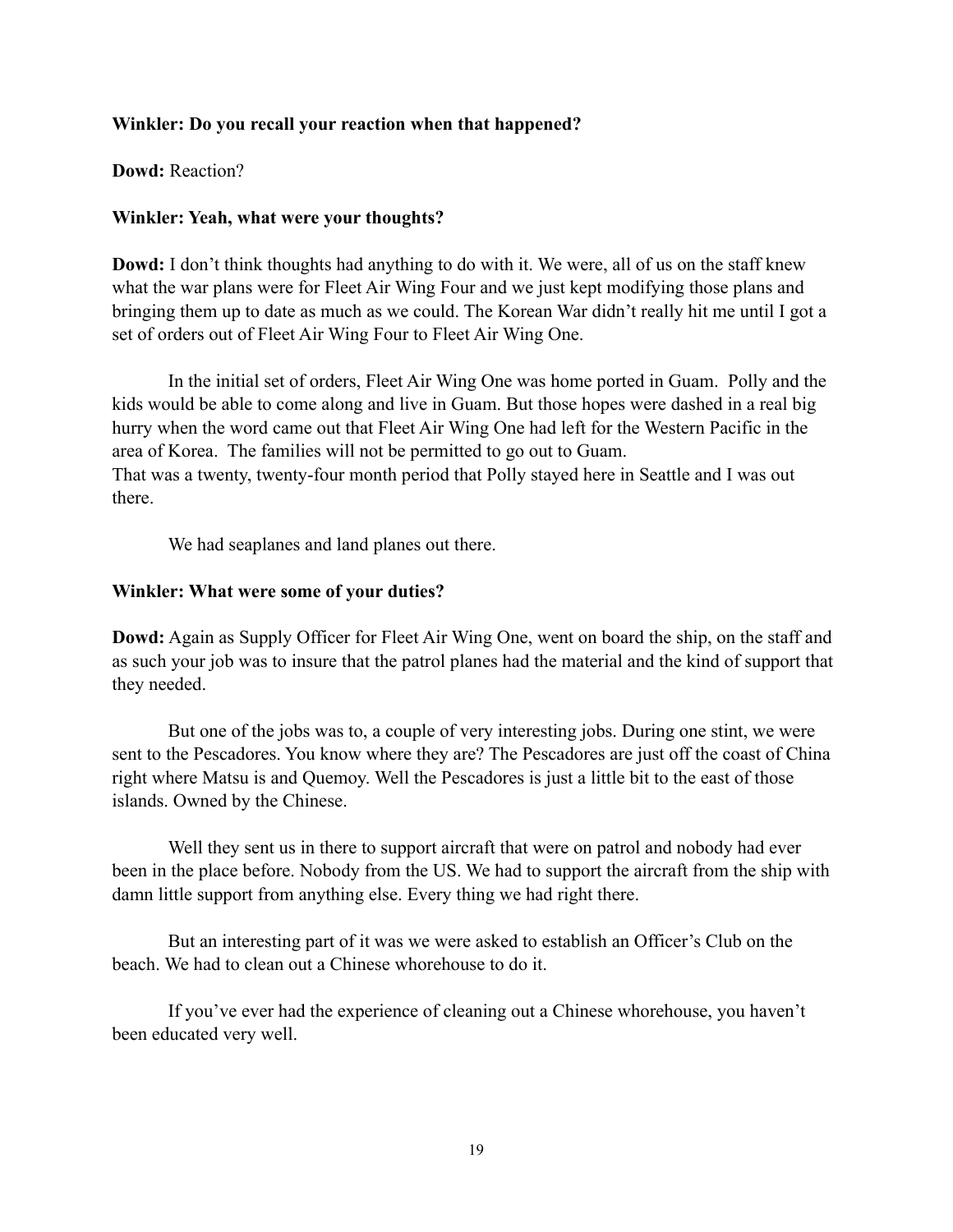Another job was to go back and put Fleet Air Wing One detachment at the naval air facility Naha. That had been decommissioned after World War II, and we had to go back and recommission it and bring it back into the Navy. That was an interesting story.

That's when I had the General Court Martial recommendation. The Army didn't exactly appreciate the Navy being there in their backyard. Very interesting.

# **Winkler: Those type of aircraft sometimes came under fire by the Chinese and the Russians?**

**Dowd:** Yes.

## **Winkler: You recall any incidents?**

**Dowd:** No.

# **Winkler: OK. Did you get out to Korea at anytime during the conflict?**

**Dowd:** The answer's yes. We went to the Inchon area in **Salisbury Sound** and operated in that area for, oh, several months to relieve the people who were in that area in the war.

## **Winkler: Just conducting flight operations out of there?**

**Dowd:** Yes. Do you know what the Salisbury Sound and Pine Island were? They were seaplane tenders.

# **Winkler: Right. Didn't they have like a big Gantry crane in the front?**

**Dowd:** They had a huge crane back aft, and they had a big working area back aft, where they could bring a plane onboard and work on it.

Tape one, side two stops. Tape Two, Side One Begins

**Winkler: OK, continuing on this is tape two, side one. It is July 25th. This is Dave Winkler of the Naval Historical Foundation with Admiral Dowd and we were picking up with Fleet Air –**

**Dowd:** Fleet Air Wing One.

## **Winkler: With One, you were talking about the Salisbury Sound and the aircraft tenders.**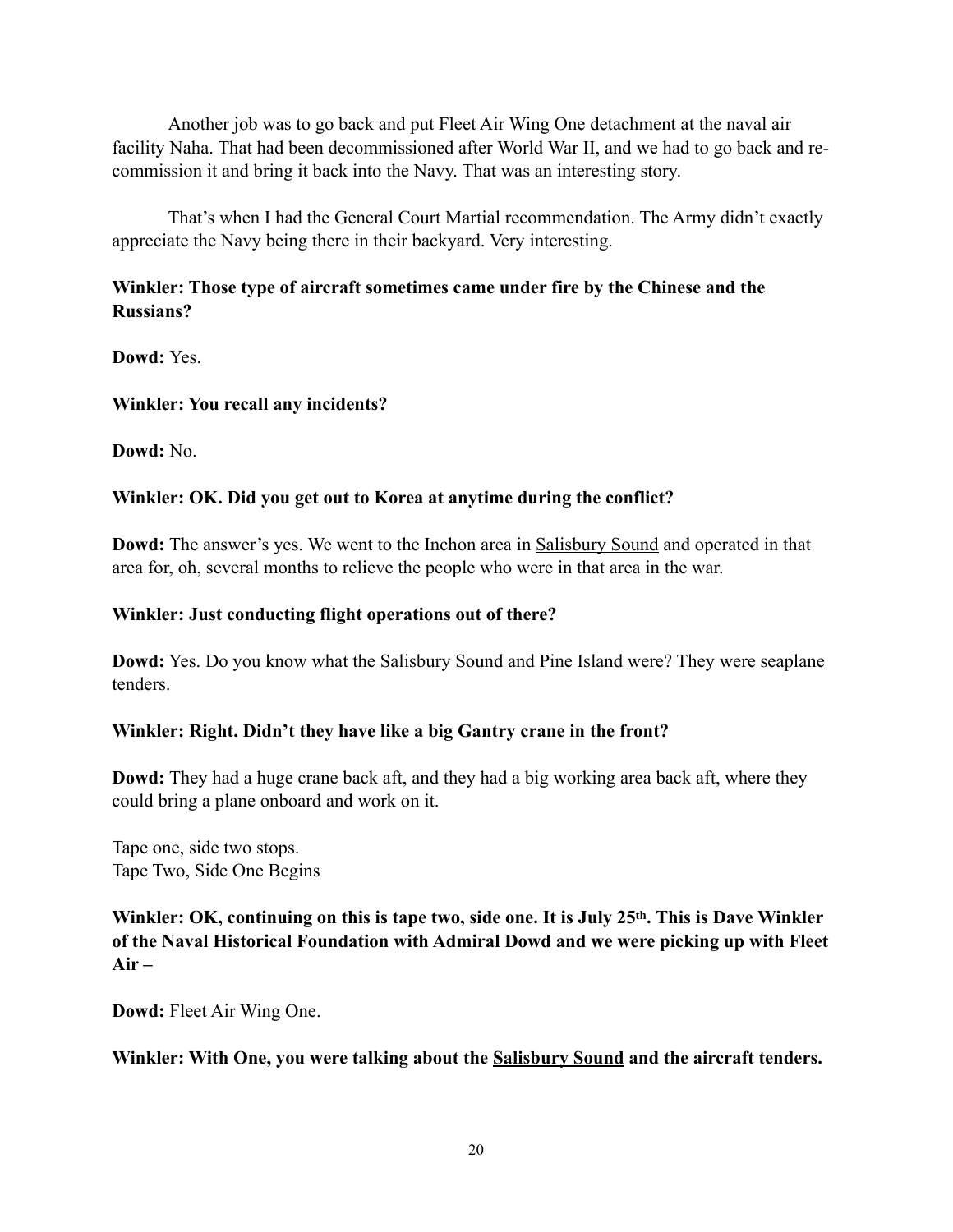**Dowd:** They were very unique ships in that their primary purpose was to be able to take a squadron of PBMs or seaplanes and take them almost anywhere on earth and support them, and they did it.

It was an experience to serve on a ship like that. They were able to moor the aircraft at buoys and support them from there, or bring them on board and perform necessary repairs. It was a very unusual ship.

#### **Winkler: As far as working with the officers and pilots, any recollections there?**

**Dowd:** Just, I made some darn good friends and they remained friends the rest of my naval career. Particularly some of the pilots. Recollections just a lot of hard work and long hours, watch some dedicated men doing a job.

## **Winkler: Now, Fleet Air Wing One that was based out of Western Pacific at the time?**

**Dowd:** Yes.

## **Winkler: Talk a little bit about detailing. When it came around for orders were you talking to somebody in Washington?**

**Dowd:** No, in those days, you just waited until you got a set of orders, and you did what you were told. As my dad had told me years before, he said, "Look son, the detailers probably know better about where you should go than you do yourself, and you're going to get some good jobs and you're going to get some lousy jobs, but the name of the game is to do the best you can in each one of those jobs."

And he was so right. I didn't request at that stage of the game where I was going. I was given no opportunity where I was going. You got a set of orders and that's where you were going.

## **Winkler: Well, you had an opportunity I guess to come back here to the Pacific Northwest.**

**Dowd:** I guess that you have to remember that in those days there weren't many Supply Corps officers who were at sea in the Western Pacific on a long tour of duty. You always had the opportunity to state your preferences for the next duty, but you had no contact with the detailer. I didn't in those days in the game. They knew I wanted to come back to the Pacific Northwest if I could, after having been out there for twenty, twenty-four months. They were very kind and said, "Come back to the shipyard here in Bremerton."

## **Winkler: At that time Polly was living still up here?**

**Dowd:** She was living up here with her folks the whole time I was out.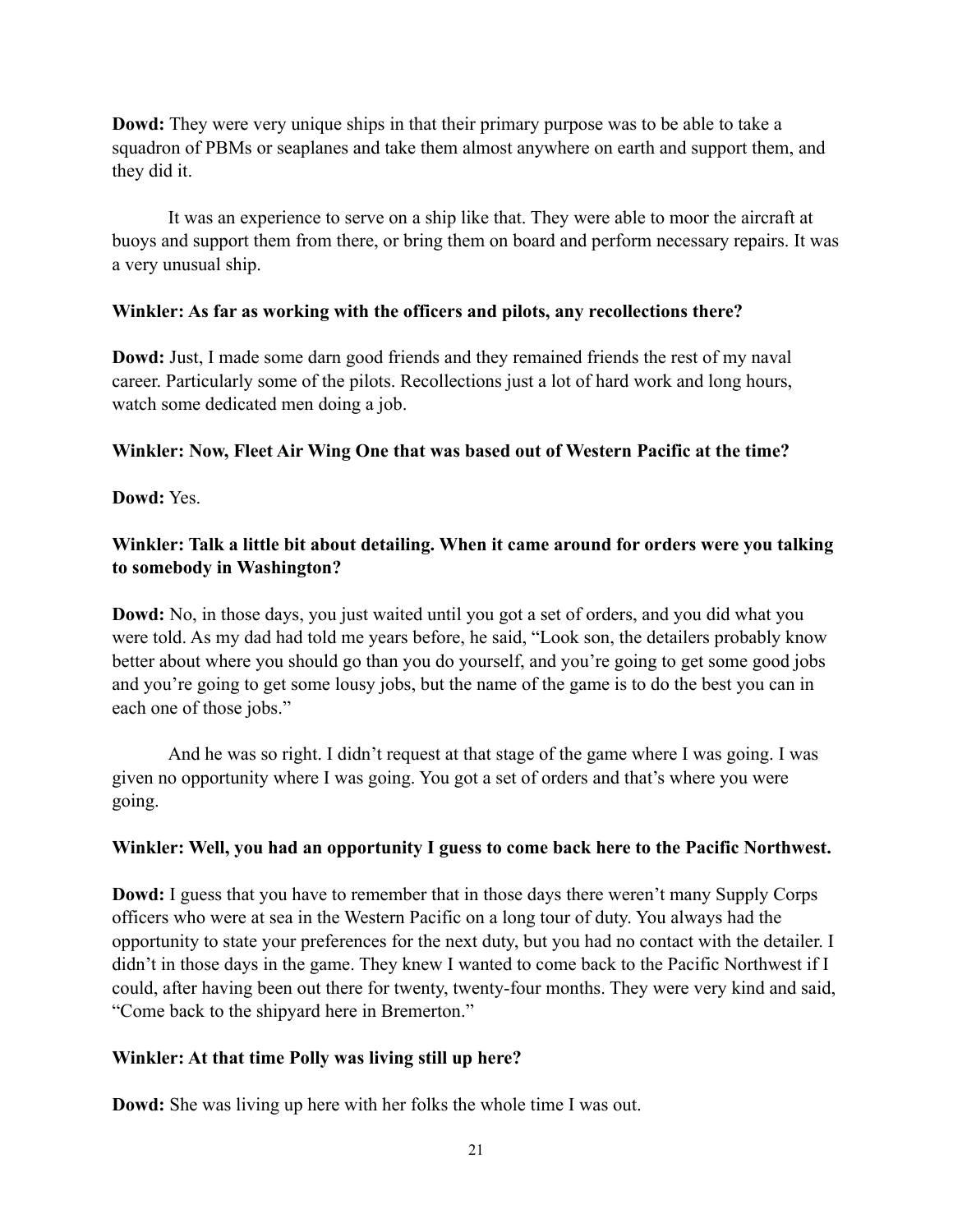#### **Winkler: OK.**

**Dowd:** I had a set of orders coming back. She came over here to Bremerton to try and get a place to live. When I got home she had rounded up two places. One of them was a two-bedroom small house, here in the town of Bremerton. Owned by a shipyard master ship fitter and he came over to the house and we were looking at it. I said, "Look, why don't we put a third bedroom up in the attic?"

He said, "OK, I'll do that, if you'll help me to lay the flooring."

I said, "No problem. I'll help you."

He said, "I'll just have to raise the rent. You'll have another bedroom in there and that's going to cost me, and I'm going to have to raise the rent."

I said, " What are you going to have to raise it to?"

He said, "Well, from sixty to sixty-five dollars a month." So that's what he did. Sixty-five dollars a month for a three bedroom house. Today you think that's not much money.

#### **Winkler: But that's a lot of money.**

**Dowd:** That was a lot of money back then. So anyway, I came back here to Bremerton; worked in the shipyard, in the Supply Department in the shipyard as Control Superintendent, and very much enjoyed that job.

## **Winkler: What were some of the specific duties that you had?**

**Dowd:** Specific duties, the Supply Department consisted of two major organizations, box kickers and paper pushers. In other words, somebody had to ask for some material and then you had to find where the hell it was. You had to move it, and pack it for shipment and then you had to ship it. But the box kickers around here kicked the boxes out the door as they went.

I was on the paper side of the coin, controls and all on that side of the coin. One of the major jobs in those days was fitting out new carriers. Or fitting out carriers with, who were coming back in for angle decks. And during that angle deck operation they refitted a whole bunch of compartments with a special aluminum, an anodized aluminum. It was fireproofed. It came out of one shop in Bridgeport, Connecticut. You know the name of the hat place that used to make all the hats for the civilian life.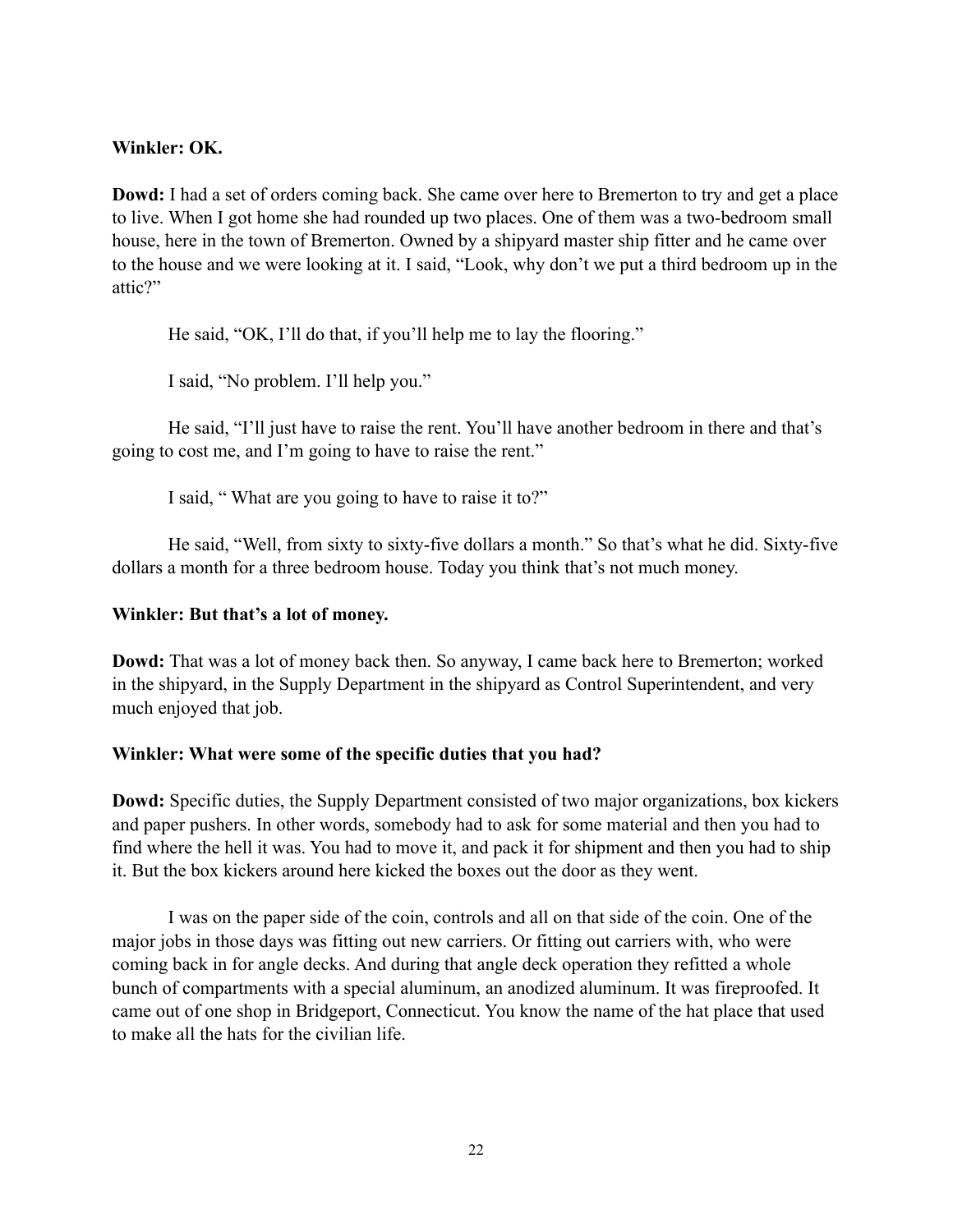Anyway, they were a sole supplier of that stuff. One of our jobs was to keep them under control and supply the materials. Interesting, I don't think any of those people are still alive that I was working with in those days.

## **Winkler: The organization as far as you're dealing with storekeepers?**

**Dowd:** Let's talk just for a second about the organization of a shipyard. You had a handful of naval officers, and you had a bucketful of civil service employees. The naval officers ran the place and the civil service employees were the blue color labor. Back in those days, now.

So the boss was a naval officer; the Production Officer was a naval officer; the Planning Officer was a naval officer; the Supply Officer was a naval officer. Each of them had key officers under him, but the rest of the people down below were civilians. So our job was to work with the civilian employees.

# **Winkler: Having worked basically, for example, onboard ship with military sailors, was that a change of pace for you?**

**Dowd:** Oh completely, because you had to learn, you had to learn different rules of the ballgame. It's not like handling a bunch of 18, 19 year old Blue Jackets, it's handling a bunch of Civil Service employees that are probably 50, 55 years old and you're thirty and you've got to work with them and you have to live with them.

## **Winkler: So that was an education in itself?**

**Dowd:** Oh, complete education, yes. Brand new education. No question. A good one, too.

# **Winkler: One of the things that kind of amazes me is the fact that today you can't do anything without a computer. Yet, back then, you know, you don't have computers. How'd you keep track of everything?**

**Dowd:** I'm glad you brought that up. In 1952, the Shipyard Supply Department had trays of cards. They were called linedex cards or something like that. There was a card for each stock number and all transactions were entered with a pencil. So you had stock clerks responsible for a battery of these cards and they would handle, if a requisition came in they would check whether it was available or not. If it was available they had to deduct it from the total and strike a new balance, and so indicate on a piece of paper.

Well, IBM came out in 1952 with what they called punch cards. Do you remember what a punch card was?

## **Winkler: One of these cards with holes in it.**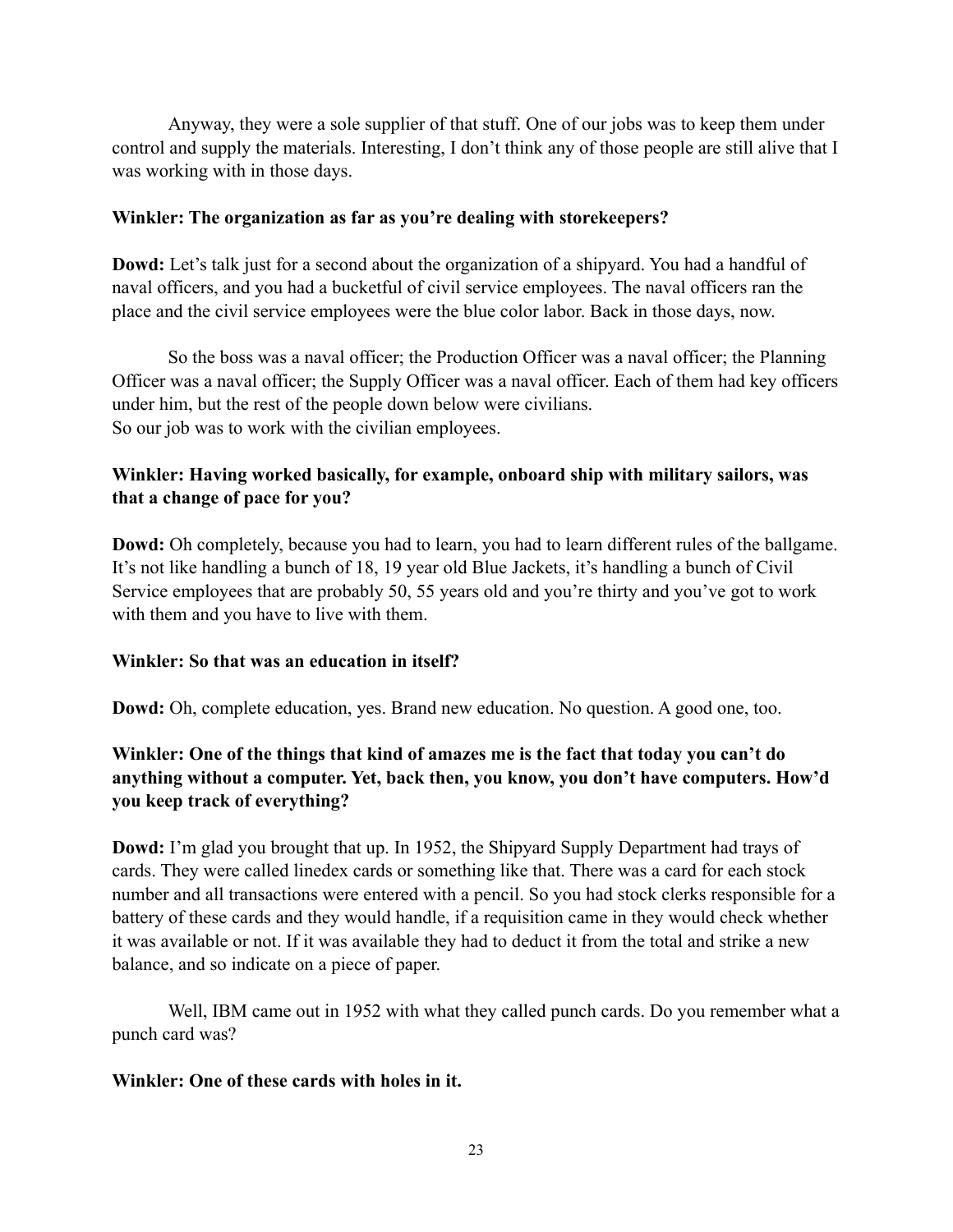**Dowd:** Sure and you had a long rod that went through and you punched them. The first computer cards were punch cards put out by IBM, and we had the first ones ever put in, right here in Bremerton. That was my first experience with computers.

# **Winkler: How was that kind of track handled, as far as, did the folks from IBM come out to you and explain how this was going to work?**

**Dowd:** No, the contract was let back in Washington by the Bureau of Supplies and Accounts with IBM. IBM was to come in and set up the system and train us and then get out, and they did.

## **Winkler: Did it work?**

**Dowd:** It was better than the old cards. No question about it. Did it work? As well as it should? No.

# **Winkler: Were you able to save some labor there?**

**Dowd:** The answer's, of course. Yes, we had to cut a number of civilian employees. The answer's yes, we did.

# **Winkler: I'm glad I brought that up because that's, you know, I guess the first case of computerization.**

**Dowd:** That's the first case.

## **Winkler: Mention that you served under Captain B. D. "Bad Dog" Smith.**

**Dowd:** Yes.

## **Winkler: Where did Bad Dog come from?**

**Dowd:** That's a mean miserable son-of-a-bitch.

## **Winkler: Oh, OK, and then Walt Wright.**

**Dowd:** Walt Wright relieved him and Walt Wright was a completely different human being. Wonderful man.

# **Winkler: It kind of mentions here in this biography we had talked earlier about working for your father, this was the yard that you had done some work?**

**Dowd:** Oh yes, but see the work, let's go back. I went to high school in Charleston, South Carolina. My final year in high school was out here in Bremerton, Washington, when my dad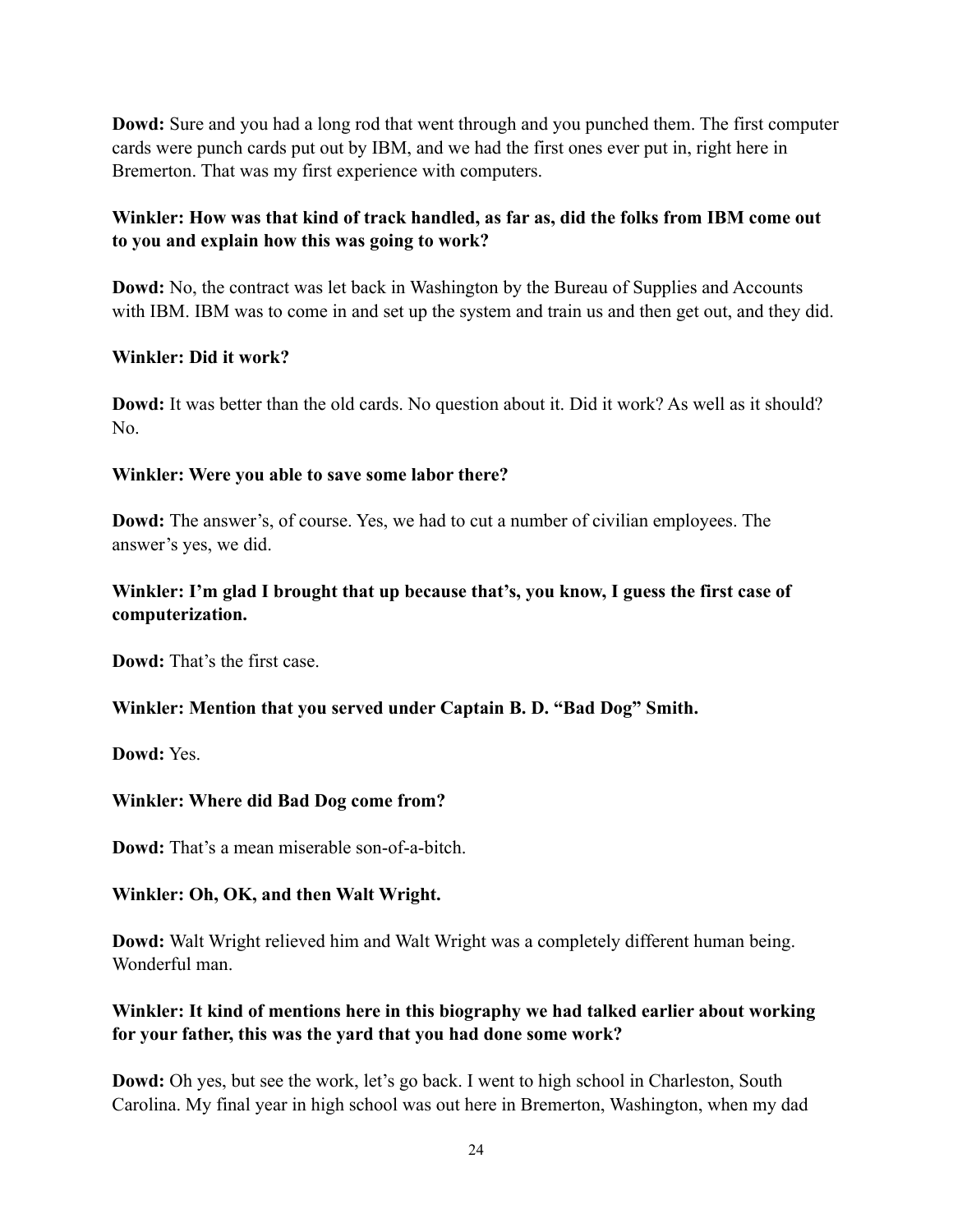was transferred out here. So I was able to go to work in the shipyards on graduation from high school, before going to college. That's when I was able to get a job in the shipyard as a helper. That was back in '38.

# **Winkler: After that you were assigned to the Naval War College. You go across country to Newport.**

**Dowd:** Newport, Rhode Island.

#### **Winkler: Again, did these orders just –**

**Dowd:** Let me stop you if I can, I'll give you another little story. While here in Bremerton, one night I got a set of orders to report to the Bureau of Ships and the Office of Naval Reactors.

The orders came on Friday and I was to report on Monday. Well, I didn't know what this was all about, so I took off. But before I went, the shipyard Commander, Rear Admiral Benny Haven got hold of me and said, "I want you to report to me the minute you get back to Bremerton. I don't care what hour of the day or night that might be."

"Yes, sir." So I went back and I was ushered into the Office of Naval Reactors. There were five of us and we were put through a week's indoctrination. At the end of this week's indoctrination period we were deemed worthy of visiting his holiness Hyman George Rickover.

So on Saturday morning I go into Captain Rickover's office, and I was greeted by, "Dowd, where'd you go to school?"

"University of Washington."

He said, "What did you study?" And I told him. He says, "Not very well educated, are you?"

I said, "That's a matter of opinion, Captain."

He said, "What do you read?"

I said, "*Time*, *Life*, *Saturday Evening Post, The Bureau of Supplies and Accounts Manual.*"

"You're not very well read, either, are you?"

"How often do you have intercourse with your wife?"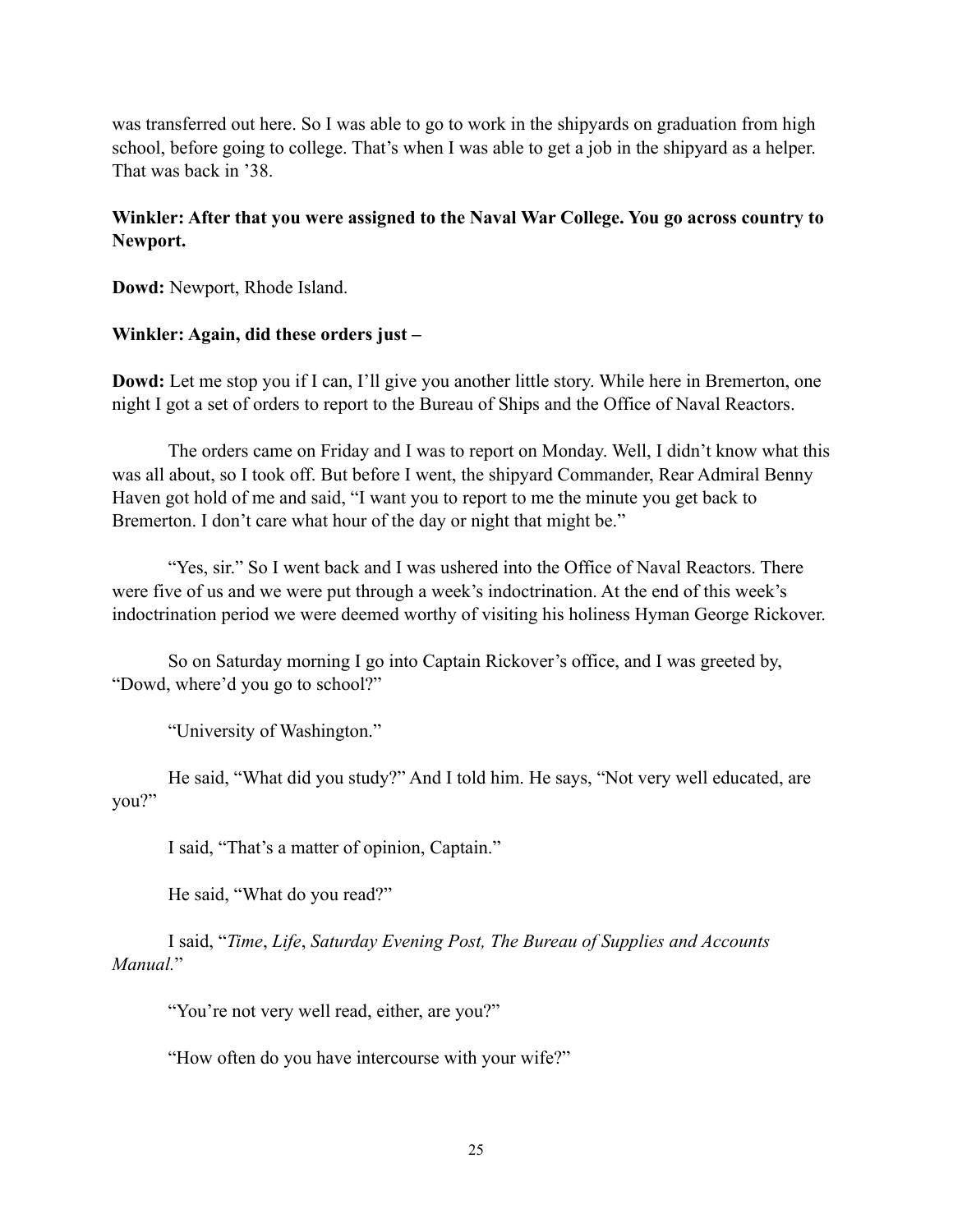I said, "None of your goddamn business," and the situation went down hill from there, and he finally dismissed me. This other person that was in the office, one of his lackeys, walked me to the door and says, "Well, you're going to be working for him." I said, "The hell I am."

I went over to BUPERS, Officer Personnel Division. I said, "You order me to work for that son-of-a-bitch and I resign. Here's my resignation. I'll write it out ahead of time. Your choice"

Well, they didn't order me to work for him. I didn't learn until much, much later, Rickover had worked for my Dad on a few occasions.

#### **Winkler: Oh?**

**Dowd:** And they didn't get along worth a damn either. Rickover was out to nail me. Well, I escaped him. But Rickover got my brother. Forced him out of the Navy. I have very, very strong feelings on that man. Matter of fact, on the day before I retired from the Navy, he called me and was chewing my ass out about something. I forgot what it was. I had to say: "Admiral, you're wrong. You don't know what the hell you're talking about."

He said, "You can't talk to me like that."

"Yes sir, I can talk to you like that. If you want to meet me in the CNO's office, I'll meet you there in fifteen minutes."

"Ah, go to hell, Dowd," and hung up on the phone on me. A very bad situation. He's not the paragon of virtue that many people have painted him as.

#### **Winkler: Well I really never heard too many folks paint him as a paragon of virtue.**

**Dowd:** Well, you came out here to ask naval experience and that's an experience of my naval career.

#### **Winkler: That's a very good insight.**

**Dowd:** He's the only vindictive human being I've run into in the Navy. End of Sermon. Ok, I've vented my spleen.

#### **Winkler: You're not the first one to have a run in with Admiral Rickover.**

**Dowd:** I know.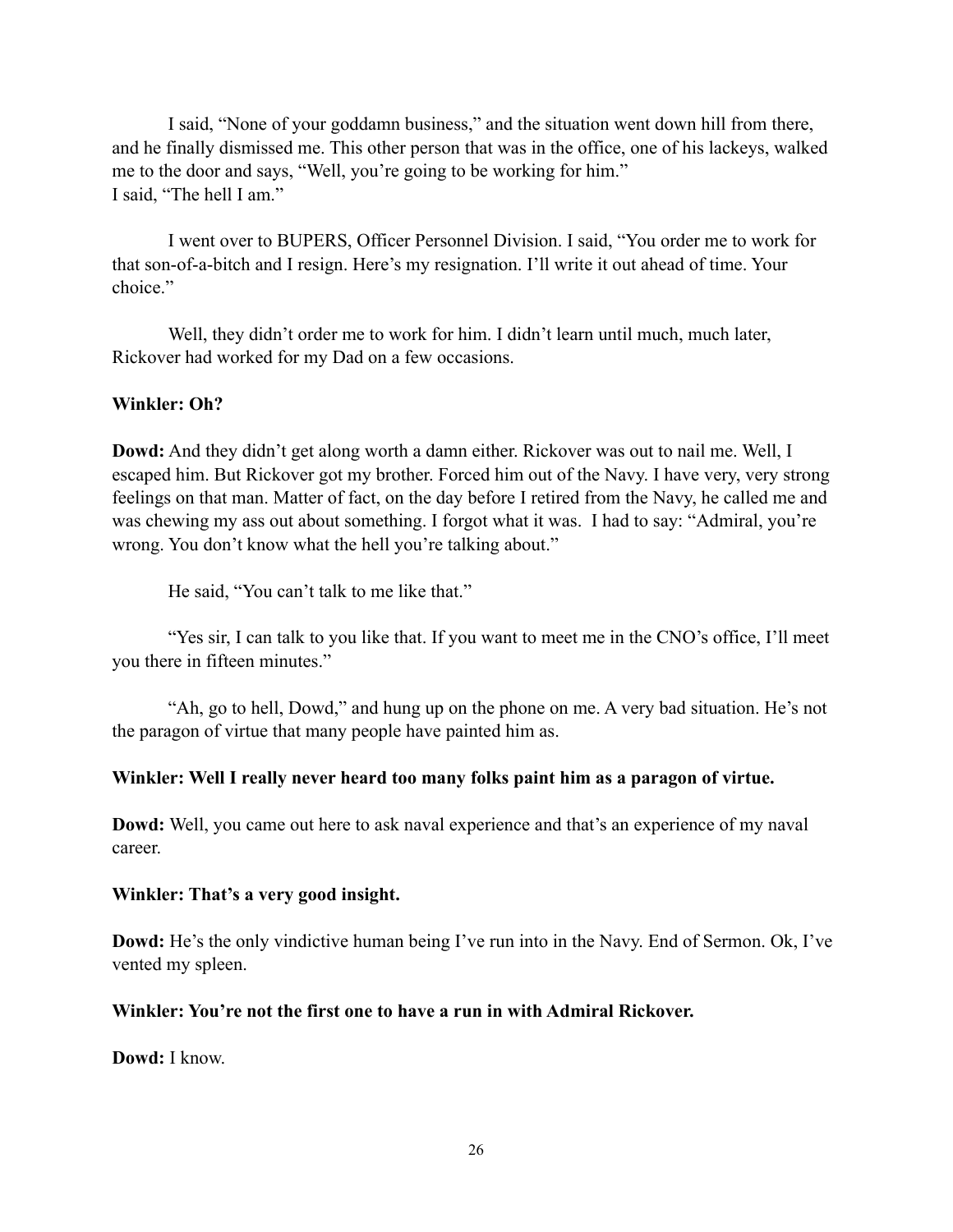# **Winkler: OK, because of that you left Bremerton and you got the orders to the Naval War College.**

**Dowd:** Went to the Naval War College. I was out there for a year. We lived in the brand new naval housing at Fort Adams. We were the first occupants. We moved in and two hurricanes went over the top of us. The wives were staying at Fort Adams. We were over at the War College. They went to bed with the kids and said, "to hell with it." A marvelous experience. Let me give you just a little aside.

## **Winkler: OK.**

**Dowd:** Classmates at the War College, we were all Lieutenant Commanders and Commanders in those days, and all of a sudden we were thrown in with people that we had never been with before, and we melded friendships at the Naval War College that stayed with us for the rest of my naval career.

I guess one of the most significant things I can tell you is, I went back to OPNAV, OP41, I knew at least nine flag officers on a first name basis, and just the ability to move a problem through the submarine community, aviation community, the surface community on a first name basis. Nobody's fighting for anything except what's the best thing to do. That experience at the War College paid off for me more than I can ever tell anybody.

**Winkler: One thing is, well you mentioned you went to the University of Washington to the Navy ROTC unit, but for those who went to the Naval Academy, such as your father –**

**Dowd:** And my brother.

**Winkler: And your brother, the fact that they went through an experience similar to what you did at the Naval War College, where you built up relations that, I can see parallels where that helps the Navy in years later.**

**Dowd:** Oh, of course, but you have to remember the peculiar situation in the Supply Corps. Let me go backward.

When I was commissioned in the Supply Corps of the Navy, I was commissioned as number three hundred and six. Now who were the other three hundred and five?

Well, ninety percent of them were extemporary officers of World War I. The other ten percent were Naval Academy who could not pass the physical one way or another.

Now the reputation of the Supply Corps at the start of World War II was pretty abysmal, because these temporary officers had really not recognized the fact that they existed for only one purpose, and that was to support the fleet.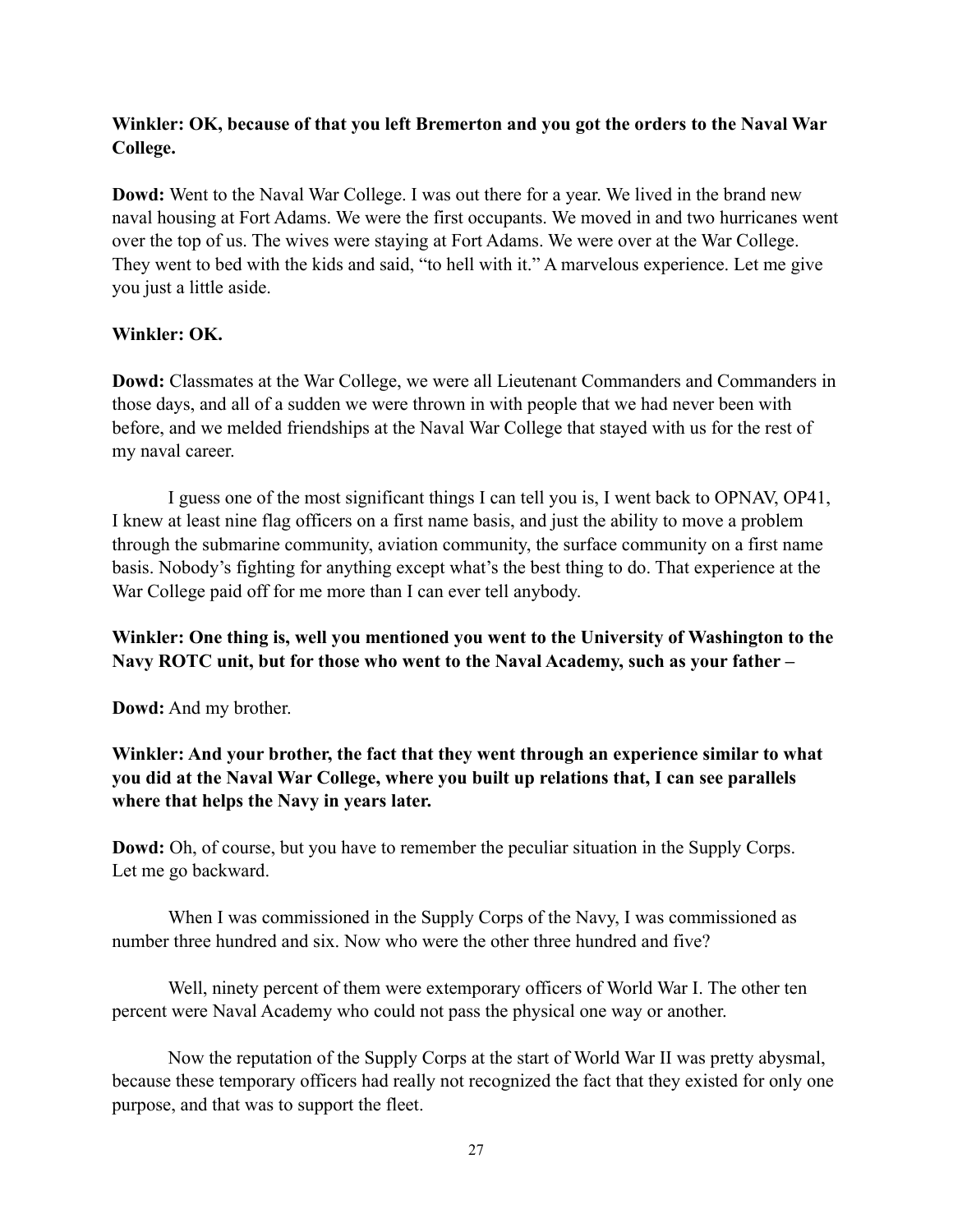In World War II we got all of these young guys in, the reservists –

#### **Winkler: Right.**

**Dowd:** who didn't have this thirty years of bureaucratic maneuvering and all of a sudden the whole atmosphere of Supply Corps changed, and the name of the game, even for those of us who came in World War II was to overcome the feeling on the part of many line officers that you guys are fighting us. Well, we're not fighting you. We're trying to help you. That's what we were trying, that's the reason we went to the Naval War College, is to learn who these people were, what they wanted and how they wanted to work, because from there on we'd be working for them, to support them. Do I make sense?

#### **Winkler: Yes, there's a whole attitude shift.**

**Dowd:** That's right.

#### **Winkler: During World War II on several fronts, because of the influx of –**

**Dowd:** Of young blood, thousands.

# **Winkler: Yes, young blood and thousands of Reservists, and one thing war is good for is upward mobility.**

**Dowd:** And clean out some of the old tribe.

# **Winkler: And a lot of the old wood we discovered was just not up to the task at the beginning of World War II.**

**Dowd:** That's right. No question about it, no question.

# **Winkler: That's a very good overview of, you know, status of Supply Corps and so going to the Naval War College as you mentioned you had a opportunity to, you say seventeen members of your class had achieved flag rank, including Admiral Bob Long.**

**Dowd:** Yes, Bob Long remains a friend to today. As a matter of fact, right over there is a bronze nuclear submarine that Bob Long gave me. Heavier than hell. Bob Long gave it to me. Bob Long was a hell of a naval officer. Have you interviewed him?

## **Winkler: No.**

**Dowd:** Well, you should.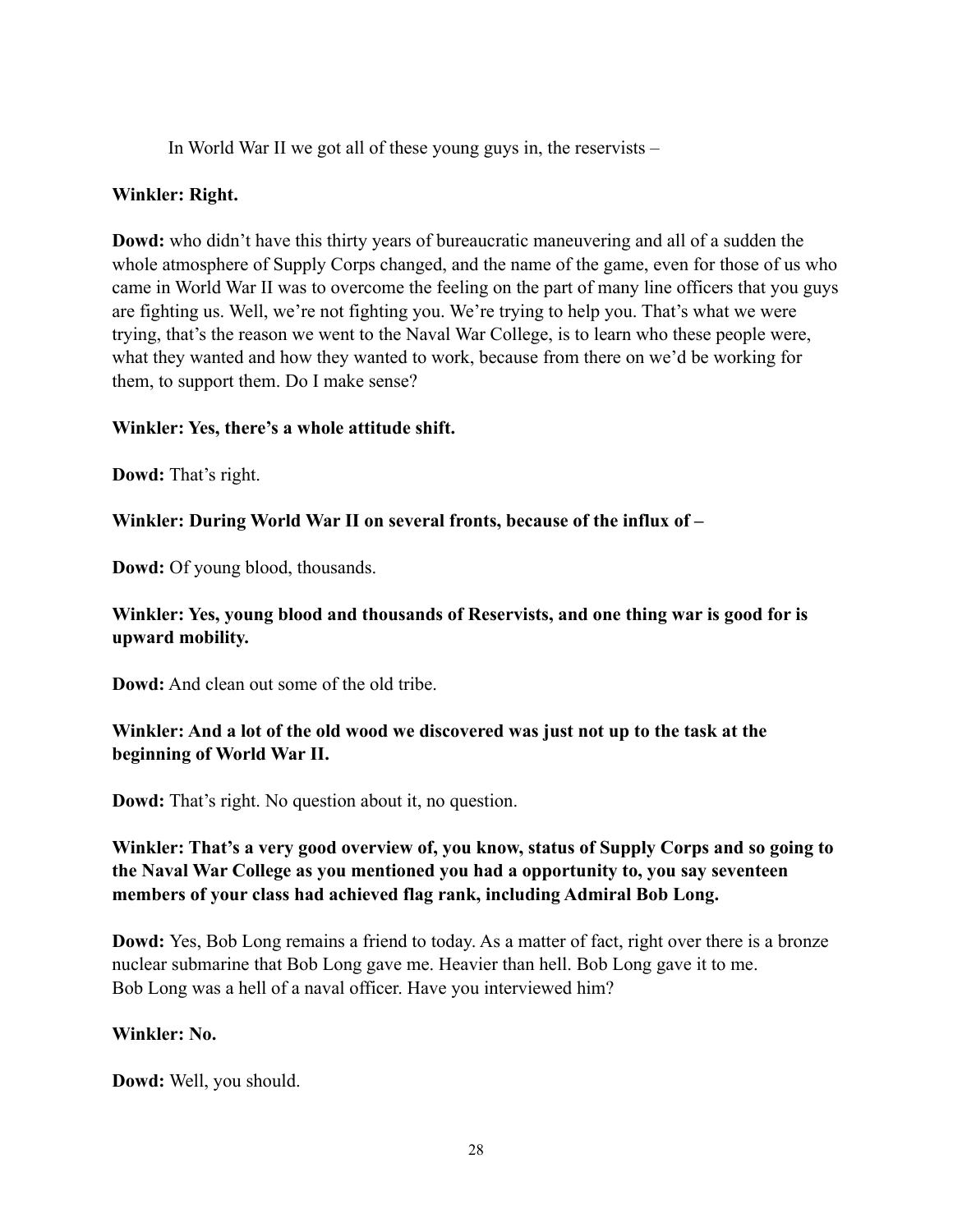# **Winkler: I think oral historian of the Naval Institute may have gotten to him. So I think he's covered, Now you get ordered to the USS St. Paul.**

**Dowd:** St. Paul, yes.

#### **Winkler: Where was that home ported at?**

**Dowd:** St. Paul was a flagship. She was home ported in Long Beach. She was the flagship for Commander Seventh Fleet in the Western Pacific. I was aboard her for eighteen months to two years, and most of that time we were deployed.

## **Winkler: Did Polly get a chance to go overseas to Japan?**

**Dowd:** No, she stayed home alone.

## **Winkler: At that time you have what? Two girls?**

**Dowd:** We only had two girls.

#### **Winkler: OK, so she stayed home.**

**Dowd:** She stayed in Long Beach.

## **Winkler: That was a very high visibility tour, because it's a flagship.**

**Dowd:** Sure.

# **Winkler: As Supply Officer, I guess, you furnished the ship. Having a flag onboard makes, who was Seventh Fleet at the time?**

**Dowd:** Let's see, I can see the guy. Dunk Donahoo was Chief of Staff, and a Captain. I knew you'd probably ask me that kind of a question. I can't answer the question right now, but I'll think about it.

#### **Winkler: We can find out the answer.**

**Dowd:** I'll find out the answer. Let me answer your question another way. I think you're leading to something.

In those days when the staff came onboard, the ship's company had two choices. One was to treat these newcomers as extra baggage. They were a pain in the ass and you did as little as you could to take care of them.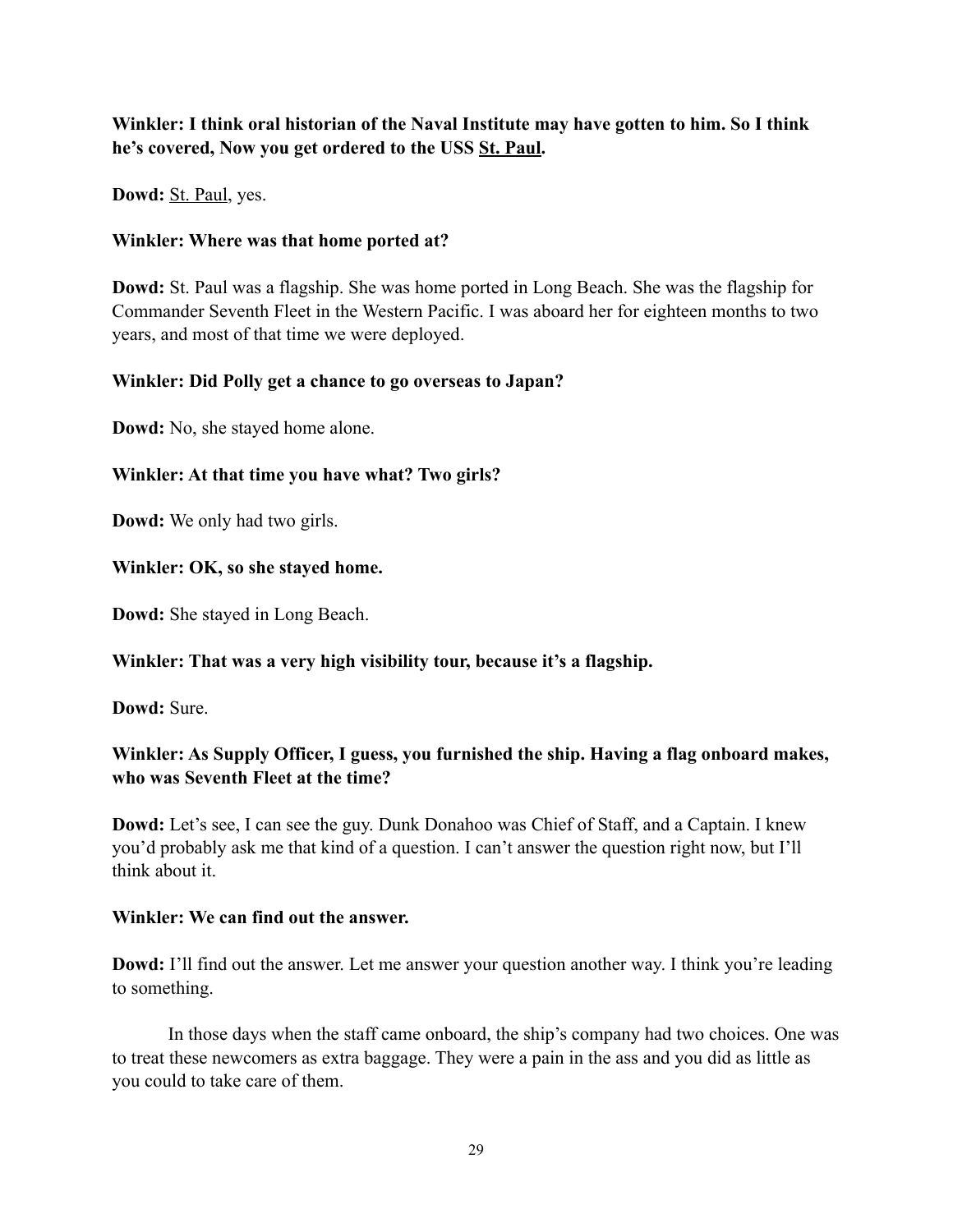Well that's a sure way to ruin a naval career, because you can't pee up a rope, and you might as well learn when these bastards come onboard that he's the boss and the people that work for him have to be taken care of or they're going to get the word back to the boss that you're a lousy supporter of the outfit. So really the name of the game is to get into your crew, "hey, you take care of these guys." That's exactly what the St. Paul did.

#### **Winkler: OK.**

**Dowd:** She was a beautiful ship. And we had a skipper named Jim Davis, one of our three skippers. Had another skipper who became VCNO named Claude Ricketts,

#### **Winkler: Oh yes.**

**Dowd:** Claude V. Ricketts was my first skipper. I came onboard and one of the things we had to do in those days was take certain inventories of materials. And I did, and the inventory didn't work out, so I finally had to go see Captain Ricketts.

"Captain, these inventories are all screwed up. We have two choices. One is I can refuse to take over and in that case you can keep the current supply officer onboard until the situation is squared away and you have a Board Investigation." I said, "The other choice is let me take over. Let me get it straightened out."

He said, "Well, how long do you think it will take to straighten it out?"

I said, "About three months."

He said, "Let's try it."

End of tape two, side one. Beginning of tape two, side two.

**Dowd:** Claude Ricketts, would, as skipper of the ship would take her into Keelung Harbor and he'd come through that breakwater at fifteen or twenty knots and he'd head for the anchorage and he would order, "All back full," "Let go the anchor," liberty call would sound, and everything would happen at once. Just the most beautiful thing you ever saw. He'd drop that ship exactly on the anchor spot. He'd stop her cold right there. Both boat booms would come out. The ladders would go over the side and liberty call would be sounded. That ship was a home.

I've never seen any other naval officer handle a ship the way he could. Claude Ricketts, when he was relieved, came back to Long Beach and he visited the wives of every one of his officers, and said, "I've just been with your husband. He's doing well. He's out there in the Pacific. He's looking forward to coming home. Just wanted to stop by and tell you everything's going pretty good."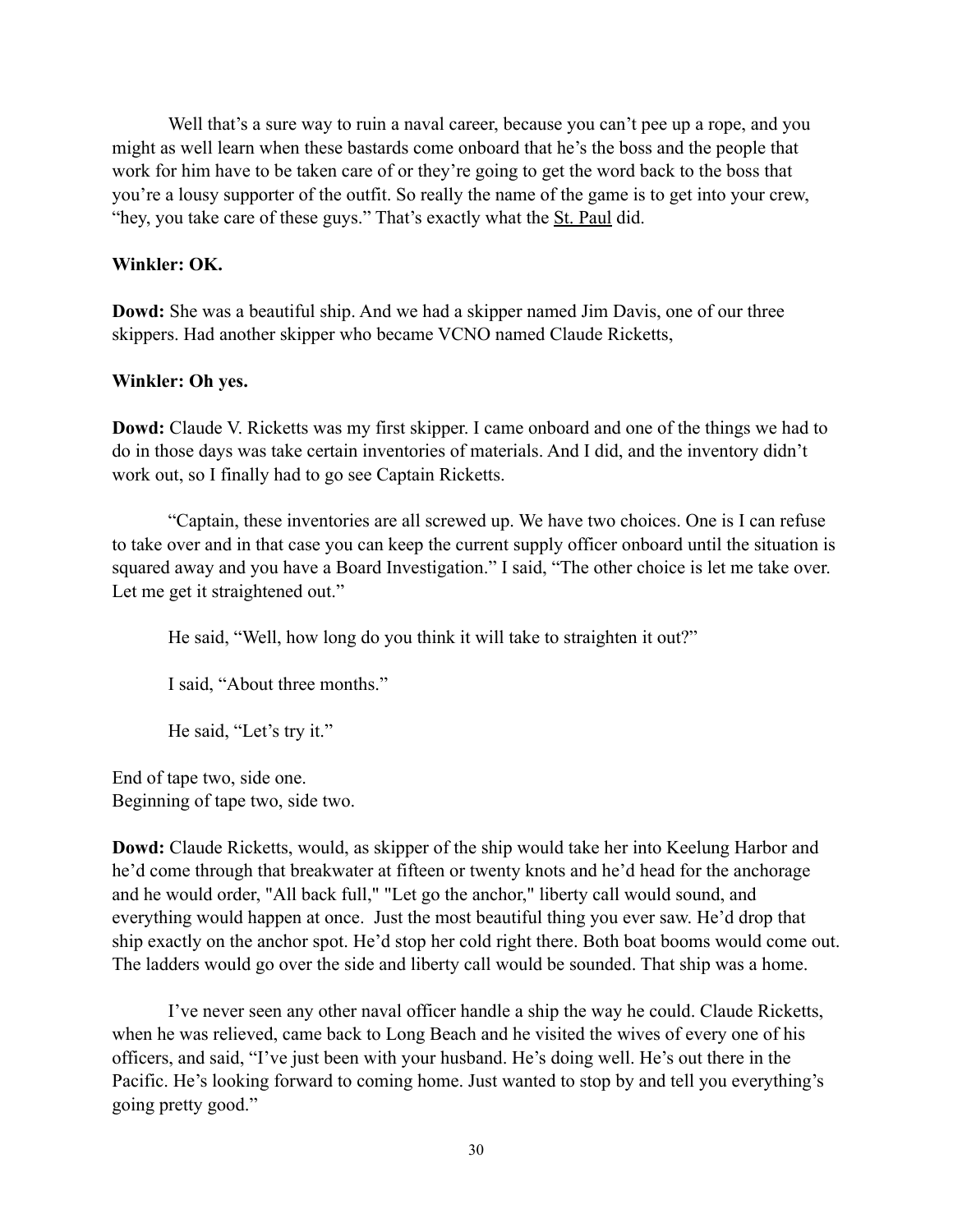That takes a real man to do something like that.

**Winkler: That's an excellent insight. Why don't we pick up tomorrow and finish up any other thoughts on the St. Paul and continue with the rest of your career. I think we made some good headway tonight.**

# 28 July 2001

# **(Captain Ross Porter, USN (Ret.) will join as an interviewer.)**

# **Winkler: 28th, OK, July 2001, continuing along here and we were talking about the St. Paul. As a flag ship you got to, basically you made major port calls, and carrying Seventh Fleet, probably and opportunity to host a lot of VIPS.**

**Dowd:** Well, during that period, for example President Magsaysay of the Philippines died. So the St. Paul was sent into Manila to be the representative of the United States at the funeral. I don't know whether it's still done today. I'm sure it is, but when you have a flag ship coming into a port with a crew manning the rails in full dress whites, it's a very imposing ceremony, and to receive the dignitaries and let them see the ship, it's all a very unusual and different experience.

So St. Paul did visit practically every port in the Western Pacific carrying the flag, and I think she was probably the prettiest ship in the Navy. Her decks were all solid teak, fully swabbed every morning. She was just a beautiful, beautiful ship. She'd had, as you know, explosions in turret number two where they lost a whole bunch of blue jackets.

I guess the worst thing we had when I was onboard was a fire happened. This happened sometime around two in the morning. I was in my bunk and heard the alarm and ran forward. The fire was obviously in the galley of the Officer's Mess. The deep fat fryer switch had malfunctioned and the damn thing caught fire. I was at the head of a fire hose and that was not bad, but some idiot comes behind me with another hose and he turns it on, and hits me straight in the back. This is an interesting experience. I recommend it to all the officers.

So anyway, St. Paul has many wonderful memories. She visited everywhere in the Western Pacific. We had a marvelous time to meet people and know people.

## **Winkler: Did you have the opportunity to bring your wife out at anytime.**

**Dowd:** In St. Paul, no, Polly had to stay back in Long Beach during the entire deployment. So she didn't come out. When I got orders to leave St. Paul and come back up here to Bremerton,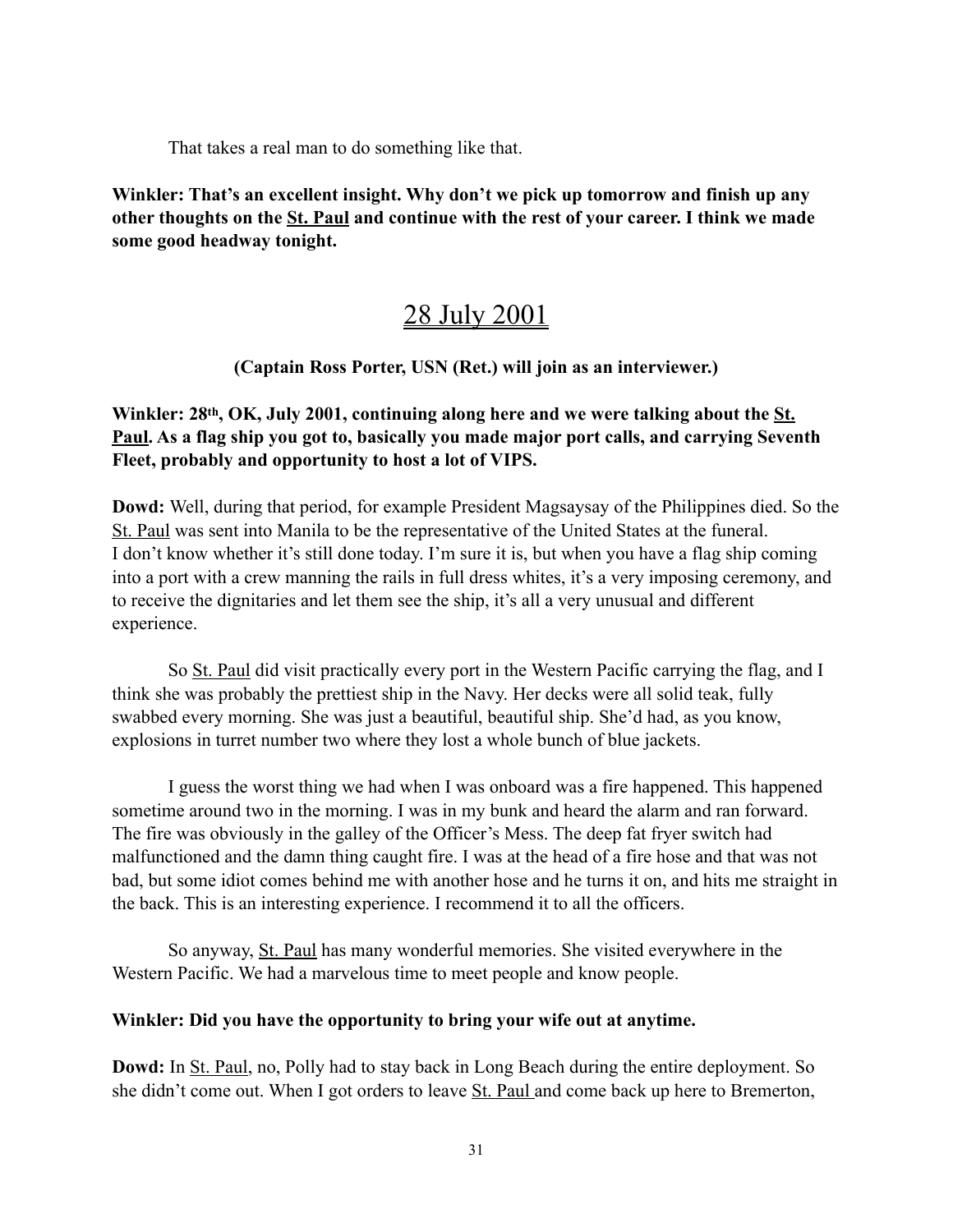then she was looking for a house, and that's when I told you last night about finding a place here in Bremerton to live.

So we stayed here in the Bremerton facility from 1952 through '54; then went to the War College and then after the War College I went to sea.

#### **Winkler: Then you went to St. Paul.**

**Dowd:** Wait a minute now, yes, after the War College went to <u>St. Paul</u> and after St. Paul –

#### **Winkler: You went to Philadelphia?**

**Dowd:** Went to Philadelphia. Went to the General Stores Supply Office, which was an office to control the General Stores needed by the Navy all over the world. It was up in the Robins Avenue complex, where the naval aviation supply office was. It had around 400 civilians and roughly thirty, forty officers. It became the first target for the so-called nationalization of supply support services.

In other words, somebody in the Department of Defense decided that all of these services from each of the armed forces should be combined and under the Department of Defense.

#### **Winkler: right.**

**Dowd:** Which is probably one of the stupidest decisions we've made in our lives, but it was made. These items were transferred to the Department of Defense, the Defense Logistics Agency as it's called today.

Interesting tour of duty, very worrying tour of duty, because the name of the game is, are the ships going to get the support they need? As it was proven over the years following, they did not get the support they need. But that's history.

So following the General Services Supply Office, I had a set of orders to the staff of Commander Service Force, Sixth Fleet. It was homeported in Naples, Italy. The flag ship at that time was an AO, Mississinewa. Polly and the children flew into Italy and they were put up in a hotel where I left them there and went to join the ship, and stayed at sea on the staff for two years. Fortunately, we did have a homeport in Naples. We were able to come back every month or so and have a couple of nights with the families, which made all the difference in the world.

But the Service Force Sixth Fleet reported to Commander Sixth Fleet and had another command title called Commander Service Squadron Six. Theoretically, he reported to ComServLant. But in all reality, we considered our boss ComSixthFlt. We didn't pay much attention to those guys back in Norfolk.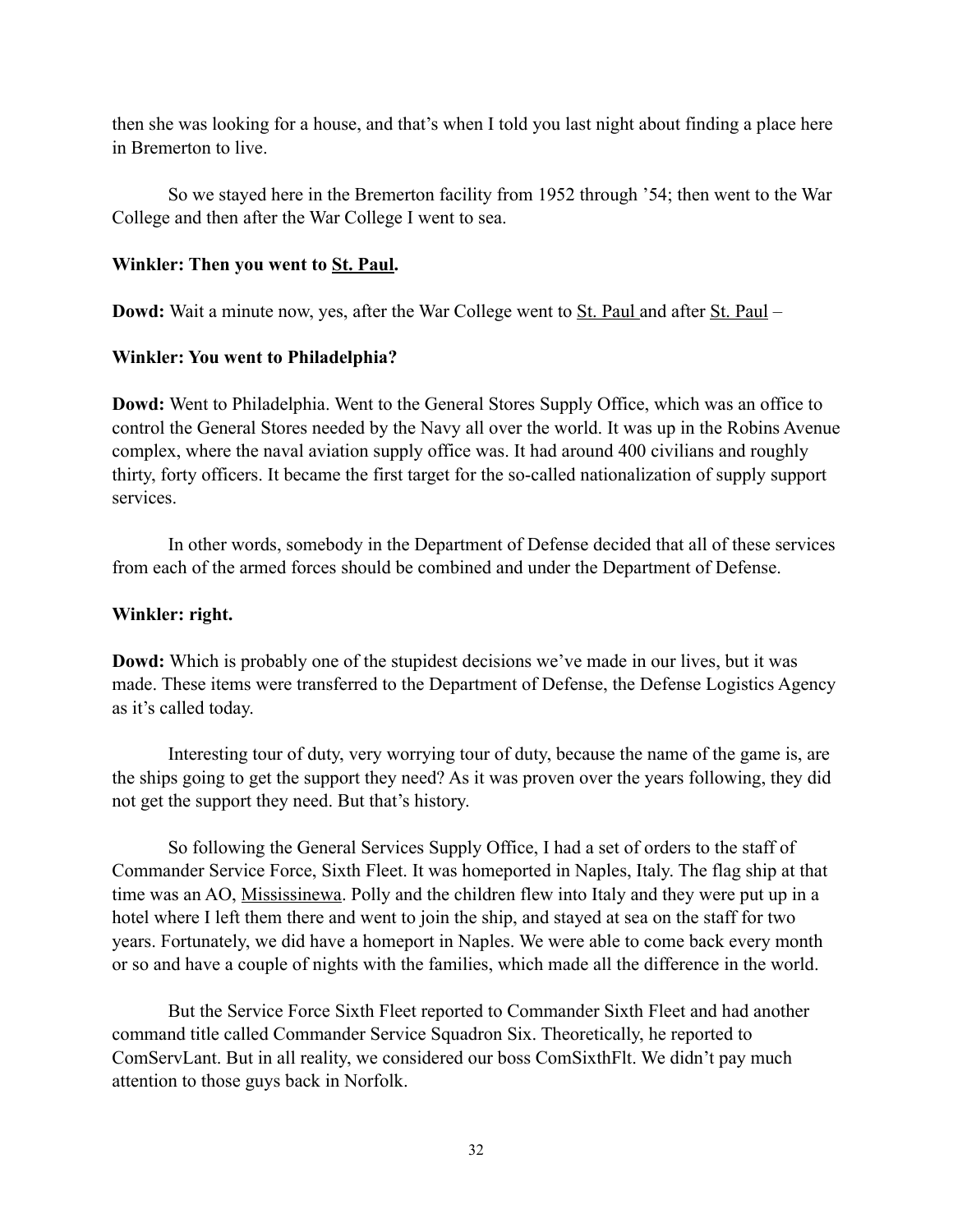The name of our game was how do we coordinate support of these carriers and these support ships as they maneuvered throughout the Med.

One of the interesting parts of that drill was loading out the AKS's, and the AFS's with fresh provisions from Valencia, Spain. Valencia, Spain was the center of all the citrus fruit produce of Spain. So we were able to get marvelous fresh items of produce for the ships. The AFS would leave Norfolk. She's sail into the Med, and come into Valencia and load up with fresh fruit and vegetables and then come out and replenish the Sixth Fleet and then go back into Valencia and replenish and come back out and work with the ships.

All other material had to come from the United States. So between what the AKS had on board, and what the AFS had on board, a supplement had to come by air and moved into, probably Naples was its first stop. From Naples it was loaded aboard the oilers and moved out to the Sixth Fleet ships. A very interesting drill, and a fine tour of duty. Right at the end of that tour of duty, I was selected Captain and moved ashore.

#### **Winkler: Now, a quick question. Your specific job on the staff was to arrange working with the Fleet Supply Officers to determine who needed what when?**

**Dowd**: No. Our job as the staff of Commander Service Force Sixth Fleet was to insure that the AFSes and the AKSes were loaded properly to support the fleet, and that they were loaded properly with fleet freight coming in from Norfolk to either Spain, or Italy, or Greece and then moved forward to the carriers or the ships that needed the freight. So our job was really to make sure that the ships were supported properly.

#### **Winkler: Now, the –**

**Dowd:** Now, in that same connection, we had another responsibility. That other responsibility was letting contracts to people who could sell merchandise to the Sixth Fleet.

Now, if I can take just a minute here, David, anybody who could get a contract to come onboard a Sixth Fleet ships was guaranteed to make a hell of a lot of money, and one of our biggest concerns was how do you get a reputable contractor? The Chinese moved into the area.

This was back in 1960 and the Chinese moved into the area for only one reason. That is to gather intelligence. So one of our jobs was to identify these people who had nefarious backgrounds and working with the Office of Naval Intelligence in those days. We had a very close relationship. In fact our house was bugged in Naples, our apartment by the ONI and the FBI to, when I'd get these Chinese and these other contractors up into the house to talk about contracts and make sure we collected as much information as we could.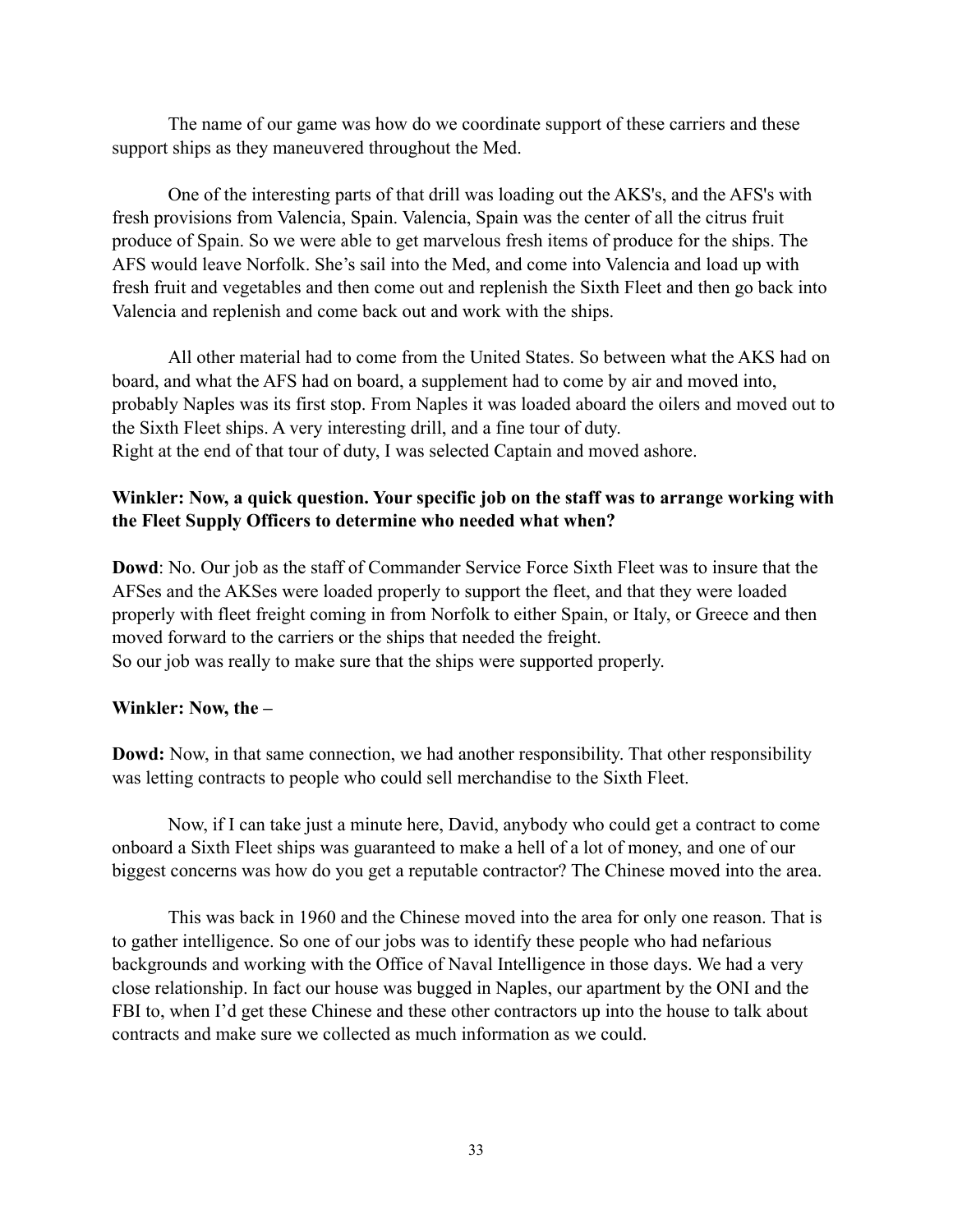So between the Port Services contracts, here we're talking tugs and pilots, and boats to augment the boats onboard the ship for liberty purposes, plus the provisions contracts, plus the extra contracts, somebody had to supervise the kind of operation and that was one of our jobs.

## **Winkler: Of course, supervising you also would disbar certain contractors if they –**

**Dowd:** The answer to your question is yes. To do that you had to have some pretty good information. Political considerations entered into this sort of a thing. As long as you could present enough concrete information that this particular individual was operating not in the best interest of the United States or the United States Navy, there's no question he could be disbarred, and ComSixthFlt would take that action. That action would come from recommedations made by ComServFor Sixth Fleet.

# **Winkler: The Service Force Commander was a Captain?**

**Dowd:** Yes, he had all the oilers and the AFSes under his control.

# **Winkler: Ok, he's a line officer?**

**Dowd:** Yes.

# **Winkler: Now, then you mentioned you were promoted to Captain and you stayed in the Mediterranean.**

**Dowd:** Yes, ordered ashore to NSA, Naples. Naval Support Activity, Naples. Having served in Service for Sixth Fleet, operating out of Naples, there was a lot of experiences as to what kind of support you got out of this outfit. Frankly it wasn't much.

When I met ashore, the first meeting with the people in the Supply Department was, "We're going to have a little change in regulations here. From this day on one of you guys is going to meet every United States Navy ship that comes into Naples harbor. We're going to find out what the problems are and we're going to solve them."

Well that didn't make a lot of people very happy, that they had to get up at two o'clock in the morning or three o'clock in the morning and go out and ride a boat. But anyway the name of the game, as far as I was concerned, was how do we support those ships and that was what we did.

Finally, Washington decided it was time for Dowd to come home.

# **Winkler: Just out of curiosity, how would you describe the quality of the Supply Corps Officers out in the fleet at the time?**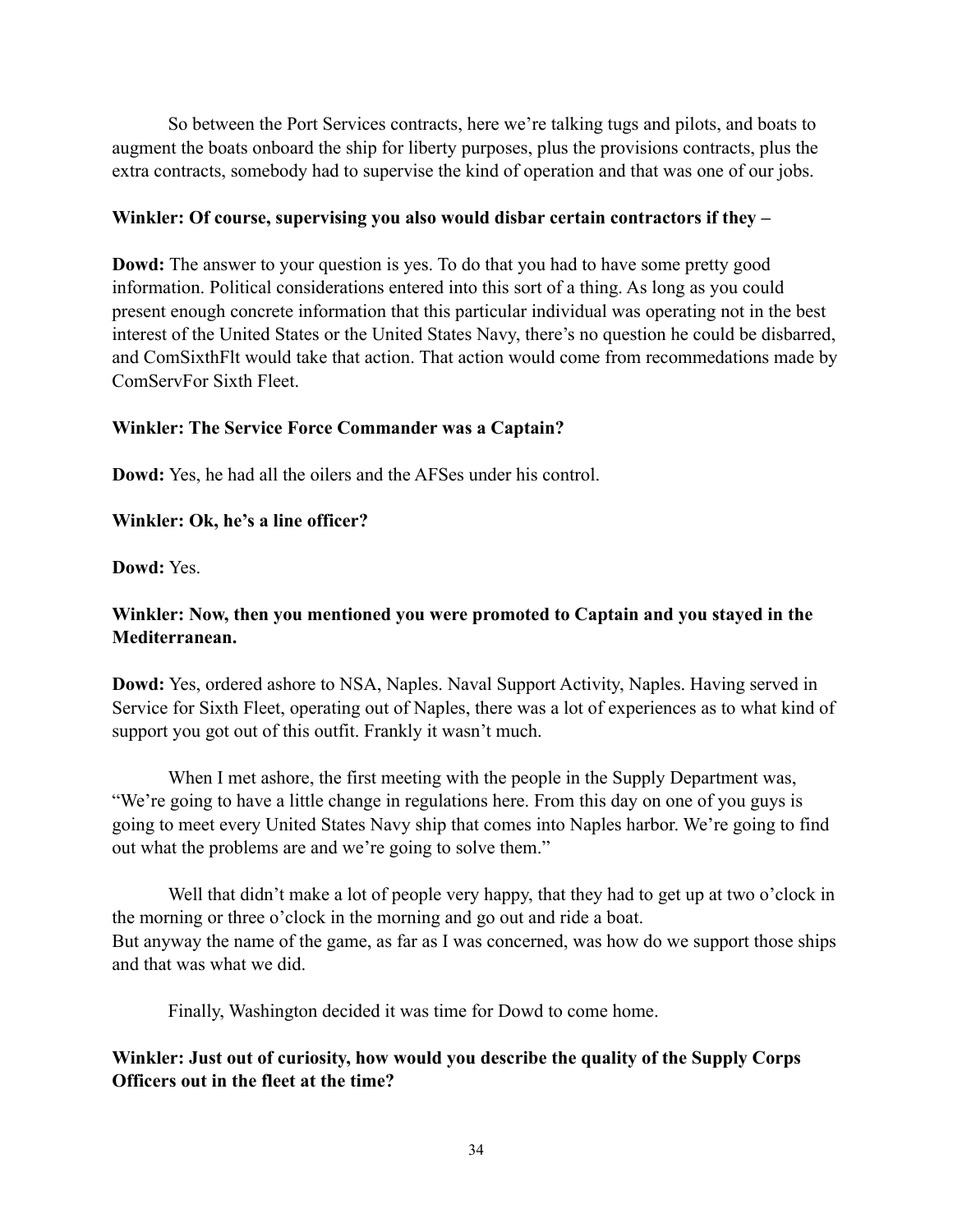**Dowd:** Superb. Ninety-nine point nine percent of them were ex young World War II officers, whose philosophy was what does the skipper need, what does the Navy need, and how we can we help them? Pretty damn independent about challenging bureaucracy, challenging regulations. How can we make it easier? How can we make it better?

So I can say it was absolutely great as far as I was concerned.

# **Winkler: The fact that, well there was advice your father once gave you as far as, you know, the rules and such, and so if you saw some officer bend the rules to get the job done, that would be something that, you know, you wouldn't frown upon?**

**Dowd:** No. No, you don't frown on it. If somebody had done something illegal, that's a different situation. If somebody had bent a bureaucratic rule in order to accomplish a job, that's a different situation. You don't worry too much about that.

One of the jobs of a Supply Corps officer is to ensure that the laws of the United States of America are upheld. Particularly when it comes to procurement and ethical relationships with others in foreign governments with the United States. That's the thing you watch. You want to make sure that people don't get out of line there. It doesn't happen very often.

# **Winkler: While you were over in the Mediterranean there's two events that, you had the Cuban missile crisis during your –**

**Dowd:** Yes.

# **Winkler: And then when you were in Italy, you had the death of President Kennedy. Any recollections of those two events?**

**Dowd:** Well, of course. President Kennedy's death, I think it hit everybody in the Navy. It was a tremendous loss. We all had great expectations from him. You know he didn't serve very long, but in those few months that he did, people were pretty darn proud of what he had done. The Navy lost a great person when he died.

## **Winkler: And he was a contemporary of yours.**

**Dowd:** I'm trying to go back and think in those days. In those days here was a guy that was young, charming, who had ideas about how our country was going. I don't know anybody who wasn't supporting him completely. Then to lose him. It was a blow.

# **Winkler: From there, you then got transferred back to Washington.**

**Dowd:** Back to Washington; back to OpNav. That is probably one of the finest tours of duty I had in the Navy.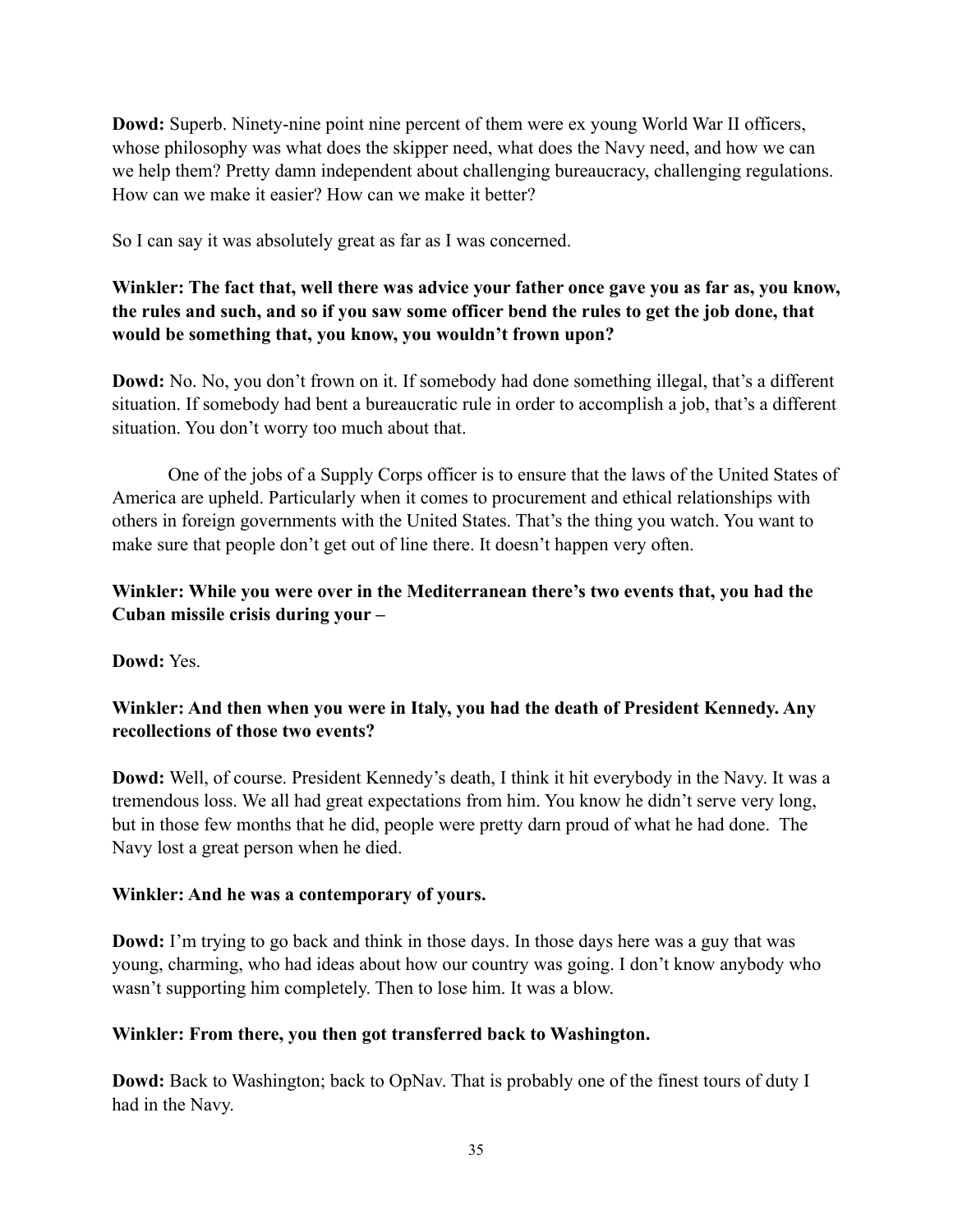#### **Winkler: As you were saying your tour in Washington, this was a most rewarding one.**

**Dowd:** Yes, it was in OpNav and I reported directly to Op 04. His name was Lot Ensey, Vice Admiral Lot Ensey. As the job evolved it was really a liaison and a jointure between OpNav and the Bureau of Supplies and Accounts. The name of the game was how do we convince the Bureau of Supplies and Accounts to do what Lot Ensey needed to have done for the logistics support of the fleet. I worked with his assistants and with other people in the E Ring. It was just a tremendous experience.

Of course, you know, one of the things that made it easier than anything else was having gone to the War College and knowing so many of those people. Knowing them by first name. Being able to go in their office and say, "Hey, we have a problem."

# **Winkler: Now one of the challenges during this period is you're dealing with reorganization throughout the Department of Defense with McNamara and his "whiz kids," and you're there during this period where this reorganization is occurring.**

**Dowd:** Well, our job was to make sure that whatever these guys in McNamara's office wanted didn't tear apart the logistic support of the Navy.

As I will come to a little bit later, when the balloon goes up, the guy who's the boss of the task force or the fleet. Whatever it may be, need to be the boss of his own logistics support. Not somebody else. Not somebody in a uniform who reports to another organization completely. It just doesn't work. I'm convinced if the balloon goes up right now, today, in 2001, that one of the biggest problems we're going to have is support of the fleet from this Defense Logistics Agency. It just will not work and I'll tell you why.

If you're deployed let's say to the Western Pacific, afloat or ashore, supporting Marines or supporting the Navy, the concept of how material moves, if a requisition comes in from the Western Pacific, goes to the Defense Logistics Agency to one of their supporting outfits and they mark the item for the unit and they ship it out to Oakland. In Oakland all this stuff is thrown into a huge container and it's sent to the forward area.

Now, if you've been in the forward area in Vietnam or the Philippines or any of that part of the world in the middle of the monsoon season, the rain is just coming down like mad. You get a container full of thousands of parts, not segregated in any manner, shape or form, just all thrown into that container. Might go to fifty units. You're sitting out there looking at this stuff in the mud, saying, "How the hell do I segregate it?" That doesn't work.

In the first place the rains going to destroy your package. The papers that are supposed to control how the stuff moves, are soaking wet, ruined and all of a sudden you have nothing but chaos on your hands.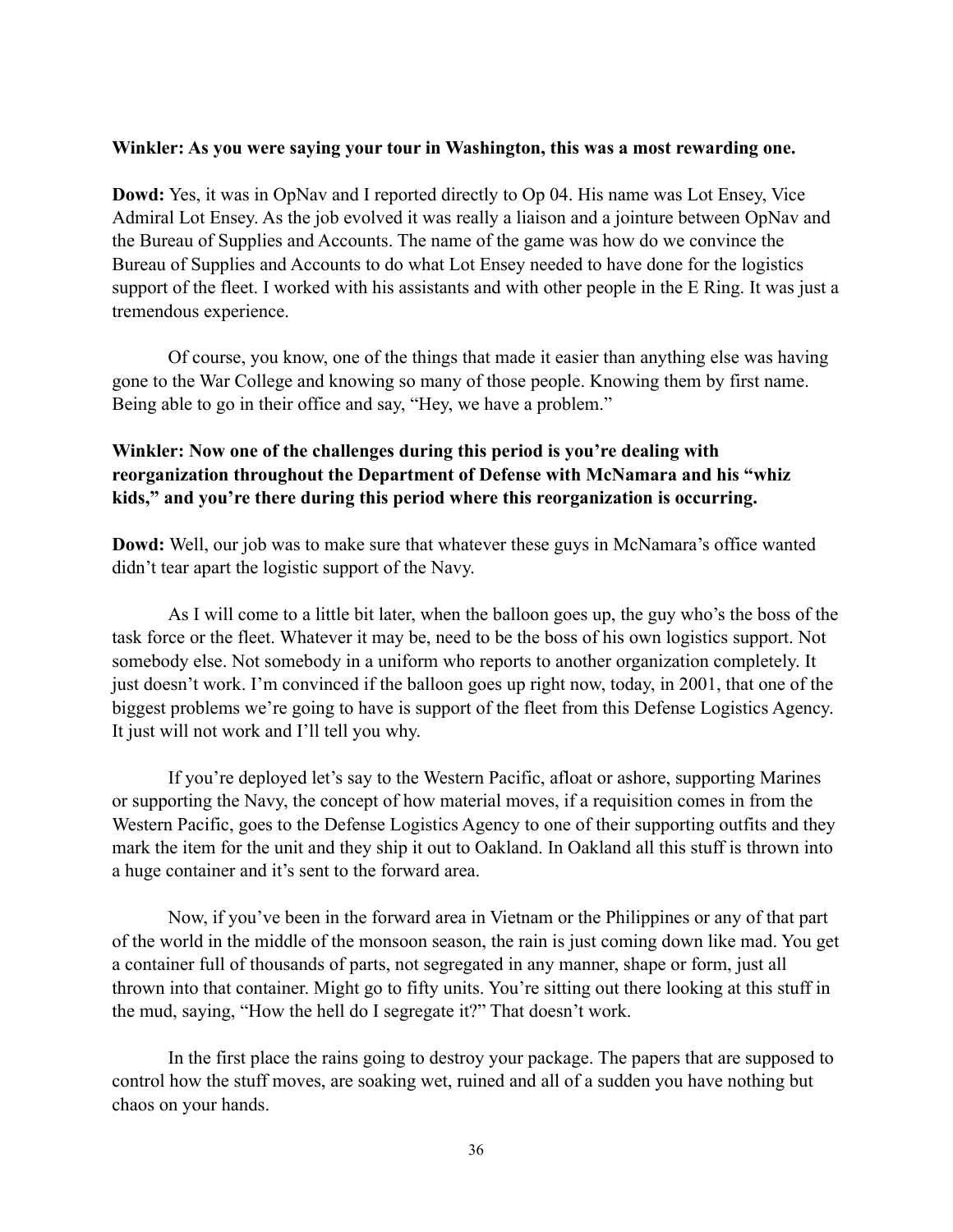So there's only one answer to this sort of a thing. That is the guy in control in the Western Pacific has to say, you will, in the Oakland or San Francisco area, wherever you're shipping from, you're going to segregate material by ship or by unit and you're going to put that in a separate part of the container. All, everything going to that unit, and then you're going to move it forward with the documentation, so when it's received at the other end of the line, you open up the container, You've got a wall up here and everything forward of this wall goes to the USS Neversink. Everything to the next space goes to such and such, and next, off it goes to such and such. You just can't mix them all up in one big mess in a container.

Excuse me, I didn't mean to get off on this subject, but it's very important.

#### **Winkler: And that's what, you know, your concerns about the jointness or in joint agency.**

**Dowd:** Yes, because they're not interested in segregating in support of the customer. They're interested in satisfying the requisition as fast as they can and moving it to a designated place.

## **Winkler: The Bureau of Supply and Accounts, they did away with the bureau system so how did that evolve?**

**Dowd:** Well, the Bureau's been part of the Navy since the early 1860s and in the 1950s the name was changed to the Naval Supply Systems Command, and it really was the same organization. Same old whore in a new dress. Responsibility didn't change a lot.

Subsequently, the people in control decided that all the accounting should be centralized and that was moved into the Department of Defense and other organizations and after that they decided the payroll function should be combined and that was pulled into another central organization. So the centralization came about slowly.

## **Tape two, side two ends. Tape three side one begins.**

# **Winkler: Today is July 28, this is the third tape, side one. Picking up with the Vietnam War and you're in the Pentagon.**

**Dowd:** Right. The initial push during the Vietnamese War was moving the Navy and Marines into De Nang. The support responsibility for Da Nang was shifted to Commander Service Force Pacific Fleet.

Our job was to respond to whatever ComServPac needed to support that operation. Very early in the game, I was offered a set of orders to the National War College, and my answer to the then Chief of the Supply Corps, Rear Admiral Hersh Goldberg, was "My Gosh, we've got a war going on. No sense in my going to college. We're at war. Let me go out there and help with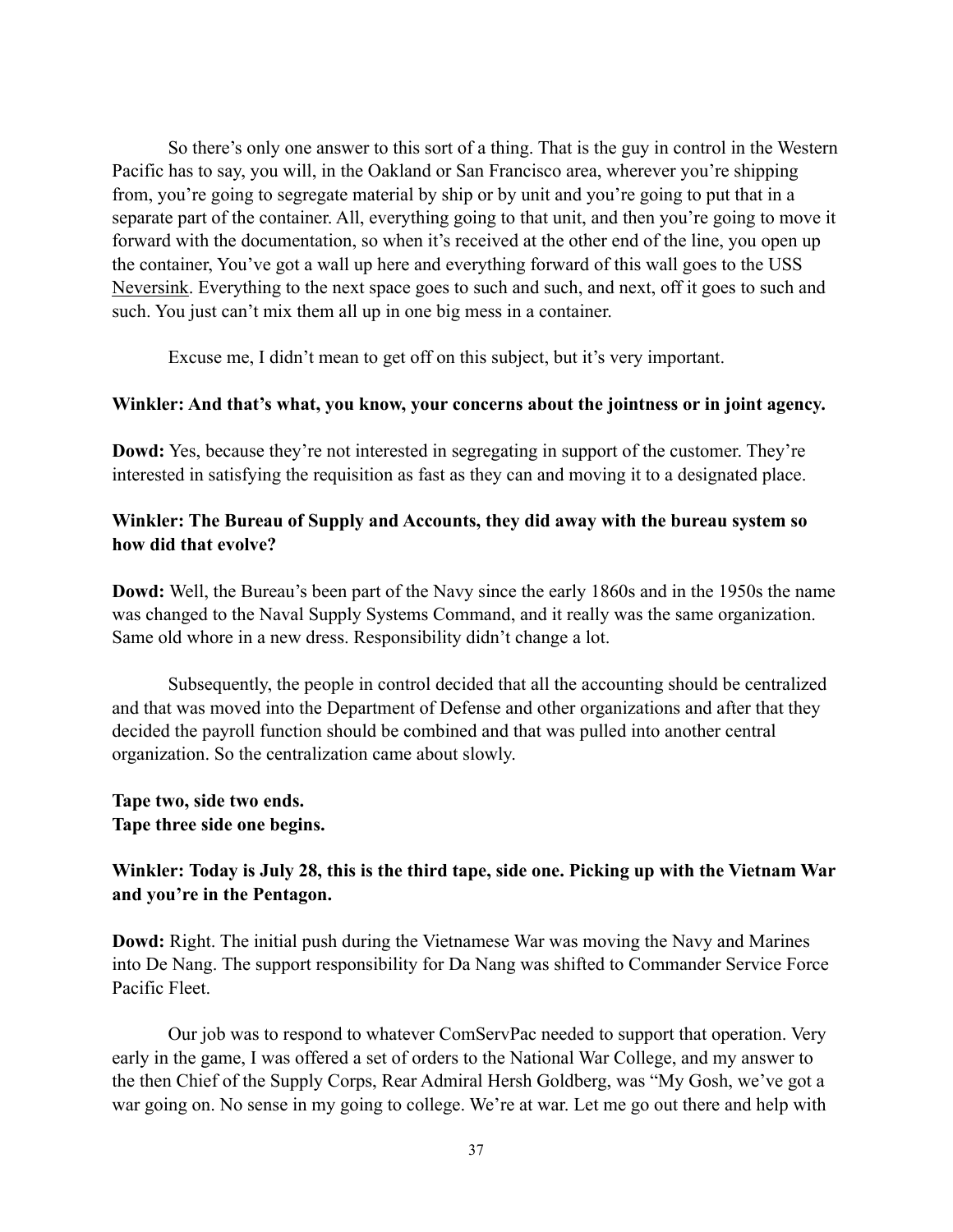what's happening in the Pacific." He agreed so I went to Service Force Sixth Fleet, ComServPac staff, and from there on in for the rest of my tour there, the name of the game was supporting the people in Vietnam, particularly the naval support groups in Da Nang and Saigon.

I made many, many trips out there to try and find out what the problems were and how could we solve them.

## **Winkler: So you spent quite a bit of time also in-country?**

**Dowd:** Oh yes. Oh yes, I would spend at least, oh I'd say one out of every three months incountry. It was the only way you could learn what was going on.

# **Winkler: Could you give some examples of situation you came across?**

**Dowd:** Oh, situations like moving cargo ships going into Da Nang to support the Marines. Responding to ammunition requirements, POL requirements coming out of Da Nang or Saigon, coordinating the movements and unloading of the ships.

The lines of communications were directly from those in-country to ComServPac to whoever we had to go through back in the United States. Wonderful support from most people. ComServPac was Rear Admiral Edwin B. Hooper, a dedicated naval officer and logistician.

# **Winkler: So you're over in Vietnam, so at that time you also picked up flag.**

**Dowd:** Yes.

# **Winkler: Could you talk about that?**

**Dowd:** How do you talk about it. It's a thrill. Something that doesn't happen very often. I was just absolutely delighted and what else can you say?

# **Winkler: How were you informed?**

**Dowd:** My boss was a guy named Rear Admiral Elton Southerling and he got a call from Washington and he told me. That night we had a hell of a party there in Honolulu. It was time to leave Honolulu and that was when I went back to Charleston, South Carolina and took over the supply center there. From Charleston, I went to Washington as Vice Commander Naval Supply System Command.

# **Winkler: OK. Back in Vietnam, let's see, was Admiral Zumwalt the Navy Component Commander.**

**Dowd:** No. Oh, Component Commander. Yes, he was. He was in Vietnam at that time.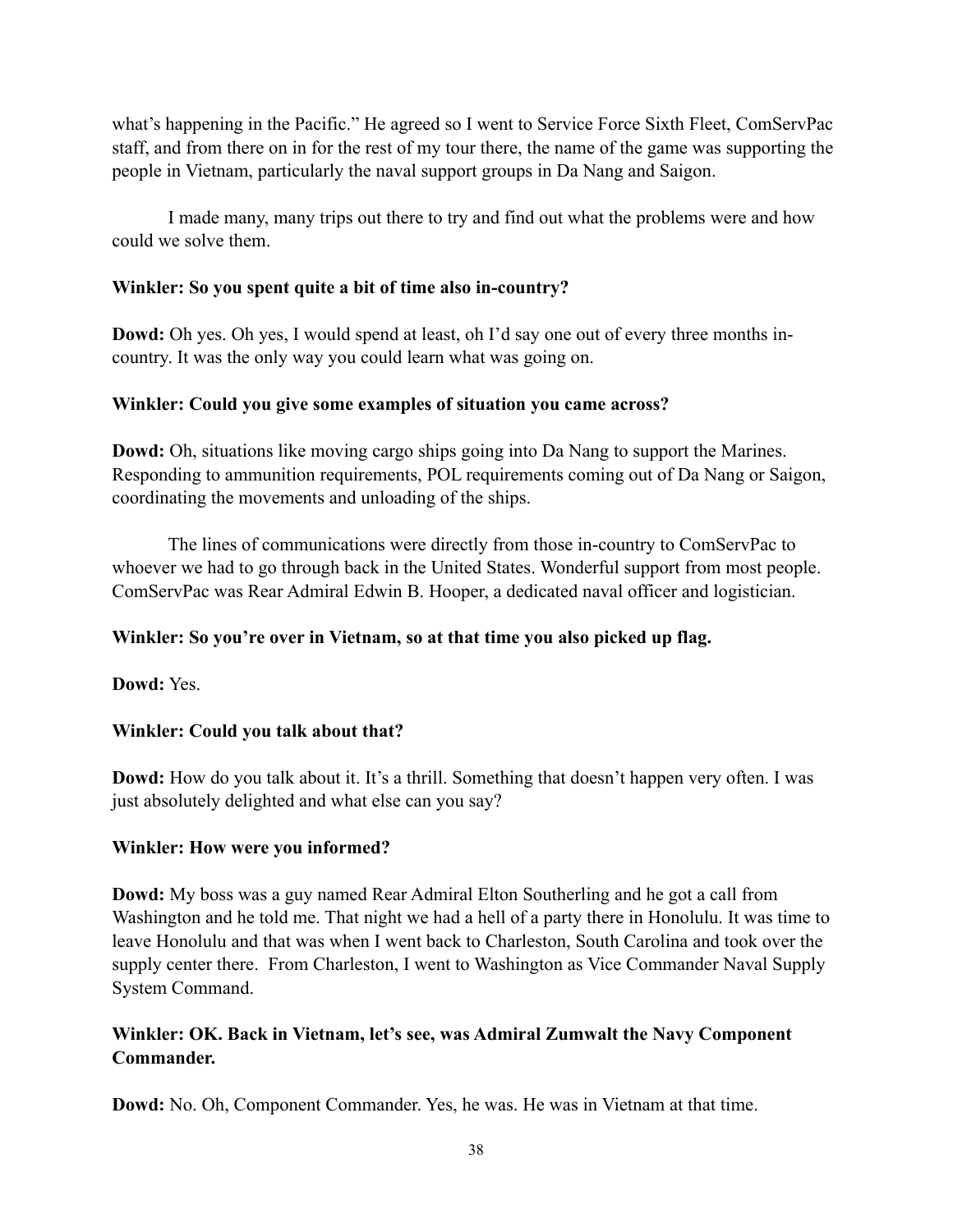#### **Winkler: Any impressions about him as a leader.**

**Dowd:** Him as a person and him as a leader, very strong impressions. Bud Zumwalt was a charismatic character who just kind of asked you to come in, he had ideas he wanted to and he needed people to help him and he just brought you in the fold. I thought the world of Bud.

As you know, in those stages of the game, he was a very young flag officer. On the other hand he had done a terrific job, and I got to know him as an individual and enjoyed him.

# **Winkler: One of his initiatives was to transfer the burden of the war fighting from the US Navy to the Vietnamese Navy, and I think that's what got him noticed in Washington. Any observations there?**

**Dowd:** Well, to answer your question, I'm not sure it was Bud's idea to do that. As a naval historian you probably know more facts on that than I do.

Jumping from Pearl Harbor on the staff of ComServPac through Charleston back to the Naval Supply Systems Command, one day I got word from the Vice Chief of Naval Operations, a submariner, Chick Clary. Chick Clary called and said, "The boss wants you." Chick Clary said, "The boss wants you in Saigon in three days. The problem is the Vietnamese have collapsed in their logistics support."

So my answer to that was, this was Friday, I said, "Look, can you get back to the boss? Polly is going into the hospital on Saturday. She's having an examination. She won't come out until Tuesday. Can you possibly ask the boss if I can wait and get Polly out of the hospital and drive across the country to Oakland? Leave her and then fly out?"

He said, "Well, let me try." He called back a little while later and said, "That's fine."

So I went home. This was right across the street in Crystal City. Polly was there with her sister. I said, "Well, Polly, you're going in the hospital tomorrow. We're going to leave here on Tuesday when you come out of the hospital and you'd better pack your bags, because you only have today to do it."

With no real discussion she said, "OK." So she packed her bags and went in the hospital. She came out on Tuesday and we drove across the country in three days. I left her in Oakland. All of our furniture and everything was left in the apartment in Crystal City. Somebody else had the responsibility to move it and I went on out to Vietnam and left Polly in Oakland.

Bud Zumwalt had given me a set of orders that said, in effect, you got out there and take a look at what's going on and I want everybody in the United States Navy to give you any help that you need.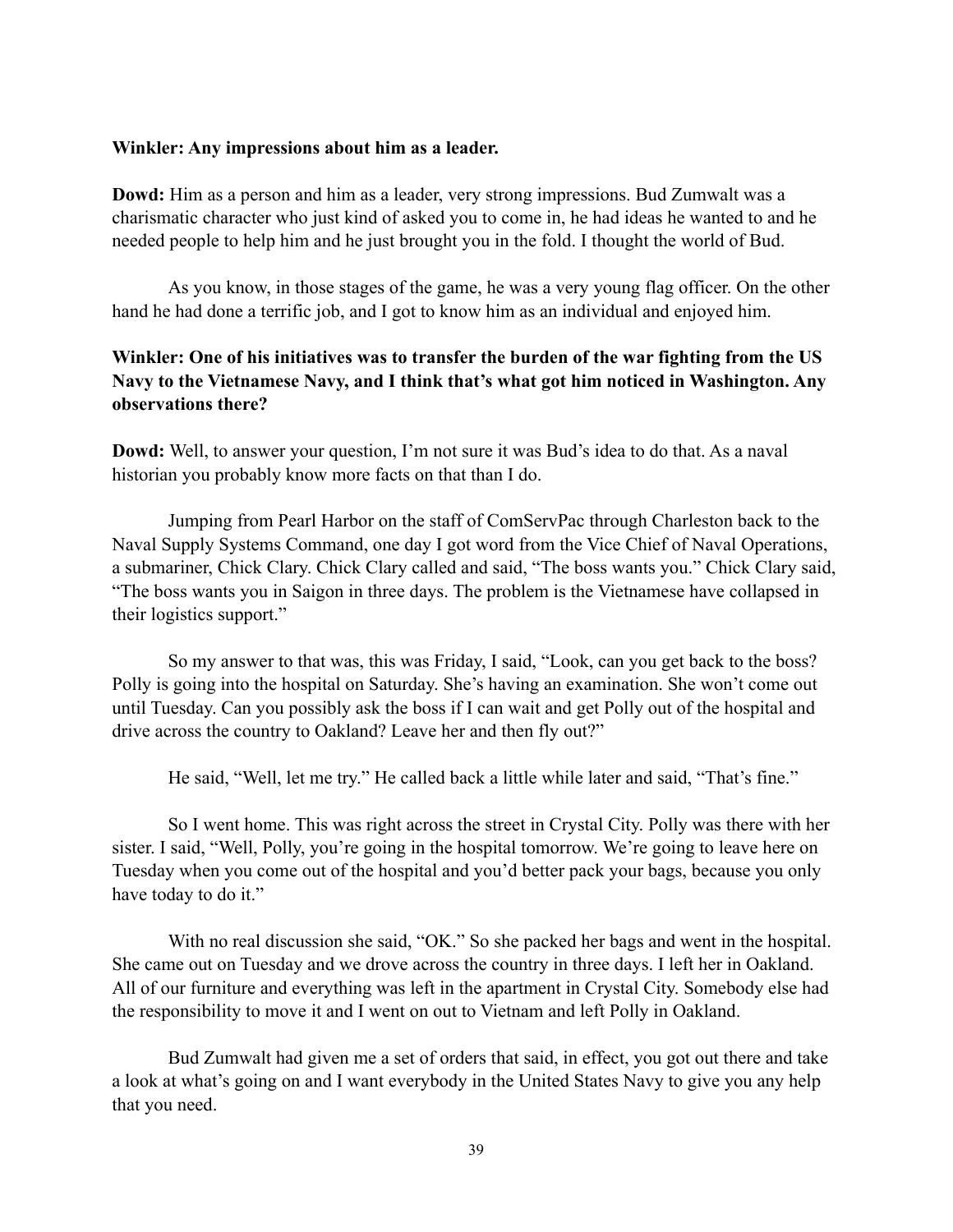I landed at Pearl Harbor and Chick Clary had moved from VCNO of the CincPacFleet and he met me at the airplane, and he said, "Here's another set of orders. You have my complete support asking everybody who needs your help to give it to you."

So it's one of these unique experiences when a Supply Corps officer goes into an arena and he's got complete support of the bosses all the way back to the top and people who are there know it, because they've been so advised.

So then it was a question of going around and taking a look with some awfully bright, smart guys, and the summation that Bud had made that the Vietnamese had fallen flat on their face was completely correct.

#### **Porter: Was Bud CNO at this time?**

**Dowd:** Bud was CNO at the time. So we developed a plan. How do we get out of this? We being a young Lieutenant Commander named Lynn Haslett, and myself and some others developed a plan and said, "What should we do to make the Vietnamese capable of supporting their own Navy?"

We had to go up and see COMmUSMACV, who was a guy named Crayton Abrams. General Abrams met us one night about 6 o'clock and we made a presentation to him and his staff saying, "Here's the problem. Here's how we think it needs to be fixed."

General Abrams, as the commander of all forces in Vietnam at that time says, "Well, what do you think your problems are going to be?"

I said, "Our problem is going to be the CNO of the Vietnamese navy."

He said, "Well, what's the problem?

I said, "He's going to resist. He's going to fight like mad because the plan was we re-take responsibilities for these thirty-five or forty logistic bases in the country and we re-inventory everything that's there to find out what the hell's going on."

#### **Winkler: Right.**

**Dowd:** "And we had to re-establish transportation capabilities throughout the Delta and to reestablish how materials are moved into the country."

The Vietnamese were bound to object to this and they were going to go to their own. Their CNO, a gentleman named Admiral Chon was going to be my problem and I told General Abrams.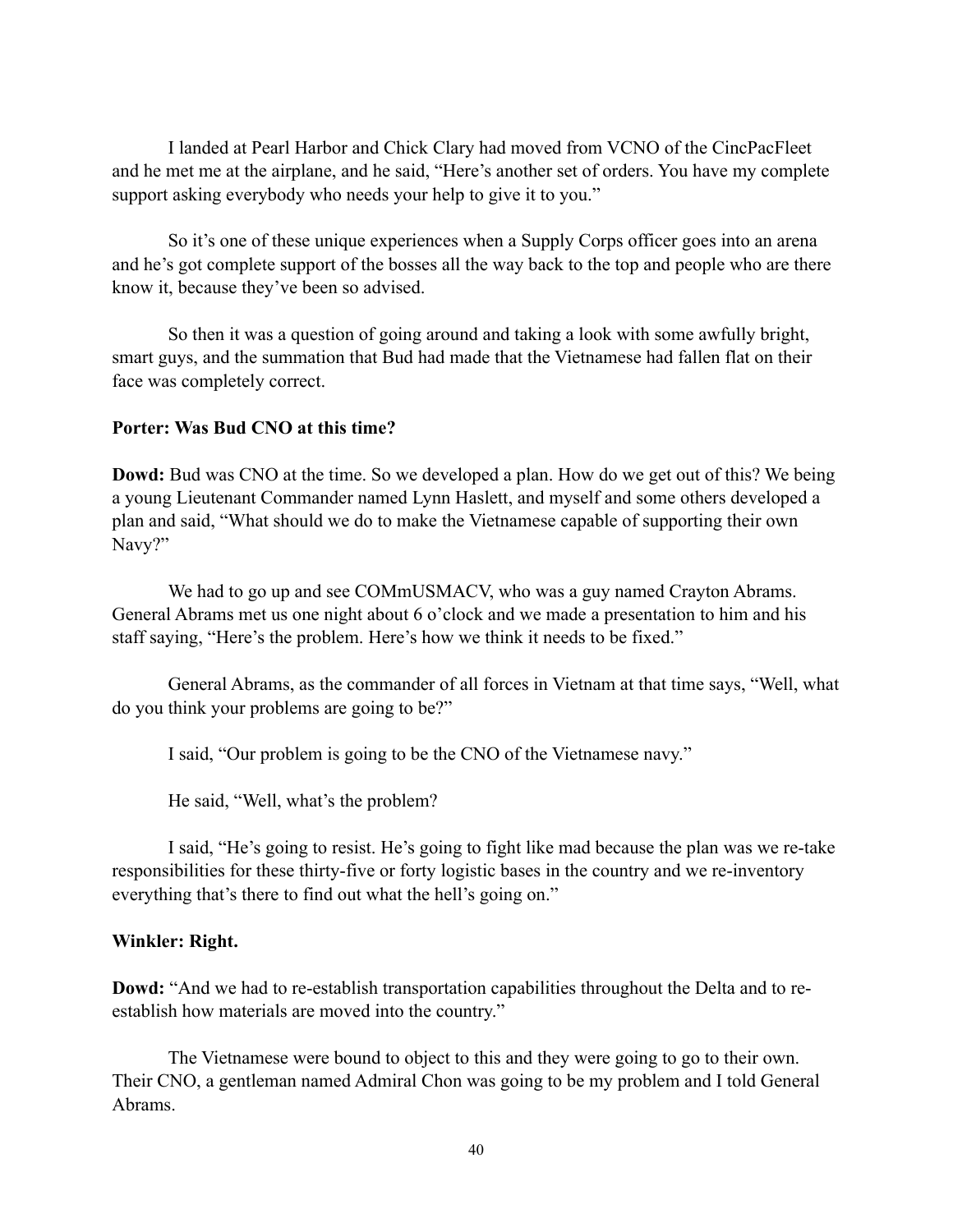General Abrams said, "That's not a very real problem as far as I'm concerned, I'm going to make sure that you're commissioned in the Vietnamese Navy tomorrow." He said, "If you have any trouble with Chon, come back and tell me, and I can go to Thieu, President Thieu, and he can be shot in the next twenty-four hours."

#### **Winkler: OK.**

**Dowd:** In other words, it was pretty good support. So the next day I did have a commission in the Vietnamese Navy, and it was Vice Commander Vietnamese Navy for Supply Support. This was broadcasted throughout the Vietnamese Navy, so that when we went into a base, the Vietnamese base commanders knew that I had the authority from the CNO of the Vietnamese Navy and they'd damn well better do what had to be done. It made the whole job so much easier, because there was cooperation. With that cooperation, over a period of about four to six months we were able to re-establish what was there and how it was controlled.

Part of that responsibility was down in the Delta and moving material from Saigon into the Delta was an impossible task. Somebody told us that the old Vietnamese railroad had a bunch of truck warehoused somewhere in Saigon. So we went and called on the President of the Vietnamese railroad. He agreed he had seventy-five brand new US cross-country trucks in a warehouse. We got thirty of those.

We had a young Lieutenant, LDO, Limited Duty Officer, named John Black, and I was able to say to him, "Black, you have just become the Jimmie Hoffa of the Delta. By Monday morning those trucks are going to start rolling and here are the routes they're going to take and you are going to me riding them and you're the boss."

That young guy took charge and he just did a marvelous job of opening up the whole Delta, using those trucks. He had to hire ferries and all this kind of business. Village chiefs had to be bribed and all the rest of it. He got the material through.

But that whole experience, go back to something else I mentioned to you earlier. Right at the outset it was obvious that ships bringing material into the Saigon Harbor dumped it for forty or fifty some-odd bases, in the middle of monsoon rainstorms with no control of what was to go where, it was just an unholy mess of trying to support this. Trying to segregate this and decide what went where, because it was all mixed up into one big wet pile of material and paper.

#### **Porter: Kind of like World War II, early on.**

**Dowd:** Exactly the same.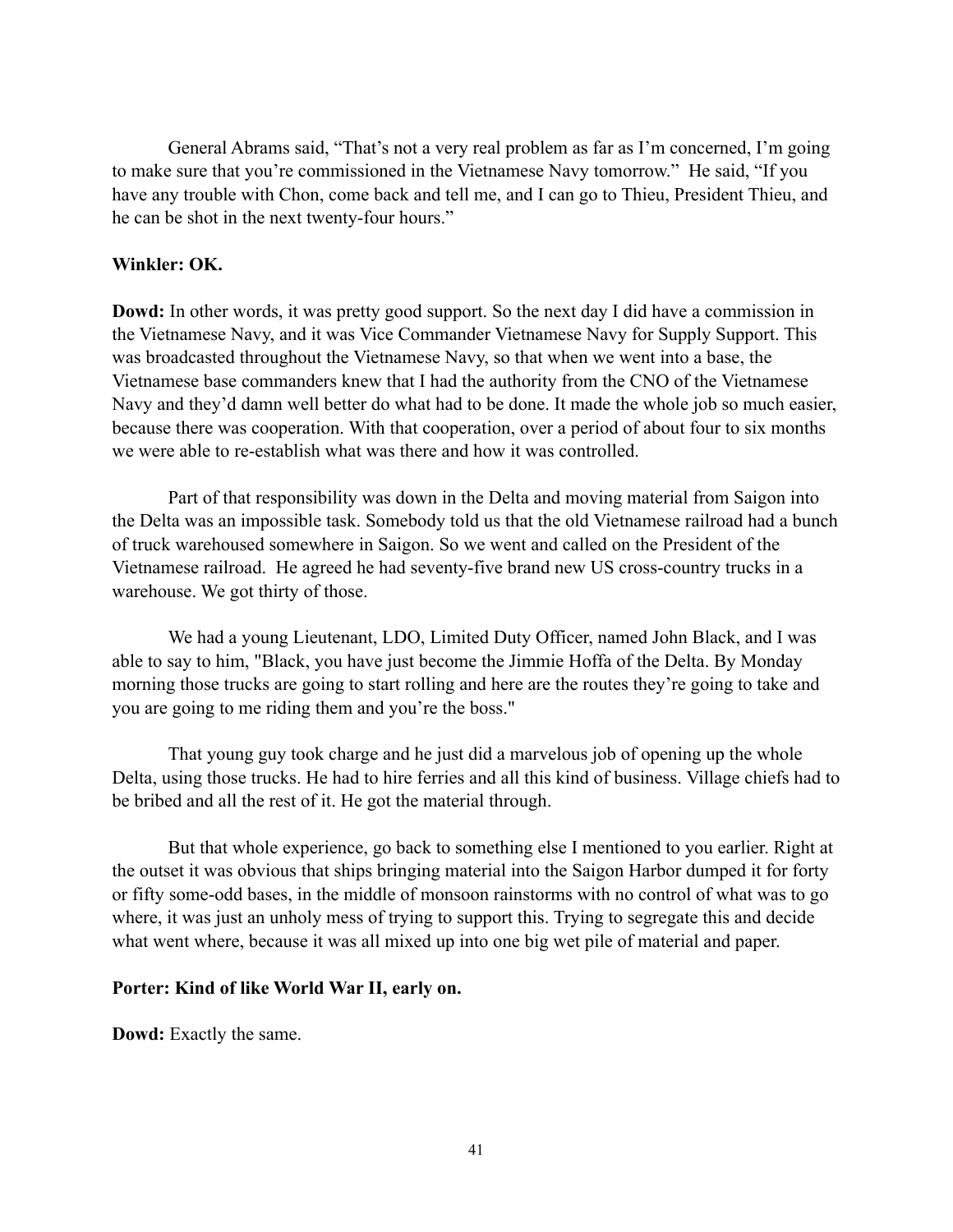**Porter: They had about, as I remember, about a hundred merchant ships in the harbor at Nuemea and they would just selectively unload them if they could find out what was aboard, and that was really screwed up, because I was down there then.**

**Dowd:** But the beauty we had in the Vietnamese situation was at that time I was also CO of NSC Oakland, and I had a gent named Norm Kuhlman as Exec. I went back with a message to Ken Wheeler, who was the Chief at the time, and said words to the effect, "We have to start moving all materials destined to Navy units into NSC Oakland." NSC Oakland has to be charged with segregating that material by consignee, and then NSC Oakland has to be responsible for loading the containers or the ships so that the cargo is segregated by consignee, Ken Wheeler, Chief, agreed. Norm Kuhlman ran it from Oakland and it worked like a bloody charm. It was only because of that we were able to pull out of that situation.

## **Winkler: How long were you in country?**

**Dowd:** First time, seven months, and then from there on in about every two months. It was a fascinating experience.

# **Winkler: As Vice Chief in the Vietnamese Navy, did you get two paychecks?**

**Dowd:** No.

# **Winkler: OK, I had to ask that question.**

**Dowd:** It would have been very nice to have been able to do it, but the answer is, No.

**Winkler: Well, you brought up an important point is at that time you were Commanding Officer Navy Supply Center Oakland, California in '71, '72. That had to be the most active supply center in the country.**

**Dowd:** That's right. That's right.

# **Winkler: You talk about one of the initiatives you've just taken. Any other recollections of your tour of duty there?**

**Dowd:** Well, The only answer to your question is that all the materials for the Pacific Fleet, offshore, for naval activities offshore in the Pacific went through Oakland. So the name of the game was how do you get it out of here as fast as possible so it could be handled at the other end of the line.

## **Porter: They did then in the Vietnam War what they did in World War II.**

**Dowd:** That's right, and Oakland did the same thing in World War II.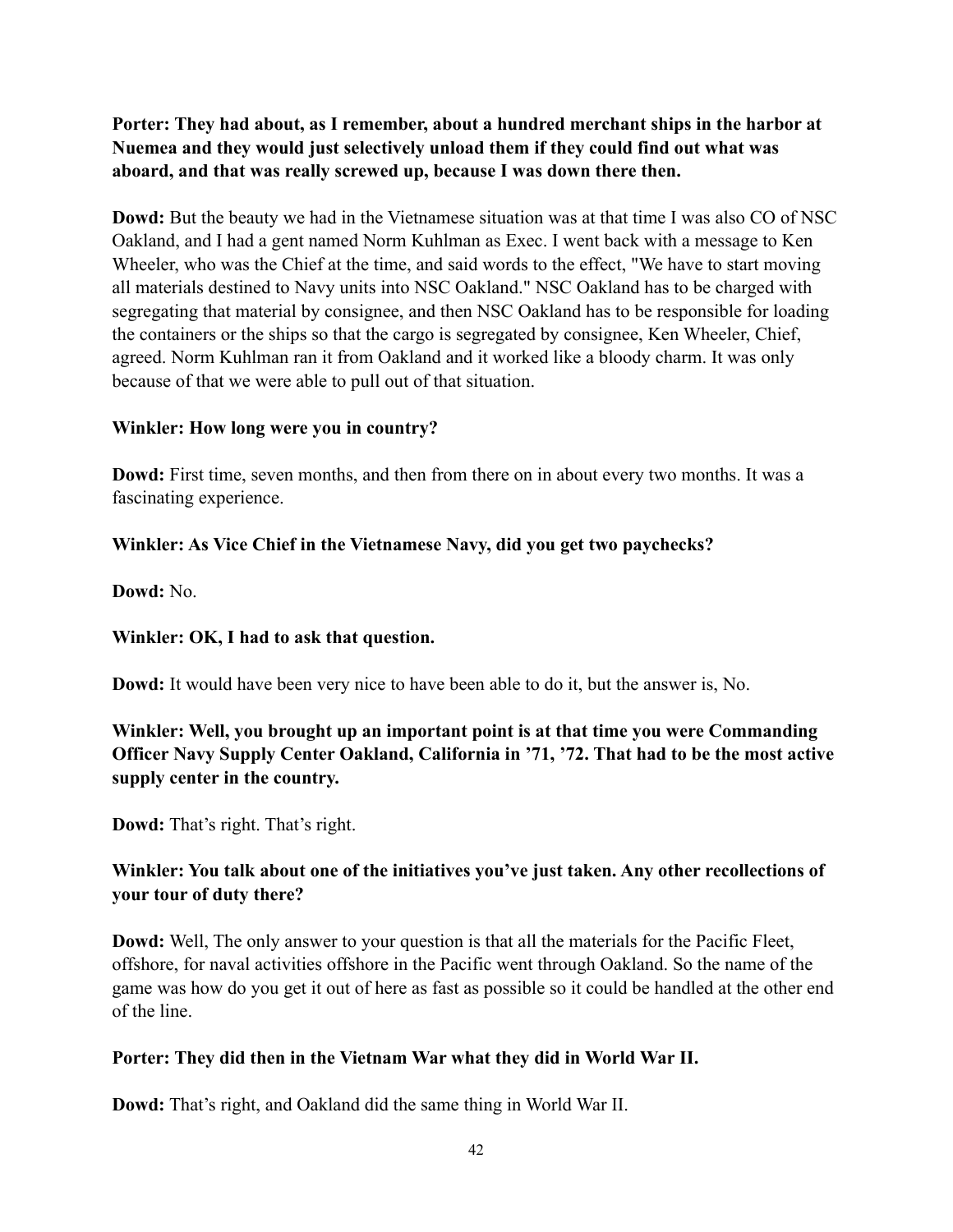# **Porter: That's why Oakland was established in the first place.**

## **Winkler: How big was Oakland when you were there?**

**Dowd**: How big? You talking about number of employees?

## **Winkler: Number of employees, and warehouse space.**

**Dowd:** Number of employees, we had, my memories trying to come back, roughly four thousand; warehouse space, the largest in the world. Pier space, the whole waterfront of Oakland. Ships could come right along side and load outright from the center. How was it compared to World War II? I'd say World War II was twice the size.

#### **Porter: But they learned how to do their chores.**

**Dowd:** They learned a lot over the years. Polly worked at Oakland. She's one of the plank owners at Oakland.

# **Winkler: One of the things we were talking about when you were back in Bremerton is the use of computers. By that time, I imagine electronic data systems are in increasing use.**

**Dowd:** When are you talking about now?

## **Winkler: When you were in Bremerton.**

**Dowd:** The answer's yes. We'd moved into the Burroughs system and these replaced the IBM punched card systems. They were huge installation. I would say the one in Bremerton would take three times the size of this room. Air-conditioned and you had lines running everywhere. The memory was less than that machine I have right back there on the desk right now. But it was the state-of-the-art at the time and people worked their butts off to make it work and they did a pretty damn good job.

## **Porter: Well, the Navy supply system was automated in about '52, '63.**

**Dowd:** Yes.

**Porter: Long learning curve. (Dowd leaves the room, brief break in tape)**

**Winkler: Continuing along, we were talking about Oakland as one of the largest logistic operations. From then you were selected as the Commander Naval Supply Systems Command and Chief of Supply Corps from '72 to '77.**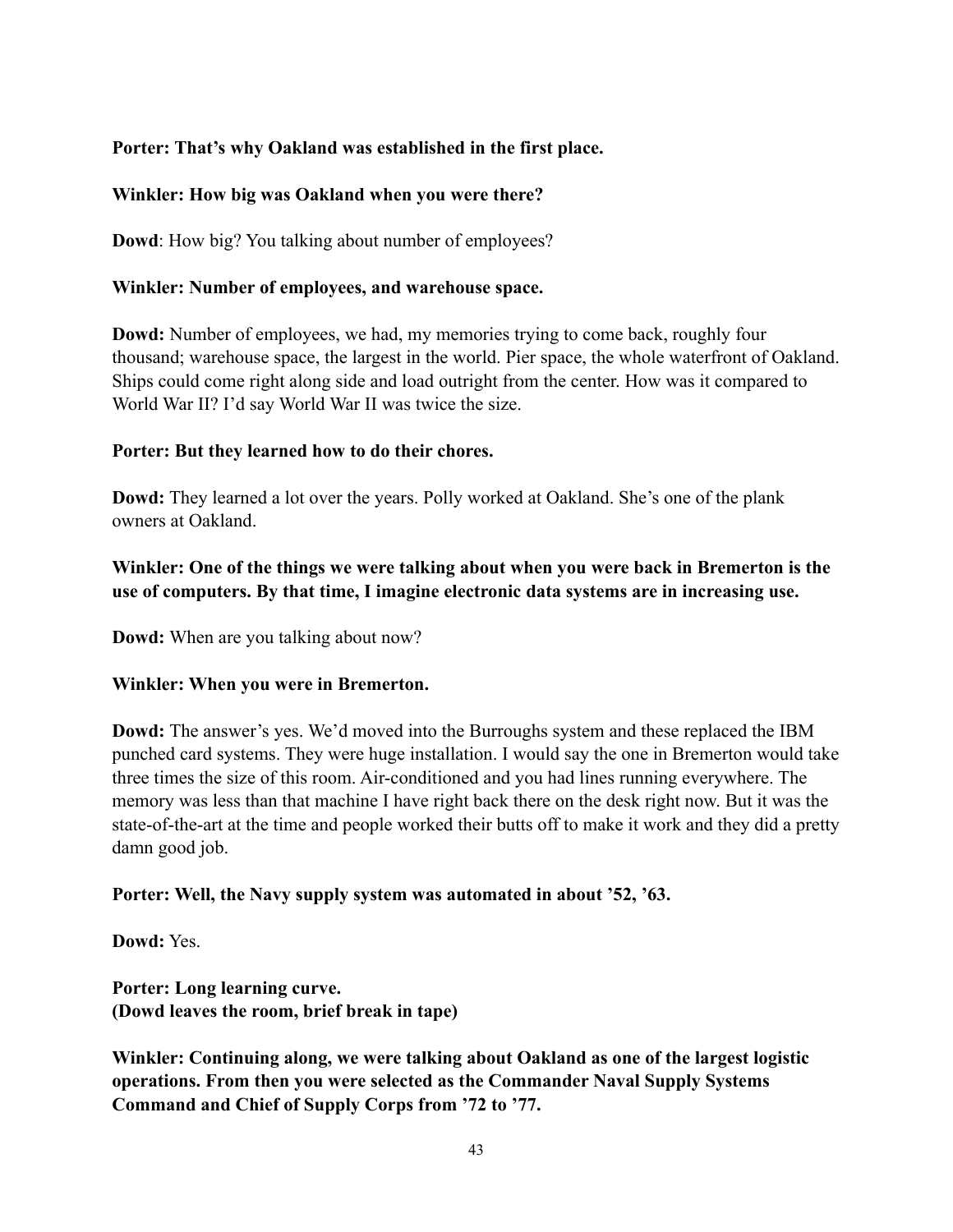**Dowd:** Yes that's right.

#### **Winkler: How was the detailing done and how did you find out. How were you selected?**

**Dowd:** How was I selected? The incumbent Chief, Ken Wheeler, made recommendations to the CNO, and the CNO made the decision.

## **Winkler: OK, so Admiral Zumwalt made the decision in your case.**

**Dowd:** I think it was, yes.

## **Winkler: Yes, because he was the CNO. What were the challenges you had when you took over the job from Admiral Wheeler?**

**Dowd:** The challenges were really three-fold. Number one was continuing support of the fleet, with the fleet commanders knowing you were there to support them. Two was trying to avoid the decimation of the Navy Supply System in support of the fleet by the people who were insisting upon centralization. Three was the morale of the officers in the Corps as to their future and whether they should stay in the Navy or not.

That was a fundamental part of the job. How do you attract these youngsters and make sure they stay and they become more senior people? Related to that was how do you convince them the only way you're going to succeed in the Navy is go to sea. You can't nest ashore.

## **Winkler: Right.**

**Dowd:** When you get to be a three-stripper you'd better be at sea on a carrier or comparable ship and you'd better perform well, or you're not going to succeed.

**Winkler: One of the things during this time period, is you're going to an all-volunteer force. You're also facing a tremendous reduction in the number of ships in the Navy. You have social turmoil, plus you have tensions and race relations. You had situations like the Hassayampa, was it the Kitty Hawk where you had some race riots. At the time there were some ratings in the Navy that related to the Supply Corps, such as, well they had the stewards that were limited to blacks and Filipinos. How did you handle these different challenges?** 

**Dowd:** (chuckle) You're touching on the core of the issue that was going on at the time.

**Winkler: Yes.**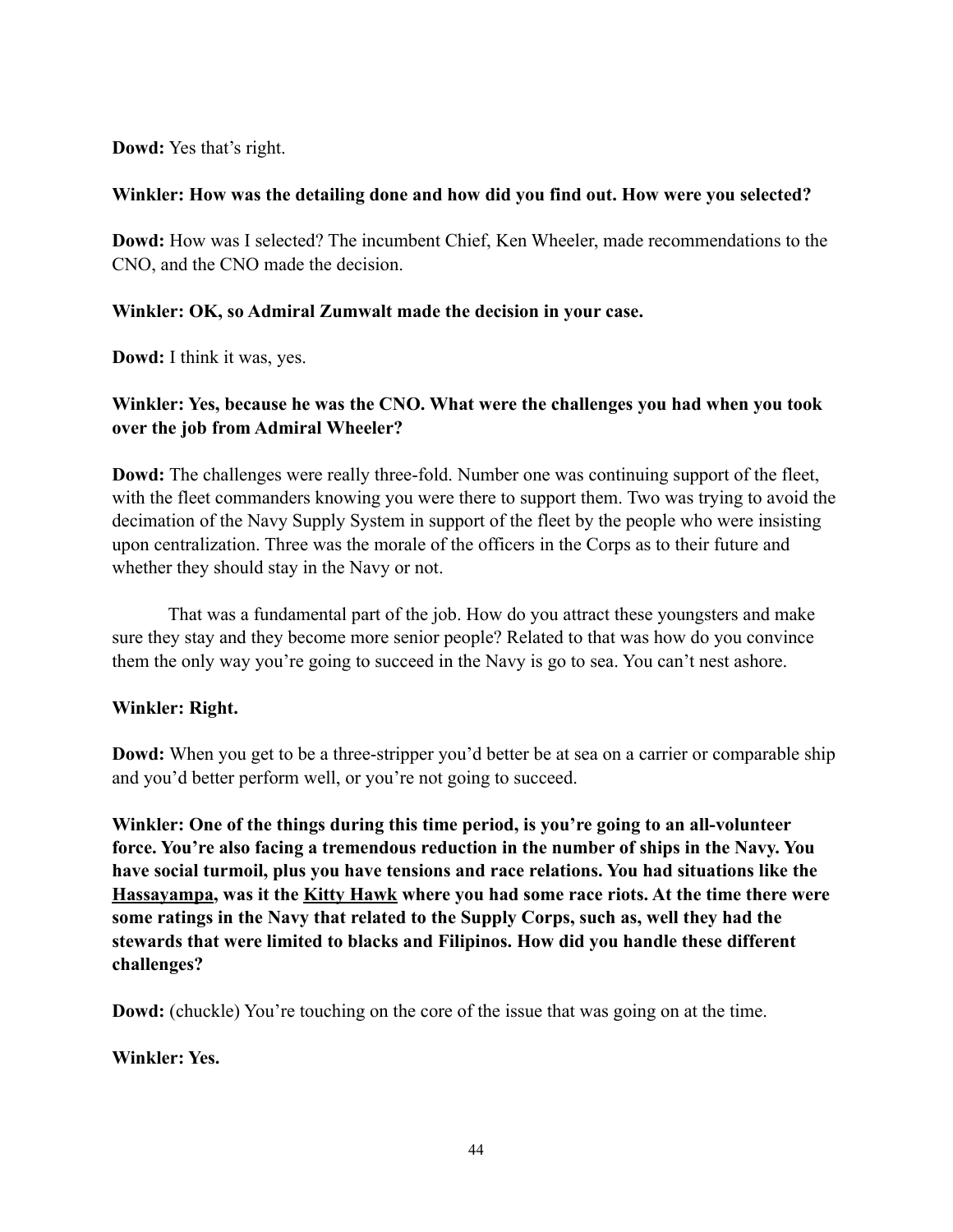**Dowd:** How do you handle them? You take one at a time and you hope and pray that you can do the right thing. We all had to go through the race relations briefings, or what do you call them, updates as to what you should be doing and shouldn't be doing.

The stewards in the Navy in those days were not primarily black. They were primarily Filipino. But the blacks were in there, too. The Filipinos had achieved the right to strike for additional rates and they were leaving the steward ratings like mad, which meant that the blacks were filling in more and more. It was during those days that the first young white boys started becoming stewards, and that was an interesting shift also. Complete different philosophy.

What did you do? You prayed that you made it through the next day, the next month, if you made the right decisions when the problems came up.

# **Winkler: The all-volunteer force versus draft age. What do you say of the quality?**

**Dowd:** The quality, the recruiters claimed that the quality decreased. It's awfully hard to say, when you're looking at a particular, one problem here, one problem there and one problem there, that the quality overall decreased. I couldn't support that, but the politicians at the time that this was happening were saying that the quality was going down, particularly in the Army. Not so much in the Navy, I don't think. We still had a pretty damn dedicated bunch of young men, no women.

## **Winkler: Right. Z-grams.**

**Dowd:** Oh, yes, go ahead.

# **Winkler: Some of them were related to artifacts in exchanges; things you were supposed to sell in exchanges. You know, that had an impact directly, I imagine on Supply Corps issues.**

**Dowd:** Oh, yes. Old timers, this is in the 1970 timeframe. Old timers in the Navy, many of them, resented what Bud was trying to do. On the other hand he was trying to do what was best for the Navy at the time.

Tape three, side one stops Tape three, side two begins.

**Dowd:** Some of these old farts that didn't agree with him really should have gotten out of the Navy or been canned. Because Bud was working his damn tail off to improve the Navy.

## **Porter: I hope for him that DD-21 is going to be a success.**

**Dowd:** So do I. He was quite a guy when you really come right down to it.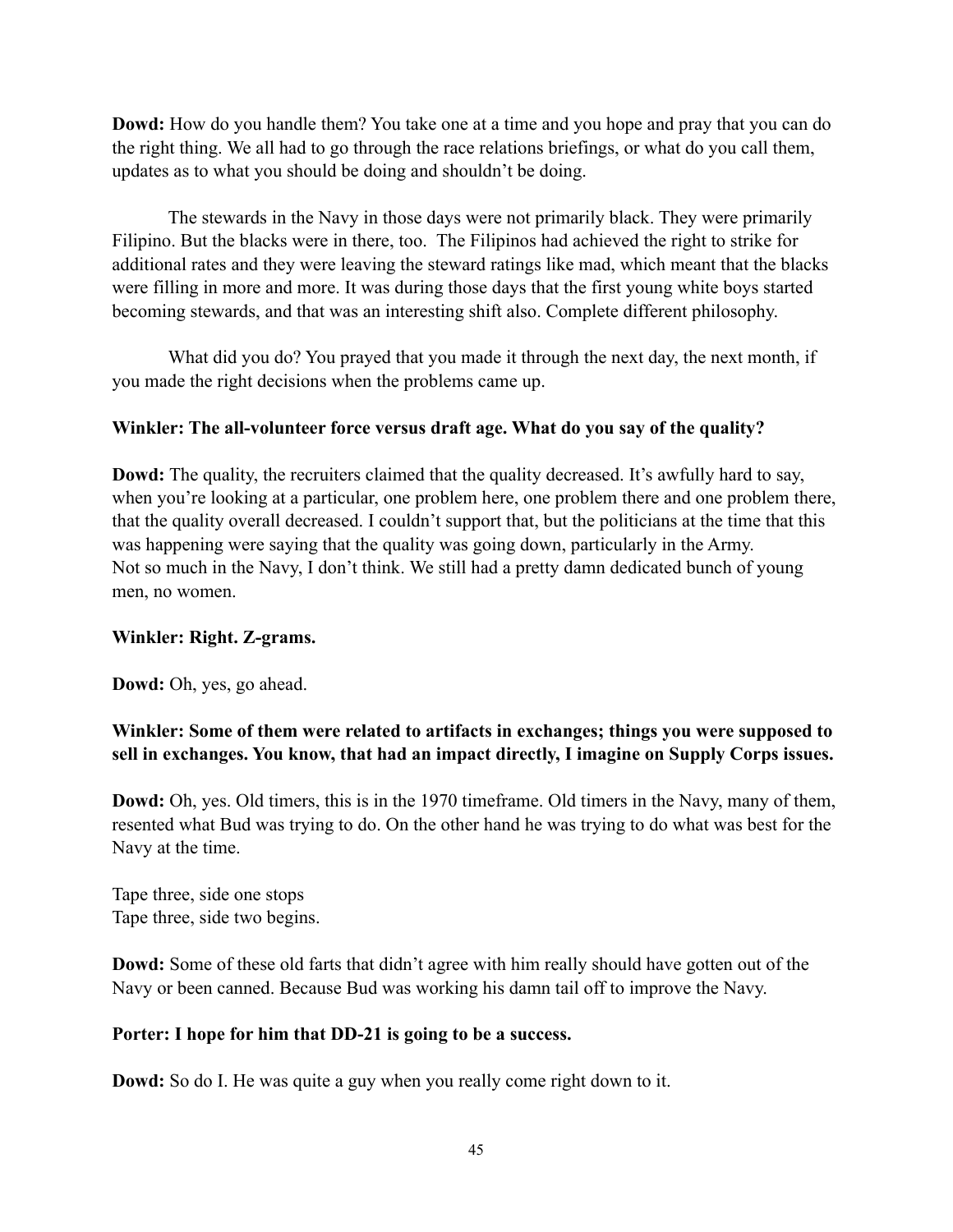# **Winkler: During that time frame you had an opportunity to work for him. Do you have any examples of meetings with him where you were discussing some of these issues?**

**Dowd:** Well, let's separate our timeframes. When he sent me out to Vietnam, he told Ken Wheeler and CinPacFlt, and ComNavForV, "Hey, Give Wally a hand and let him succeed." So Ken Wheeler as Chief of the Corps would do anything that was necessary to improve the support up to his departure from the job and he did. Ken would have his conferences with Bud, but I was out in Vietnam. I didn't have any conferences with anybody except by telephone calls in the middle of the night, with Wheeler. But, after I came back and relieved Ken then it was a different situation, and the answer was, yes, it was a real privilege to be able to attend the meetings with the CNO, and to express your own opinions.

# **Winkler: At the beginning of your tenure you have a change in CNOs after two years and Admiral Holloway come in. Different leadership style?**

**Dowd:** Completely different, not completely different. Different leadership style, yes. But a very wonderful leadership style. Admiral Holloway, Jimmie Holloway was very personable and was very approachable. But he could make his decisions very rapidly, which was his job. It was a pleasure working for him. You knew if you had to get to him, and express the situation you could do it.

## **Winkler: An example of a situation that might come to mind?**

**Dowd:** No.

# **Winkler: OK, Any other recollections as you tour as Chief of Supply Corps as far as perhaps the professionalization of the Corps, schooling, some of the issues you may have taken?**

**Dowd:** Well, there are two observations. Number one, remember in those days we had a Chief of Naval Material and this gent was named Ike Kidd. Theoretically we worked directly for Admiral Ike Kidd, but in reality we paid more attention to OpNav than we did Ike Kidd. I don't mean this in disrespect to Ike Kidd, but the money came out of the OpNav arena, not the Chief of Naval Material arena. So money controls what's going to happen and how it's going to happen. So Op 09B which was the money outfit was the one that we looked forward to and the one that we knew we had to work with regardless of what Ike Kidd wanted.

On the other hand, Ike was in command of the Bureaus and if a situation came up, say for example in the Med, this happened where we'd be sitting around and some flare up would come off in Tel Aviv or somewhere in the Middle East and Ike would say, "Wally, when you going to go out there?"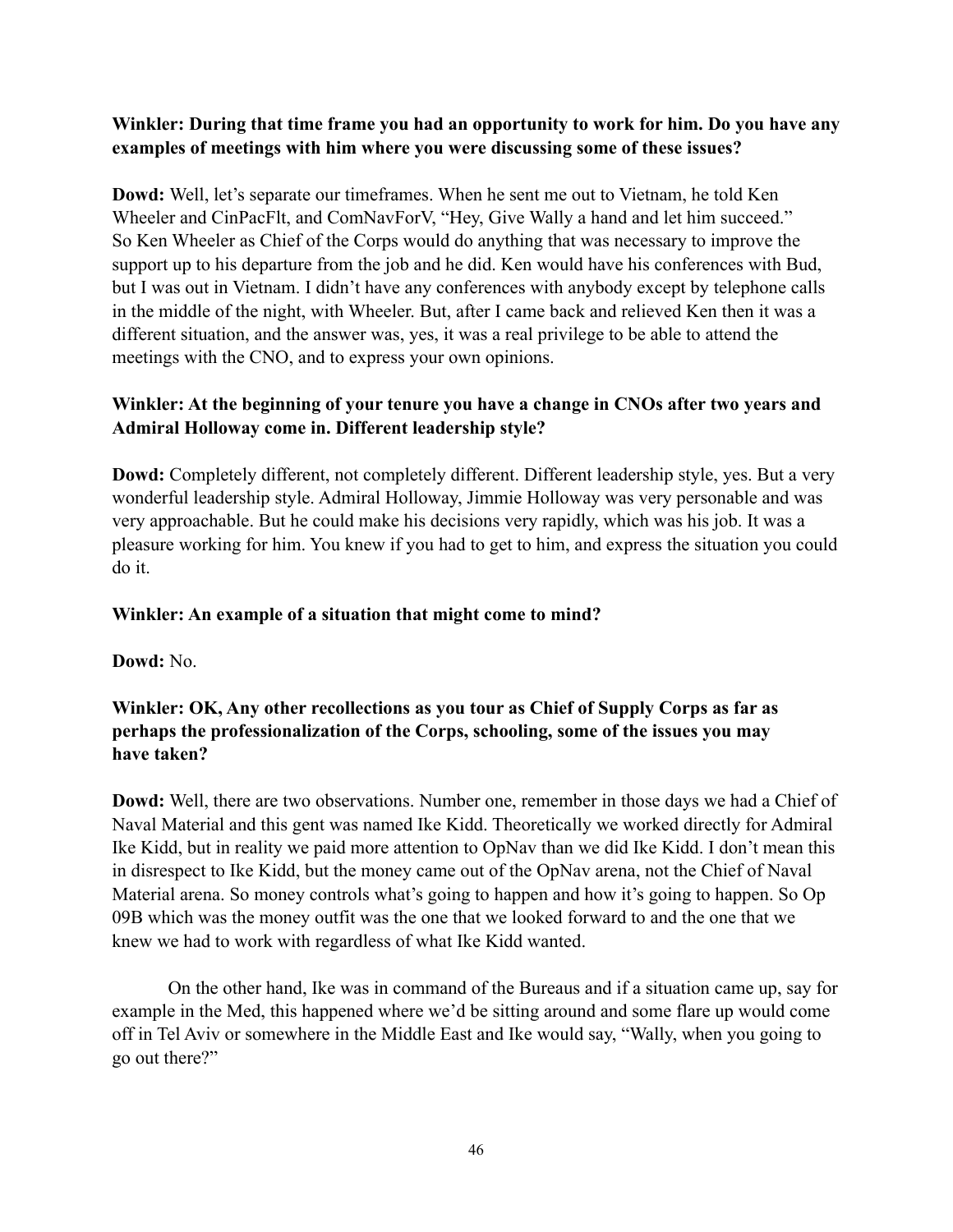I'd say, "Well, I'm leaving tomorrow." In other words, I was going out and find out what the situation was and report back to Ike what I thought it was. Then Ike would take it forward to the CNO.

Ike Kidd was a hard man to work with, but he was an easy man to work with because as long as you were trying to do something for the fleet he supported you completely. If he thought you were not, he didn't support you worth a damn.

Unfortunately, his staff, Naval Materials Staff, was made up primarily of civilians who came out of the various Bureaus with an opportunity to get a promotion. Most of the naval officers were people who were just winding up their careers. So really the staff didn't have a hell of a big impact on how BuAir, BuShips, NavSup, or the Facilities Engineering Command worked.

We, the Chiefs of the Bureau worked directly with Ike Kidd and didn't pay a hell of a lot of attention to the staff. But a hell of a lot of attention to O9B where the money came from.

## **Winkler: OK. That's a very good insight, you know, the Golden Rule, "Ye who has the gold rules," is germane in this case.**

## **Porter: You have money, you have people.**

**Dowd:** Follow the money.

## **Porter: If the answer's no, why am I talking to you?**

**Winkler: Yes.**

**Dowd:** Follow the money.

#### **Porter: (chuckle) You betcha.**

# **Winkler: As far as professionalization within the Supply Corps itself, could you address that?**

**Dowd:** We had, there were two arenas that were of primary interest. One was the Supply Corps School down in Athens. What was the curriculum and what were you trying to train them for, and what were the subjects that needed to be addressed? That's one part of the problem.

The other problem is, not the problem, the other challenge was, your postgraduate capability. How many officers were you going to be capable of each year in sending to the various specialty schools to train them for whatever the Navy was going to need in the future? Those two subjects would take a hell of a lot of time.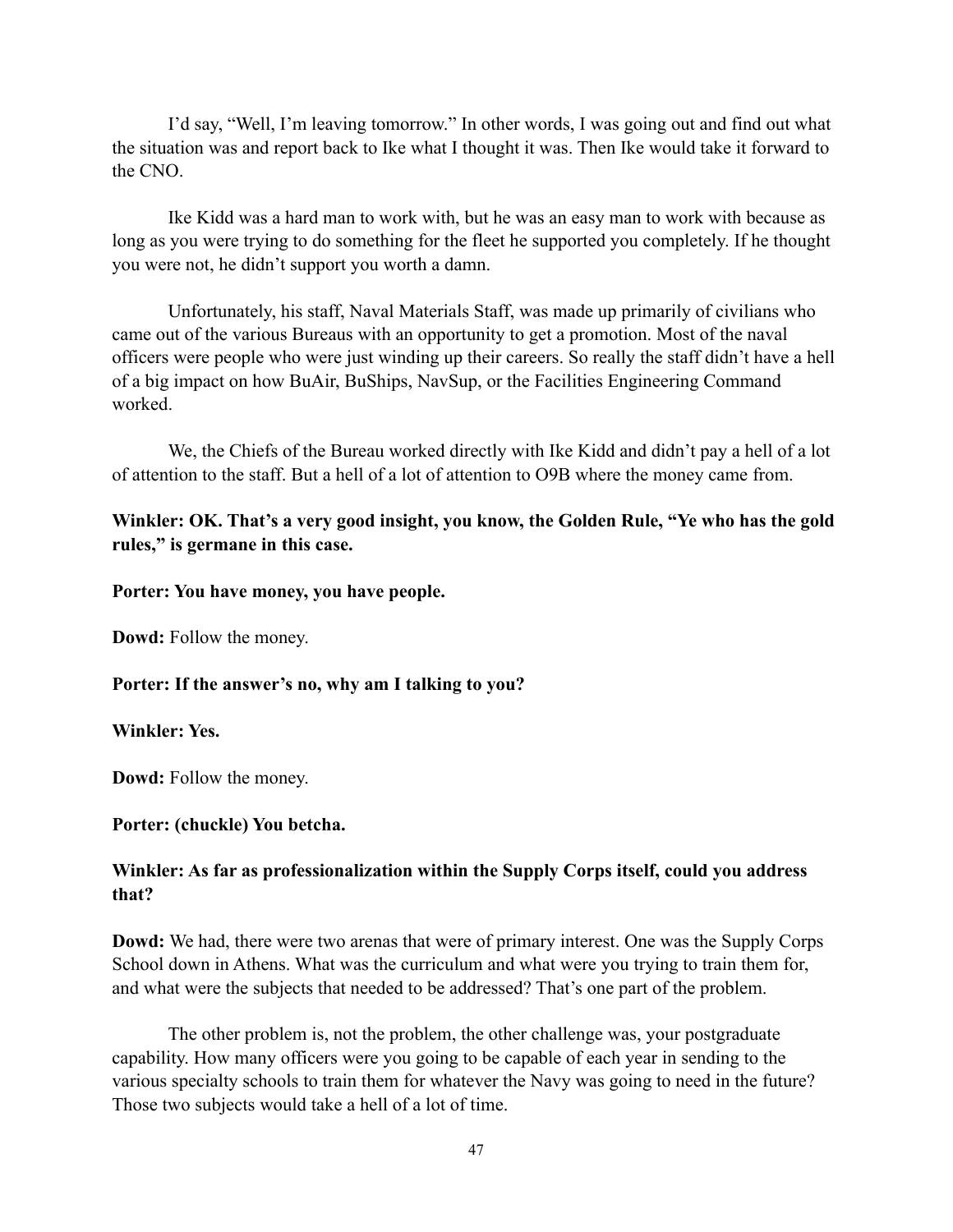Related to that was the enlisted side of the coin and that period of time was a shift where the storekeepers, the aviation storekeepers and the stewards and the cooks and the people of that ilk came under the Naval Supply Systems Command for control. That was a big change, because previously they were kind of out in left field. So the name of the game was how do you work with those various ratings to prescribe what qualifications were needed for advancement, etc, etc, etc. We had some wonderful people working on that.

#### **Winkler: So, rate training became very important –**

**Dowd:** That was probably one of the most important things going on, yes.

## **Winkler: And also working with the different schools, I guess were A and C schools?**

**Dowd:** The answers yes, the officer's schools and the A and C schools.

## **Winkler: Although you were based out of Washington at the time, sounds like you spent a lot of time on the road?**

**Dowd:** That's right. Can't learn what's going on in the Navy or the Corps or anything else sitting on your ass in Washington, D.C., period. So you best to decide early in the game who's going to get out there and find out and who's going to run the store back home.

# **Winkler: The people you had working for you on staff, did you have like any key right hand person that –**

**Dowd:** Yes, of course, many. Primary ones would be the Vice Chief who was Gene Grinstead. Gene just was Mr. Insides. He knew what was going on. I knew what was going on. We had wonderful communications. I'd be traveling anywhere in the world and could still talk to him and it worked.

# **Winkler: Any other insights about your tour, because a five-year tour is a pretty long tour anywhere? So that must have been very rewarding.**

**Dowd:** It was. During that tour, Ike Kidd, Chief of Naval Materials, and his successor Mike Michaelis lost their number two, and Ike Kidd asked me to come over and take over the Vice Chief of Naval Material job, in addition to my assistant job, which I did.

After a period of time, one day Ike said, "Wally, how'd you like to come over here and take on this job permanently?"

I said, "Well, how about giving me twenty-four hours to think about it?"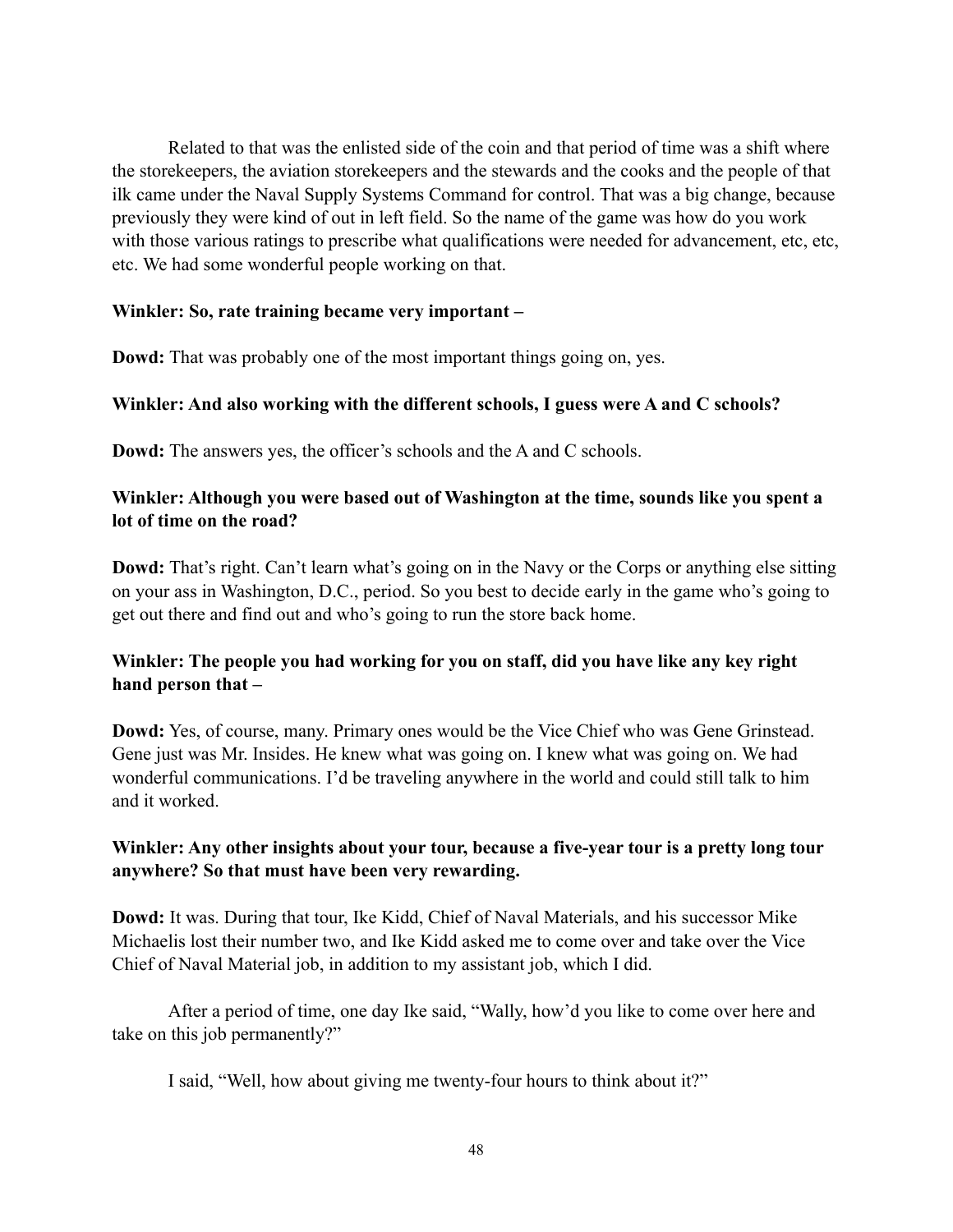He said, "OK."

So the next day I met Ike Kidd in his car and he said, "Have you thought about it?"

I said, 'Yes, sir, I've thought about it. Very frankly," I said, "I don't want any part of the job." I said, "Because you don't get another nickel of pay. Secondly I'm nothing but a tin paper pusher for you, and thirdly I can do a hell of a lot more for the Navy and the Supply Corps staying where I am than I can coming over being your flunky. I really am not interested, and in addition to that Polly's not doing well. I've got to make a decision very shortly about whether I stay in the Navy or I retire, and right now I'm beginning to think that her health is more important than almost anything else at this stage of the game. I know she can't take on the responsibilities of the social side of the coin of being your #2."

He said, "Fine Wally, I understand completely." Subsequent to that he called and said, "Well, do you have somebody you want to recommend?" That was it from there on in.

# **Winkler: You're talking about qualifying these staff officers to perform line duties, which you did, you mentioned, in World War II.**

**Dowd:** What I'm saying is, the line of the Navy runs the Navy, period. If the Supply Corps of the Navy wants to be a true supporter of the fleet and of the Navy, they've got to support whatever the line wants. But the Supply Corps cannot understand what the line might want unless they've lived the life of at least a portion of a line officer, and have made friendships and have recognition from line officers that Supply Corps officers are pretty damn fine group of naval officers. These guys I need on my team!

I think that's what you're driving at.

# **Porter: Here's a simple example. I know of a young Supply Corps officer on a nuclear submarine, early in the nuclear supply corp. Who was the officer of the deck at General Quarters? Herbie Harms.**

**Dowd:** The name of the game.

**Porter: That in my mind is the most significant thing that binds the Supply Corps to the Line and binds them to their mission. They are not something separate, and observing it from the outside, I thought this business of qualifying, particularly in warfare areas was a very critical thing, because it continues all during their career, and the associations and what they learn about it, etc.**

**Dowd:** No question.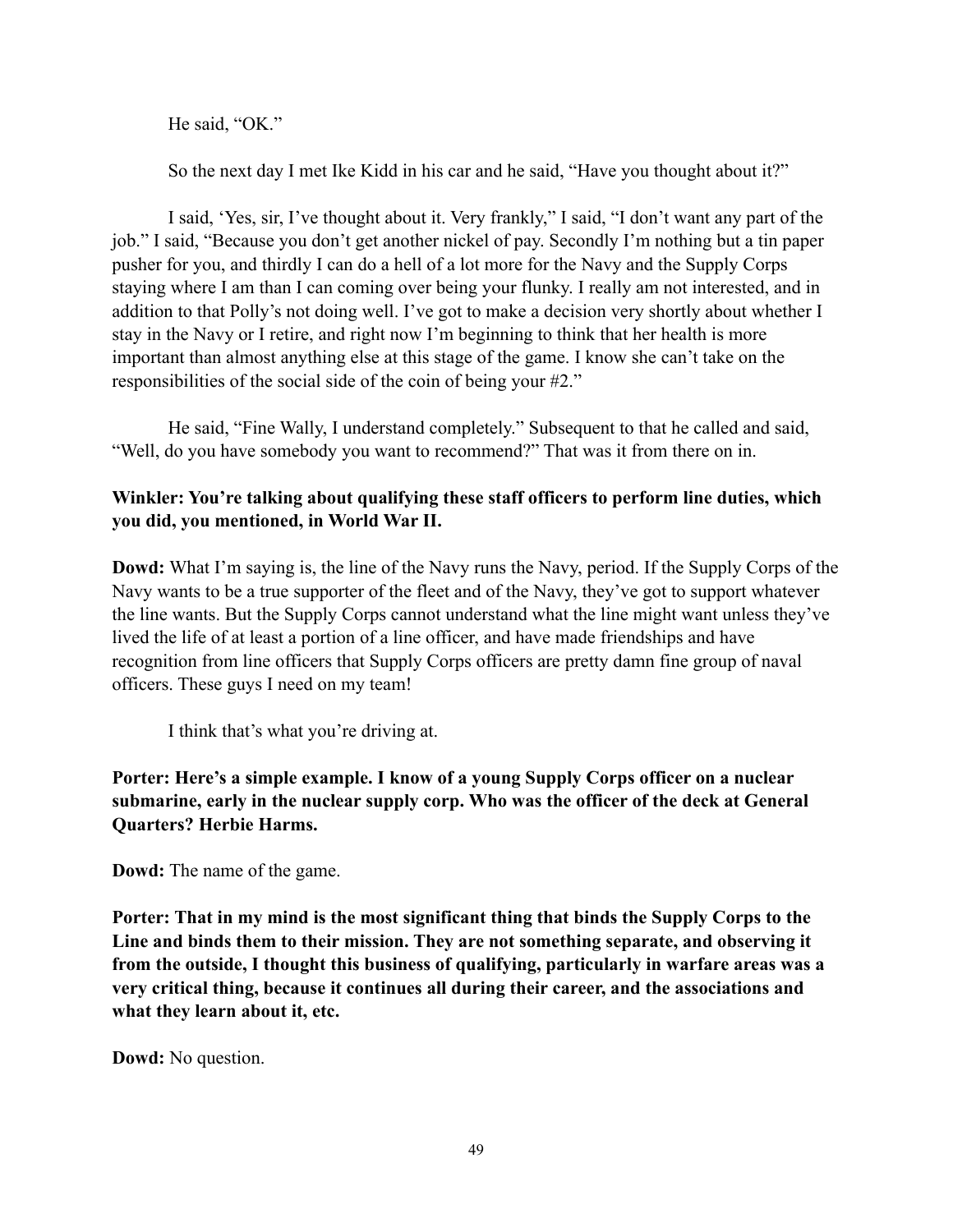**Porter: I can remember standing up, for instance, when Bud Zumwalt was a student. I can remember as a Supply Corps officer standing up and beginning to discuss the estimate of the situation and the development of the plan, etc. You know, the initial thing wasn't organized in the same sense in the development in these younger officers as they come up would at that time. You did it just by whatever you were doing, but I think in Wally's time, that was a very significant thing to me, from the outside, because I think it makes the Corps successful in what they're trying to do. It also makes the line trust this Corps in what they're trying to do, because they know they're working on their behalf.**

**Dowd:** Again we go back to what was the Corps made of. We talked about this last night. What was it made of in the later thirties?

It was made up of ninety percent temporary officers from World War I.

#### **Winkler: Right.**

**Dowd:** Who were really nothing but glorified civil servants, and the line hated them because first of all people wouldn't do a damn thing to help them, and it took World War II and it took all those years after to that to finally develop a rapport to where really today it's a damn fine connection.

**Winkler: Before we talk about your retirement, one thing you mentioned, we talked earlier about Polly, and the fact that she served the role during your career as far as, you mentioned, you know, her health and as far as her abilities to, I guess, perform socially. Can you talk a little about some of the things she did as a Navy wife; as the wife of a Supply Corps officer?**

**Dowd:** Yes, I'd like to talk about that for a little while. Polly was a one hundred percent supporter of helping me in my career in the Navy. Now how did she do that?

In the first place she raised the kids, and she was the carpenter and the electrician, and the plumber and the chauffeur and all the rest of it when I was at sea and others were at sea, or gone. In addition, she was a social secretary. When we liked people, she would have them in the house for dinner. She'd have them stay over night. Our house was always open to people. She was always trying to help young women in any problems they might have in the raising of their own children and their own families and their own husbands being at sea. She was a hundred percent supporter of her husband.

As a matter of fact, without Polly, I'm not sure that I would have gone as far as I did. As a matter of fact, I know damn well I wouldn't have.

**Winkler: I think some of the case, you know, where she'd write the, she traveled to Vietnam with you that one trip.**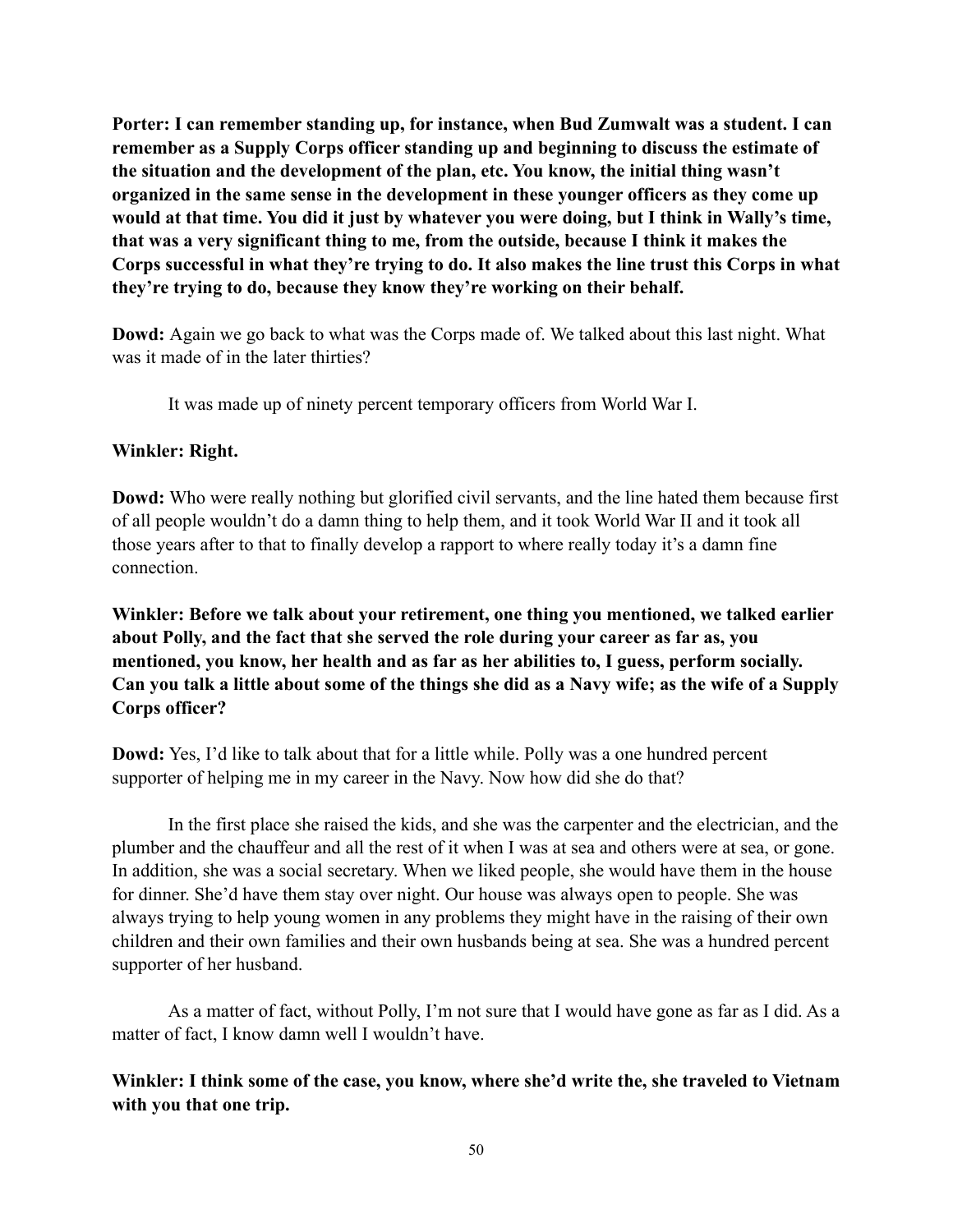**Dowd:** No, she didn't travel to Vietnam with me. She was invited to come out.

## **Winkler: OK.**

**Dowd:** I was there, and General Abrams invited her to come out. While she was there, she was taken on a tour of Vietnamese naval bases, up and down the Mekong River, and she came home and organized a nation-wide program to send Vietnamese Navy families things like soap, toothbrushes, material that could be made into dresses, or skirts, or pants. I don't know how many tons of material were sent over there, but she and other wives had collected them.

She worked in Navy relief. She worked in Red Cross. She worked in the hospitals. She did pretty well, pretty well grounded.

# **Winkler: So consequently, when you decided to retire, it was kind of like retirement for both of you.**

**Dowd:** No, it was retirement for me, but not for Polly. My question before retirement came up was "Where do you want to live?"

She came back immediately and said, "Well, I'll be happy in Charleston, South Carolina, San Francisco Bay Area or somewhere in Pudget Sound. So we would up here, because we were fortunately enough to get this piece of property. I think she's been very happy up here. I have. We enjoy the Pacific Northwest. We like to fish. We like to be outdoors and this is one part of the country you can do it.

## **Winkler: Can you discuss you're actual retirement ceremony?**

**Dowd:** Well, your office is right where it was. Right there in the Navy Yard. We went through the whole routine and afterwards when I came down off the platform, Polly was waiting for me. She handed me the checkbook. It's your responsibility from now on.

## **Winkler: Did you just go into retirement, or what were some of your post retirement activities?**

**Dowd:** Well, I was fortunate enough to do a couple of things. One is become associated with a businessman in the northern part of this state and I worked with him as a consultant in his personal businesses for about six years. Then I was CEO of a company down in Portland, Oregon called Microtec, and they developed microfilm or microfiche information for doctors, department stores, and utilities. Finally I sold it.

Since 1978 I've been associated with the Seattle Lighthouse for the Blind and in 1979 became Chairman of their Board and served as such for the next twenty-one years.